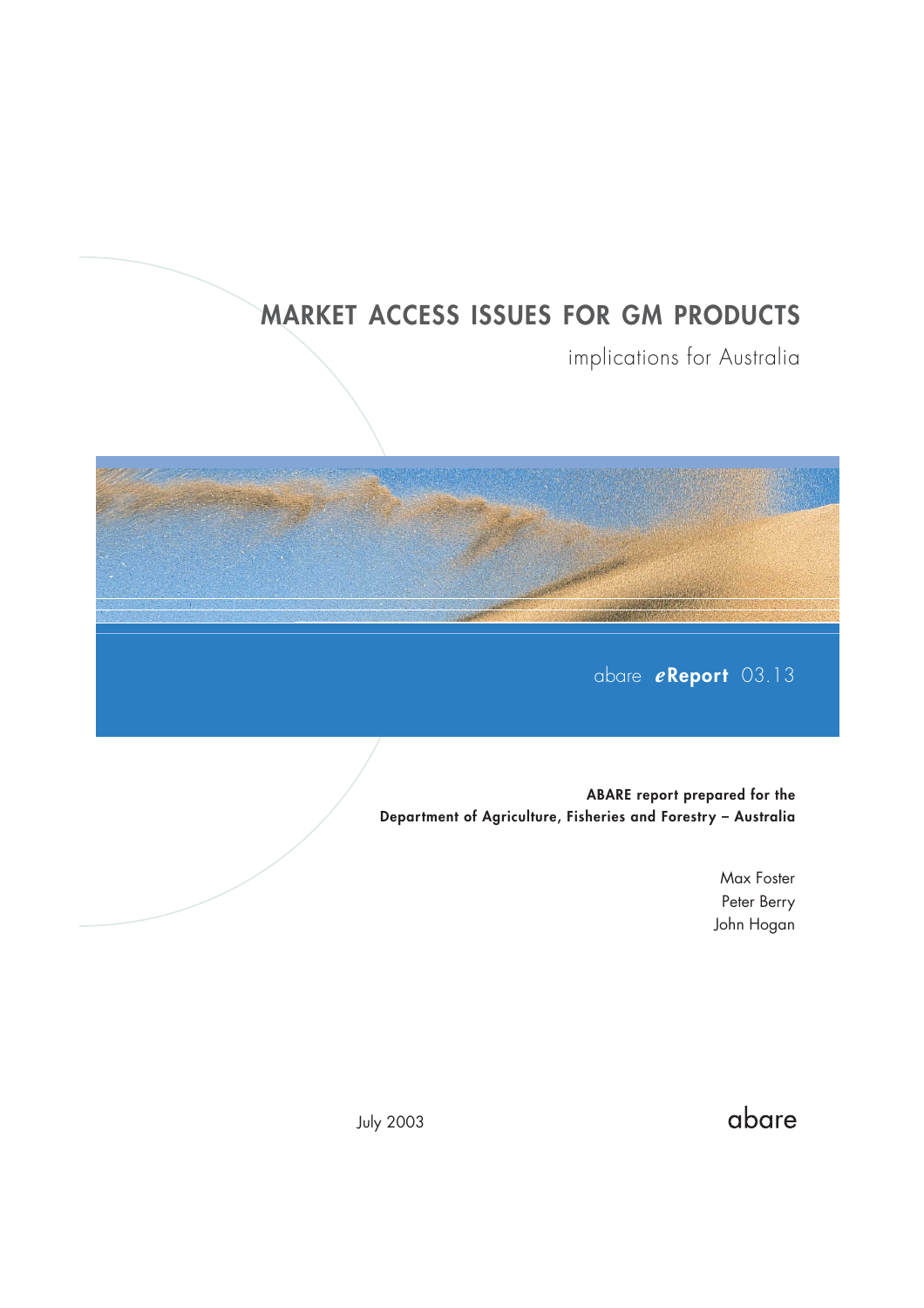© Commonwealth of Australia 2003

This work is copyright. The *Copyright Act 1968* permits fair dealing for study, research, news reporting, criticism or review. Selected passages, tables or diagrams may be reproduced for such purposes provided acknowledgment of the source is included. Major extracts or the entire document may not be reproduced by any process without the written permission of the Executive Director, ABARE.

ISSN 1447-817X ISBN 0 642 76485 9

Foster, M., Berry, P. and Hogan, J. 2003, *Market Access Issues for GM Products: Implications for Australia*, ABARE *e*Report 03.13 to the Department of Agriculture, Fisheries and Forestry – Australia, Canberra, July.

Australian Bureau of Agricultural and Resource Economics GPO Box 1563 Canberra 2601

Telephone +61 2 6272 2000 Facsimile +61 2 6272 2001 Internet www.abareconomics.com

ABARE is a professionally independent government economic research agency.

ABARE project 2880

#### **Acknowledgments**

The authors wish to acknowledge the helpful comments and suggestions from Perry Smith and Vernon Topp from ABARE, and Brian Jones, Richard Kerr, John Madden, Kathy Salter and John Stretton from Agriculture Fisheries and Forestry – Australia.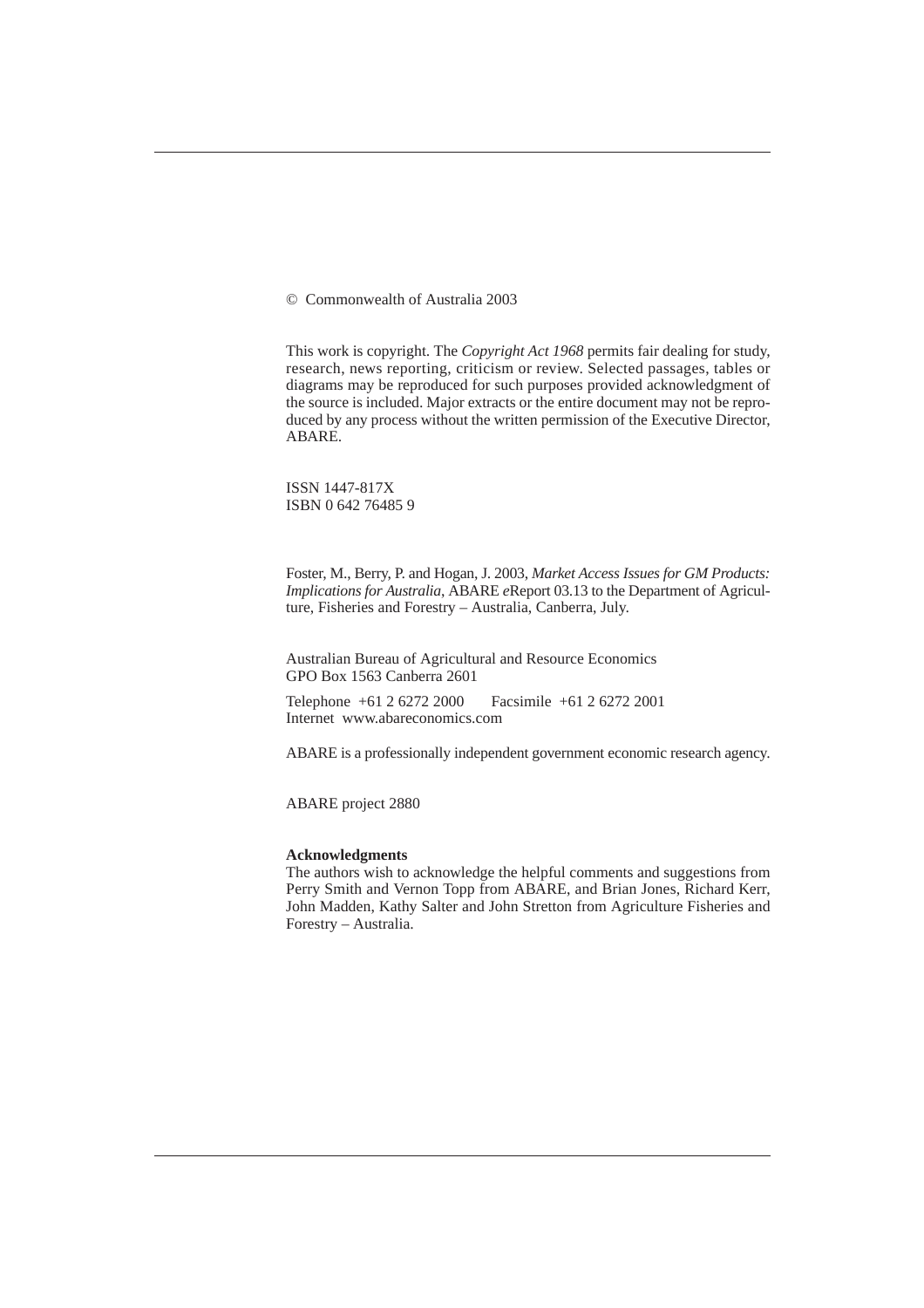## contents

| Introduction                                                                                                                                                                                       | 1                                                                          |
|----------------------------------------------------------------------------------------------------------------------------------------------------------------------------------------------------|----------------------------------------------------------------------------|
| World grain market and the progress of GM crops                                                                                                                                                    | $\overline{2}$                                                             |
| Key market access restrictions and conditions                                                                                                                                                      | 4                                                                          |
| Implications of market access restrictions<br>and conditions                                                                                                                                       | 9                                                                          |
| Impact on trade patterns of market access<br>conditions                                                                                                                                            | 10                                                                         |
| 'Spillovers' to non-GM grains                                                                                                                                                                      | 16                                                                         |
| Price premiums for non-GM grains                                                                                                                                                                   | 16                                                                         |
| Conclusions                                                                                                                                                                                        | 17                                                                         |
| References                                                                                                                                                                                         | 60                                                                         |
| appendixes                                                                                                                                                                                         |                                                                            |
| Key grain trading countries<br>A<br>Argentina<br>Australia<br><b>Brazil</b><br>Canada<br>China<br>Chinese Taipei<br>European Union<br>India<br>Indonesia<br>Japan<br>Republic of Korea<br>Malaysia | 19<br>21<br>23<br>25<br>27<br>29<br>31<br>33<br>37<br>39<br>41<br>43<br>45 |

Philippines 47 Saudi Arabia 49 Thailand 51<br>United States 53

**United States**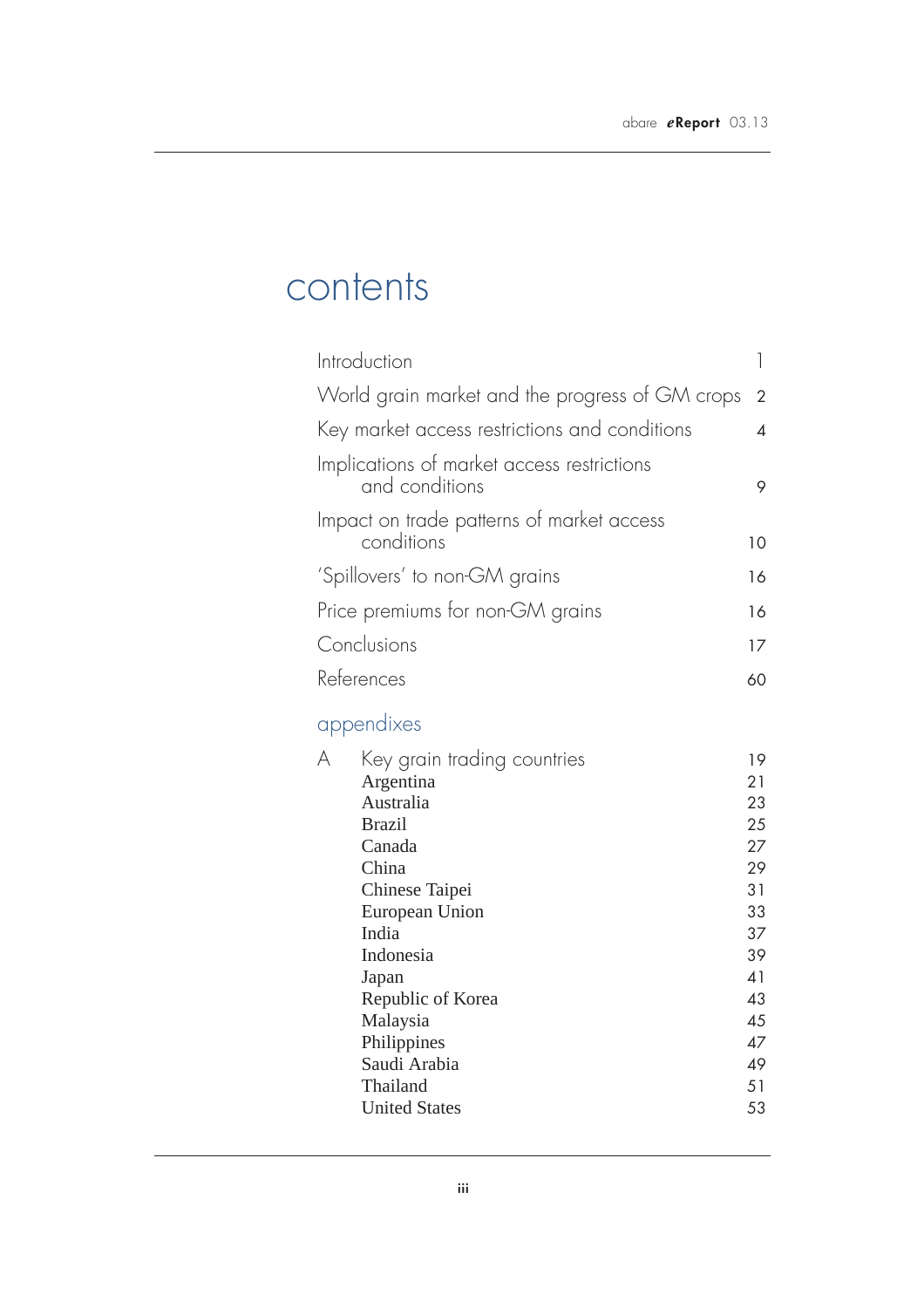## $\frac{b}{1}$

| 1              | Key market access conditions or restrictions for<br>genetically modified crops | 4              |
|----------------|--------------------------------------------------------------------------------|----------------|
| figures        |                                                                                |                |
| A              | World area harvested of GM broadacre crops                                     | 2              |
| B              | Main grain exporters                                                           | $\overline{2}$ |
| $\mathcal{C}$  | Supply and disposal of Canadian canola and                                     |                |
|                | canola products                                                                | 11             |
| $\mathsf{D}$   | Shares in the world grain export market                                        | 11             |
| E              | Non-EU country shares of EU soybean imports                                    | 12             |
| F              | Shares of world wheat export market                                            | 15             |
| G              | Canola prices                                                                  | 16             |
| Н              | Soybean indicator prices                                                       | 17             |
| I              | Shares of Australian food exports, by country,                                 |                |
|                | 2001-02                                                                        | 19             |
| tables         |                                                                                |                |
| 1              | Summary, Australian grains industry                                            | 3              |
| $\overline{2}$ | Proportions of world unprocessed grain                                         |                |
|                | imports subject to each GM labeling threshold,                                 |                |
|                | by grain type                                                                  | 8              |
| 3              | Export destinations for Canadian canola                                        | 10             |
| $\overline{A}$ | Australian, Canadian and US barley exports to                                  |                |
|                | selected countries                                                             | 14             |
| 5              | Australian, Canadian and US unmilled wheat                                     |                |
|                | exports to select countries                                                    | 15             |
| 6              | Main food trading countries, by value of trade,<br>2001                        | 20             |
|                |                                                                                |                |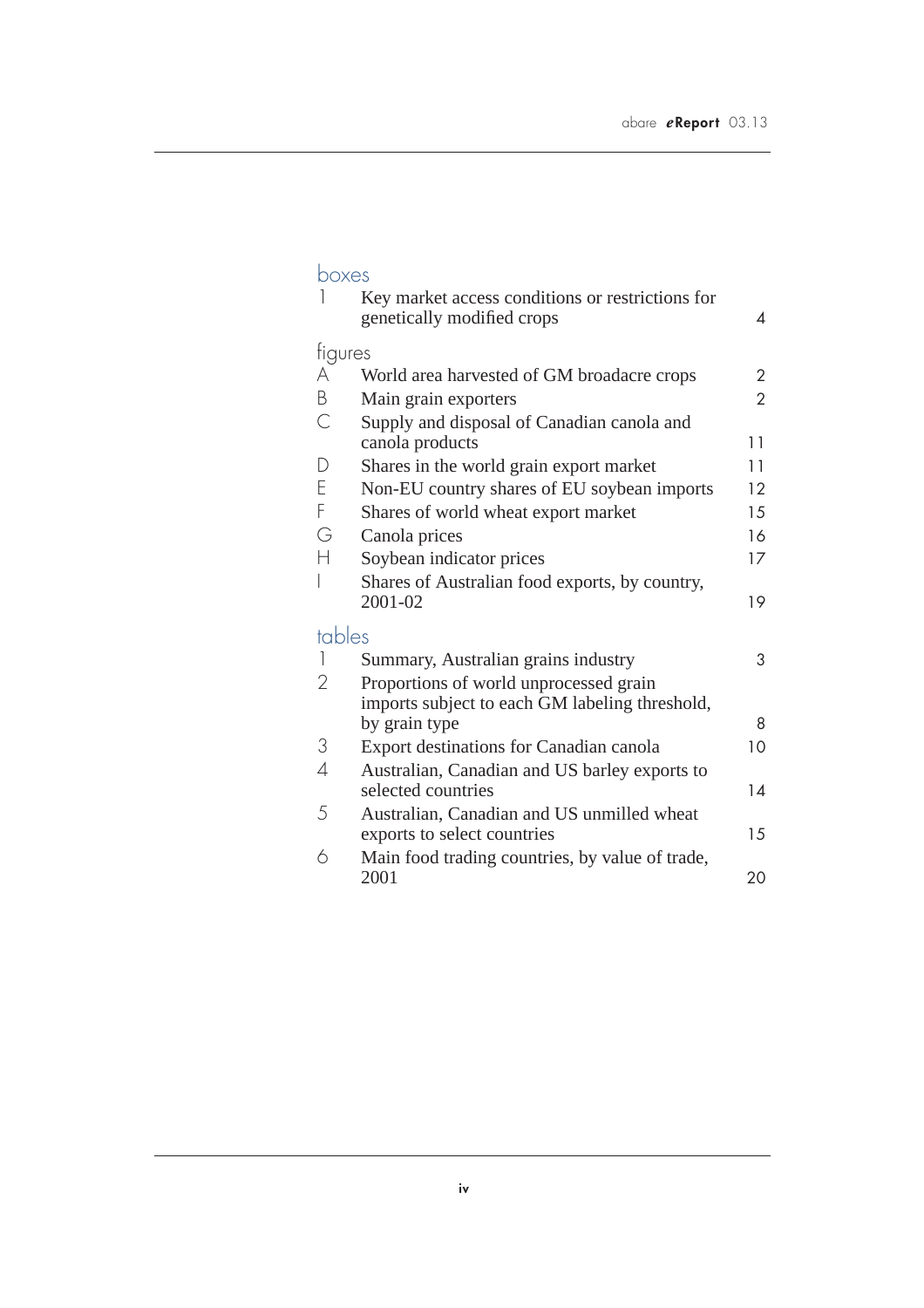# market access issues for GM products

### **Introduction**

Since 1995 a number of genetically modified (GM) crops have been rapidly adopted in some of the most important grain producing countries in the world, most notably the United States. However, various concerns about these crops — even after the crops have been assessed by government authorities to be safe for humans and the environment — have resulted in consumer resistance to products from genetically modified organisms (GMOs) in some countries, particularly in Europe.

Consumer resistance is occurring despite there being no credible evidence of food safety problems with GM crops that have been released for human consumption. In 2000, a group of world experts concluded that premarketing safety assessments already assure that a GM food is as safe as its conventional counterpart (FAO/WHO 2000). They acknowledged that little is known about the long term effects of consumption of GM foods, as is the case with any food.

There is speculation that GM concerns could be spilling over to adversely affect demand for non-GM products. Some possible examples are food products from animal industries that use GM feedstuffs, and honey (a partial coproduct of cropping systems). Marketers of non-GM grains, such as wheat and barley, are concerned that traces of GM grains will affect their international competitiveness and prices.

In response to perceived safety issues, a number of countries have implemented measures restricting access for GM products to their markets. These include import restrictions on ostensibly sanitary and phytosanitary grounds, and the introduction of technical requirements, such as product labeling and traceability. However, there are concerns that GM regulations are being used to protect domestic industries against import competition rather than dealing with the alleged safety issue.

The aim in this report is to outline the key market access restrictions that are affecting international trade in GM grains and to assess their impact on the pattern of world grain trade. The main part of this report is an overview — more details on country policies are provided in appendix A. A range of statistics on the supply and disposal of crops and animal products relevant to this analysis is provided electronically on AFFA's web site (www.affa.gov.au/ gmmarkets).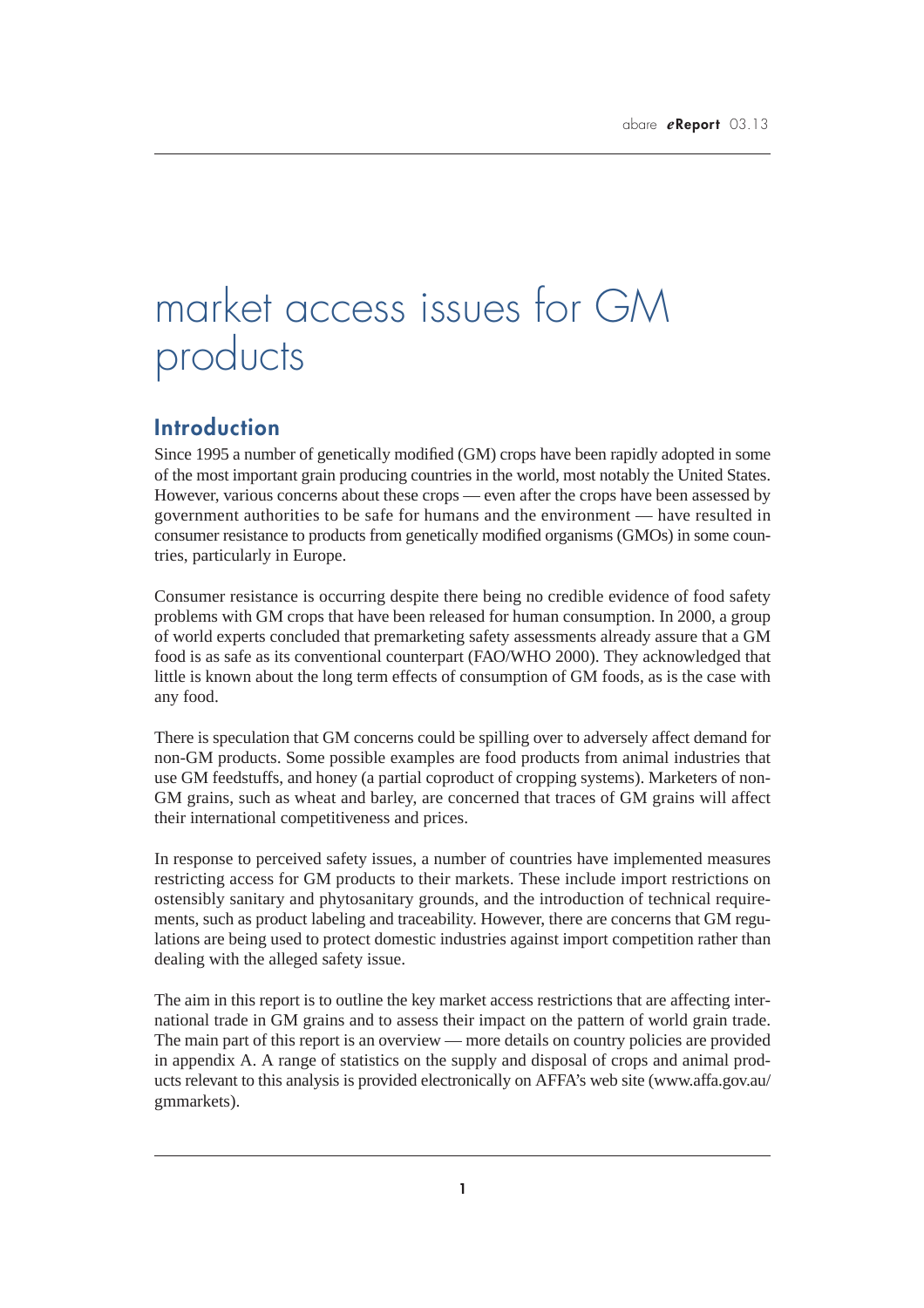## **World grain market and the progress of GM crops**

There has been rapid and extensive adoption of GM crops in north and south America (figure A). As shown in the diagram, the rate of world adoption of GM crops has been very rapid since they were introduced in 1995 for four main broadacre crops — soybeans, maize, cotton and canola. In 2002, GM plantings accounted for around 20 per cent of the total world area planted to these four crops.

The most sought after trait with GM crops is herbicide tolerance. In 2002, herbicide tolerant crops made up around three quarters of total GM plantings, with insect resistant crops making up another 17 per cent.

The original adopters of GM crops were the United States, Canada and Argentina. There are now fourteen countries growing GM varieties on a commercial basis. Additions to this group in 2002 were India and Colombia, with insect resistant cotton, and Honduras with insect resistant maize. China has been the big mover in recent years, with around half of its cotton crop now being GM. The United States dominates, with two-thirds share of world

GM plantings in 2002, followed by Argentina (25 per cent), Canada (6 per cent) and China (4 per cent).

The most significant nonadopters of GM crops are the European Union and Brazil. In the European Union, the reaction of legislative and regulatory bodies to consumer resistance to GM products has meant that no GM crops have been commercially released since 1998. In Brazil, the stumbling block has been a legal challenge to environmental release of GM crops. Despite this, illegal GM plantings are believed by some to make up around 10–20 per cent of the total soybean area in Brazil (US Department of Agriculture 2003d).

The main grain exporting countries are shown in figure B. GM producing countries dominate world grain trade, accounting for 79 per cent of world maize exports in the five years to 2002-03 (including intra-EU trade), 69 per cent of soybeans, 53 per cent of cottonseed, and 42 per cent of canola (nearly 80 per cent excluding intra-EU trade).



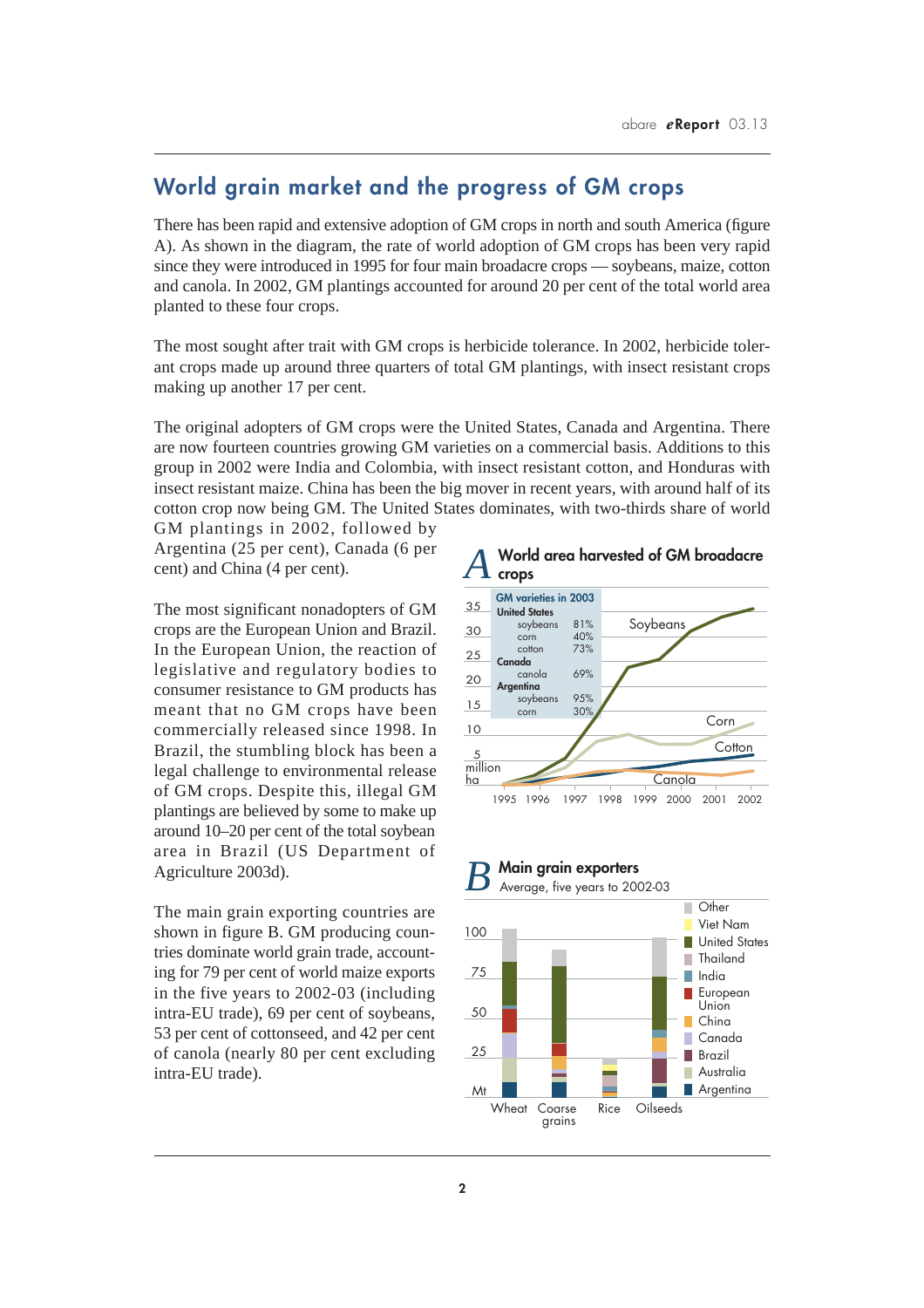Even in the GM adopting countries, it seems that perceptions of consumer resistance to GM crops are slowing the commercialisation of new GM varieties, particularly GM food crops. For example, a recent proposal to introduce herbicide tolerant wheat in Canada and the United States has met with strong resistance from the key marketers in those countries who say the majority of their customers have indicated that they will look elsewhere for their wheat supplies if GM wheat is adopted.

Furthermore, it is noticeable that while a country like China has adopted GM cotton with enthusiasm, it has been much more wary with food crops and authorities have not approved any GM food crops for growing yet, despite having developed at least a few of these.

The influence of the European Union on the worldwide adoption and acceptance of GM crops would seem to be pivotal. This influence has two aspects. First, EU human health and environmental safety concerns over GM products seem to spill over to influence attitudes in other countries, particularly poorer countries that do not have the resources to carry out their own safety assessments of these crops. Second, countries with EU markets need to meet EU import standards that include bans on some GM crop varieties, mandatory GM labeling, and strict traceback requirements with GM products. (If intra-EU trade is included,

the European Union accounted for 44 per cent of the total value of world food imports in the three years to 2001. This share will get bigger with the enlargement of the European Union in 2004 that takes in a number of eastern European countries.) This was one of the reasons why Zimbabwe initially rejected US food aid of maize in 2002. Rightly or wrongly, Zimbabwe saw the possibility of its EU export market being threatened if GM maize became accidentally established in Zimbabwe.

### Australian GM progress

Australia is a significant player in world markets for grains (table 1). It is also an important exporter of dairy products, beef, veal, sheep meat, live sheep and cattle, and also exports small quantities of pig meat. The beef industry is largely based on grass feeding but substantial quantities of grain are used in feedlots or to finish grass fed cattle for the market. Supplementary feeding of grain as an aid to pasture management has become increasingly common in the Australian dairy industry over the last decade (Kompas and Che 2002).

## *1* **Summary, Australian grains industry <sup>a</sup>**

| Averages, 1998-99 to 2002-03 |  |  |
|------------------------------|--|--|
|                              |  |  |

|                 |               | <b>Production</b> |                                  |
|-----------------|---------------|-------------------|----------------------------------|
|                 | <b>Volume</b> | <b>Value</b>      | <b>Share of</b><br>world exports |
|                 | kt            | $\rm\,$           | $\frac{0}{0}$                    |
| Cereals         |               |                   |                                  |
| Winter          |               |                   |                                  |
| <b>Barley</b>   | 5891          | 1 1 3 2           | 19                               |
| Oats            | 1 2 2 6       | 165               | 7                                |
| Triticale       | 94            | 94                | na                               |
| Wheat           | 20 5 14       | 4528              | 14                               |
| <b>Summer</b>   |               |                   |                                  |
| Maize           | 374           | 77                |                                  |
| Rice            | 1 1 5 6       | 251               | $\overline{c}$                   |
| Sorghum         | 1764          | 284               | $\overline{7}$                   |
| <b>Oilseeds</b> |               |                   |                                  |
| Winter          |               |                   |                                  |
| Canola          | 1 662         | 561               | 15                               |
| <b>Summer</b>   |               |                   |                                  |
| Cottonseed      | 907           | 179               | 37                               |
| Sunflowerseed   | 110           | 34                | 15                               |
| Soybeans        | 70            | 29                | $\theta$                         |
| Pulses          |               |                   |                                  |
| Chickpeas       | 195           | 113               | 33                               |
| Field peas      | 337           | 101               | 9                                |
| Lupins          | 1 2 9 5       | 240               | 99                               |

**a** World exports include intra-EU trade. **na** Not available.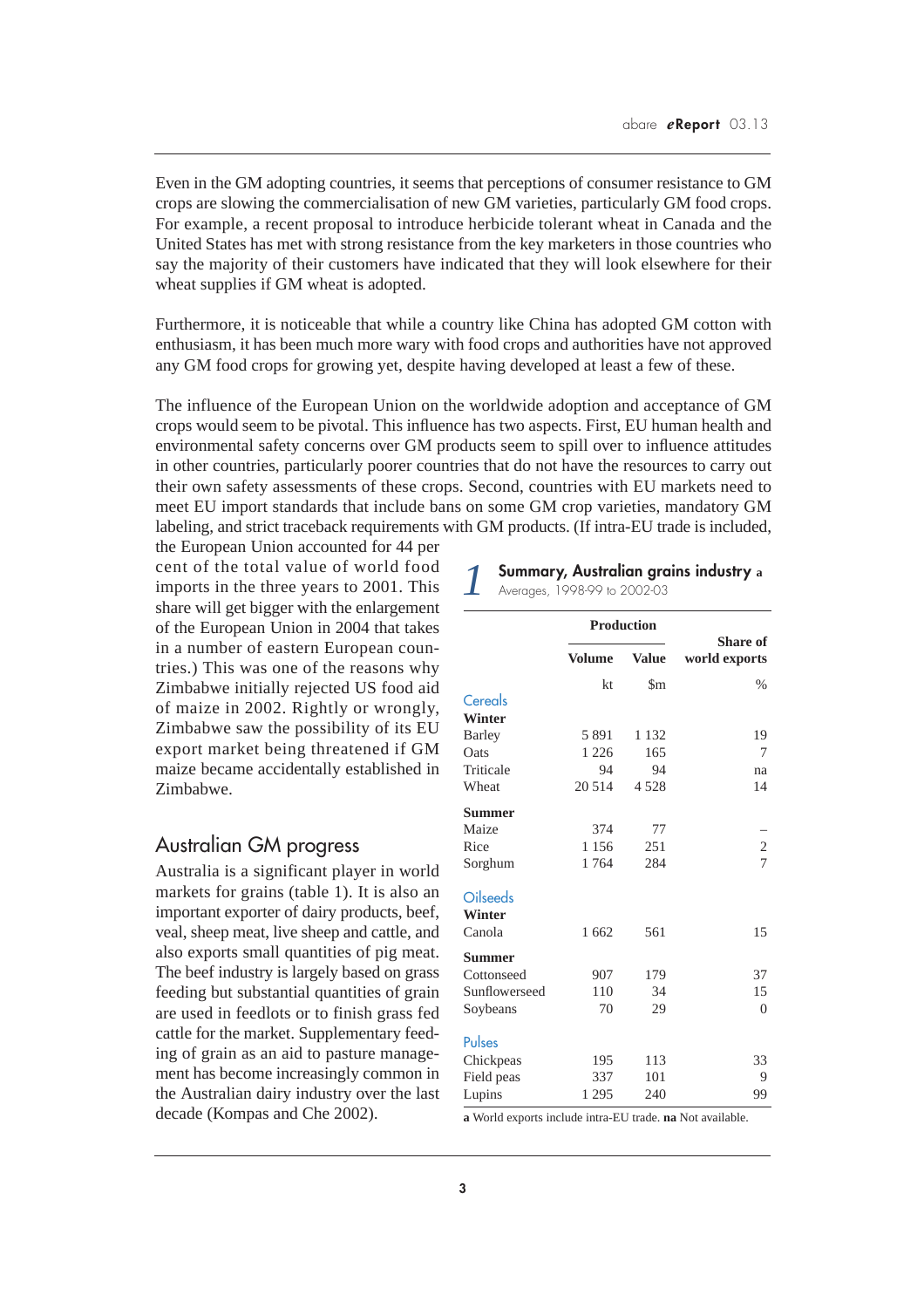At this stage, Australia's only GM grain crop is cottonseed but applications for commercial release of GM canola in Australia in 2003 are being considered by the regulatory body, the Office of the Gene Technology Regulator.

### **Key market access restrictions and conditions**

The key market access restrictions relating to GM crops and crop products are summarised in box 1.

Sanitary and phytosanitary restrictions are aimed at protecting human, animal and environmental health and safety. The rationale for mandatory labeling is that it enables consumers

## Box 1: Key market access conditions or restrictions for genetically modified crops

## Sanitary and phytosanitary

### *European Union*

The European Union does not allow the import of genetically modified products apart from three varieties of insect resistant maize (another three varieties grown in the United States do not have approved status), one variety of herbicide tolerant maize and all varieties of herbicide tolerant soybeans.

### *China*

Safety certificates required for each GM variety being imported. Under interim regulations that cover the period to April 2004, technology companies can apply for interim safety certificates for their GM crops, based on valid safety assessments issued by the relevant authority in their home or third country. Safety assessments based on field trials in China are necessary for permanent approval. The regulations have a grey area because thresholds for accidental contamination with GM material have not been set.

### Mandatory labeling

#### *Australia*

1.5.2 of the Australian Food Standards Code requires labeling of all GM food and ingredients, apart from that prepared for immediate consumption (such as restaurant and takeaway food) and highly refined foods where the novel DNA or novel protein has been removed. A tolerance of 1 per cent is allowed for accidental presence of GM material.

### *Brazil*

From 31 December 2001, GM labeling is required for all foods intended for human consumption where more than 4 per cent of the ingredients are derived from GMOs. The threshold was lowered to 1 per cent from June 2003

### *European Union*

EU regulation 1139/98 requires that foodstuffs derived from GM soybeans and maize be labeled. Subsequent EU regulations 49 and 50/2000 that came into force in January 2000 establish that a material derived from GMOs, either ingredients or food comprising of a single ingredient, are exempt from labeling when they make up less than 1 per cent of the material.

*Continued* ➮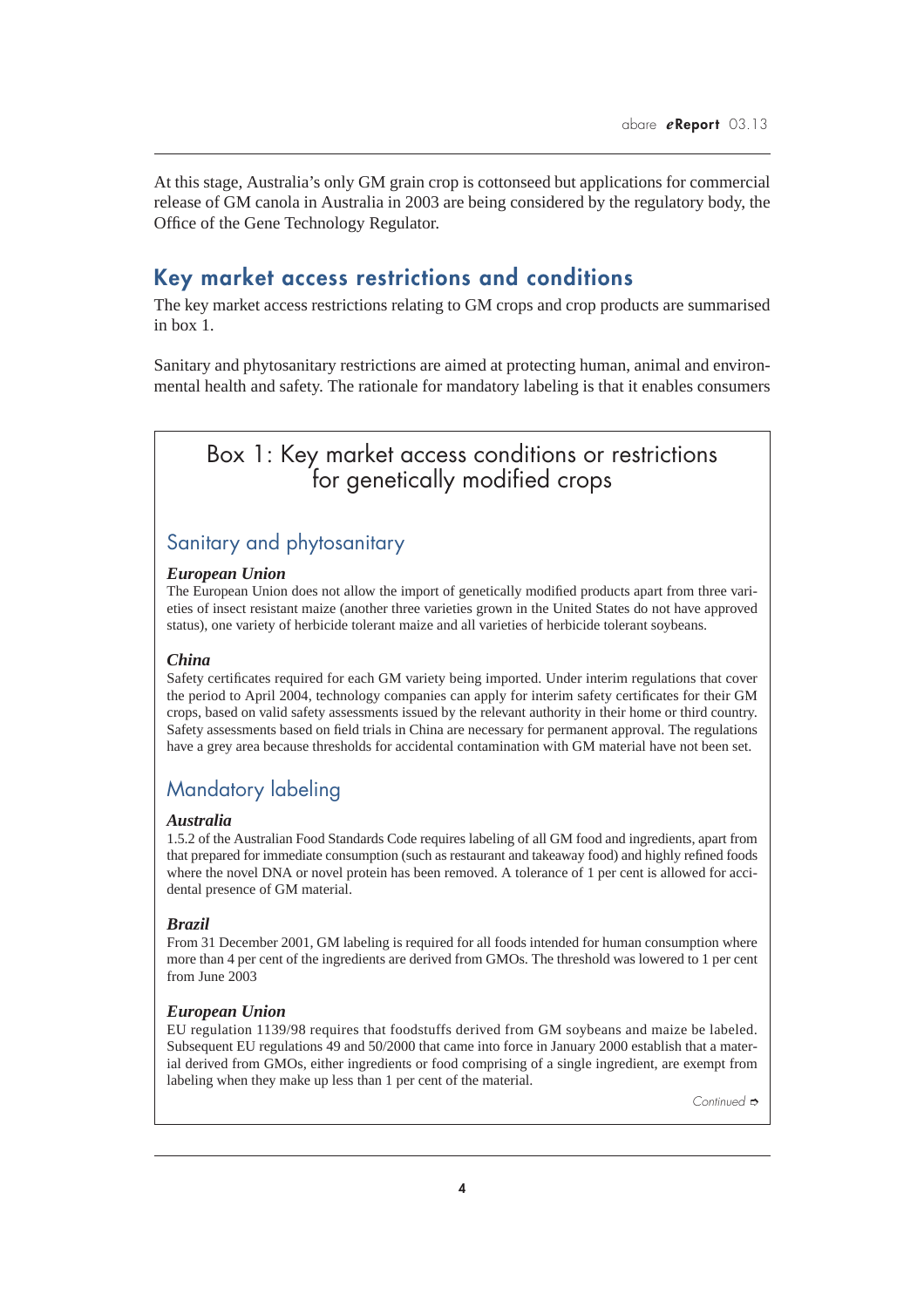to make more informed decisions. For example, some consumers may want to avoid products that contain unacceptable levels of GM materials.

There are concerns, however, that market access conditions are being implemented to protect domestic industries from imports, rather than to correct situations where unfettered markets would lead to undesirable social outcomes.

## Box 1: Key market access conditions or restrictions for genetically modified crops *continued*

New legislation extends the current labeling provisions to all GM food or feed, irrespective of the detectability of GM DNA or protein. The new legislation does not require labeling of products where a GM processing aid has been used, provided the aid is not an ingredient in the final product. The new legislation allows for the presence of GM material in a food or feed up to a maximum 0.9 per cent below which labeling will not be enforced. The threshold is 0.5 per cent for the presence of GM material that has received a favorable scientific risk assessment by the scientific committees advising the European Commission, but that has not yet been finally approved to be placed on the market.

#### *China*

Ministry of Health requires labeling of all food containing GMOs.

#### *Chinese Taipei*

Phased introduction of labeling starting from 1 January 2001. Tolerance for GM presence is 5 per cent, by weight, but products derived from GMOs that do not contain detectable GM DNA or proteins do not require labeling.

### *Japan*

From 1 April 2001 Japan required labeling of 24 foods made from maize and soybeans, including tofu, maize snacks, and natto (fermented soybeans), but only if they make up more than 5 per cent of the material. The list has since been extended to 44 foods. Oils and other highly processed foods made with GM ingredients are excluded from the list because current testing procedures cannot verify GM content.

### *Republic of Korea*

From 31 July 2001 all products containing GM products as a 'major input' are required to be labeled, except where the final product does not contain foreign protein or recombinant DNA (that is, they are removed during processing). From 1 March 2001, unprocessed soybeans and maize produced through biotechnology will have to be labeled. The tolerance level for adventitious contamination will initially be set at 3 per cent but could be reduced to 1 per cent at some unspecified time in the future.

#### *Russian Federation*

Effective from 1 July 2000 (with revisions effective from 1 September 2002), all food and medical products derived from GM sources must be labeled, except where these foods do not contain the modified protein or recombinant DNA (as can happen with oils derived from genetically modified plants for example).

#### *Thailand*

From 11 May 2003, Thailand's Food and Drug Administration requires that food products that contain any GMO ingredient of at least 5 per cent as one of the top three ingredients be labeled as containing GM food products.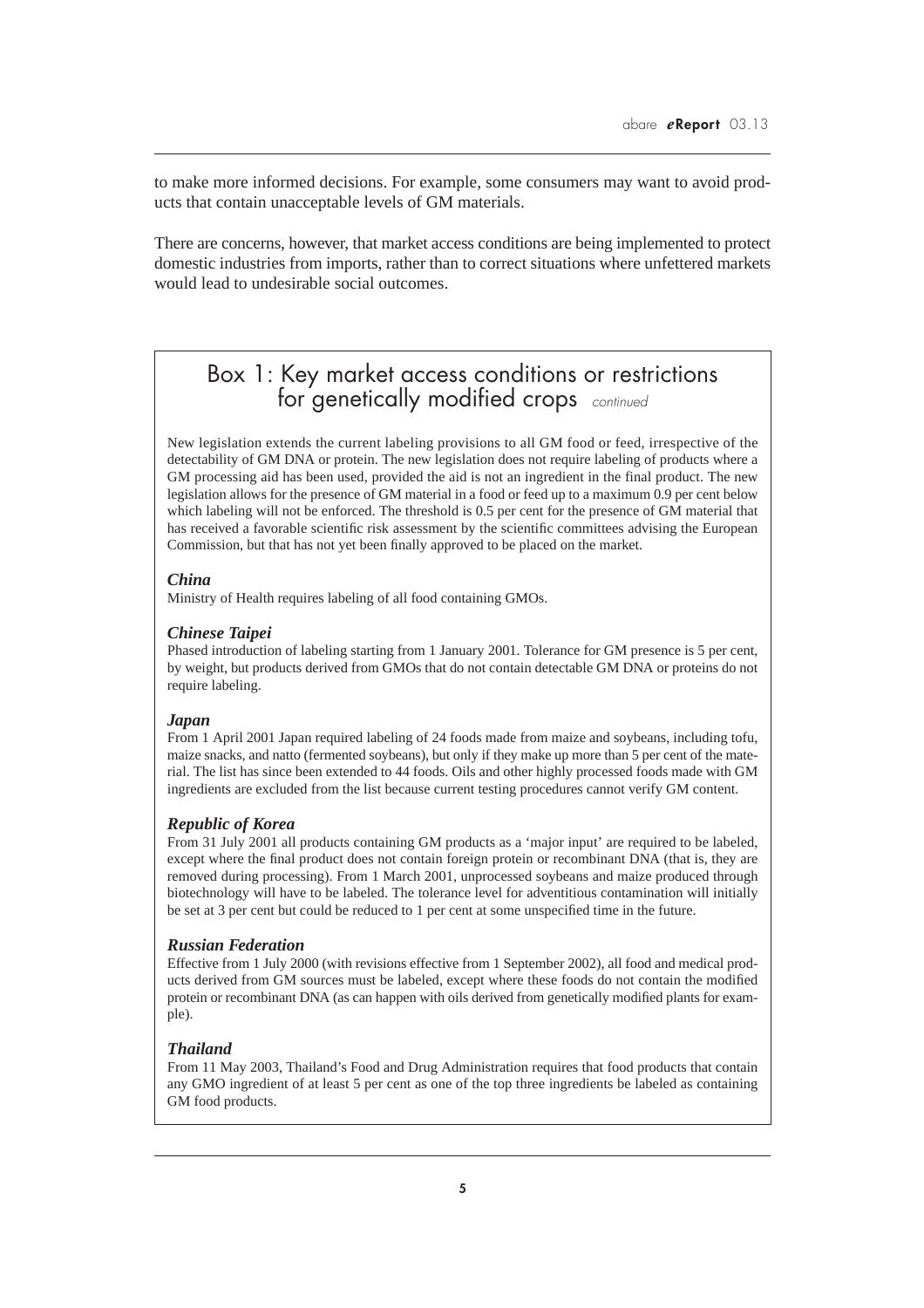In May 2003, the United States, Argentina and Canada announced that they would challenge EU rules for GM products on the basis of possible violations of agreements under the World Trade Organisation (WTO) arrangements (Office of the US Trade Representative 2003). Along with Australia, the list of countries supporting this challenge as third parties include Chile, Colombia, El Salvador, Honduras, Mexico, New Zealand, Peru and Uruguay. The WTO Agreement on Sanitary and Phytosanitary (SPS) Measures establishes the circumstances under which a country may refuse access to its domestic market on the grounds of risks to the environment and to human and animal health. The Agreement on Technical Barriers to Trade, covering issues such as packaging, marking and labeling, seeks to ensure technical regulations do not create unnecessary obstacles to trade.

The European Union says its set of GM rules (to come into force in September 2003 with a compliance period of six months) provides a comprehensive framework that is paving the way for the lifting of the virtual moratorium on new approvals of GM crops that has operated since 1998 (European Commission 2003a).

Another international agreement that affects international trade is the Cartagena Protocol on Biosafety that was adopted by the Conference of the Parties to the Convention on Biological Diversity as a supplementary agreement to the convention in January 2000. The protocol seeks to protect biological diversity from the potential risks posed by living modified organisms (LMO) resulting from modern biotechnology. The basis of the protocol is an advance informed agreement (AIA) procedure for ensuring that countries are provided with the information necessary to make informed decisions before agreeing to the import of such organisms into their territory. In addition, the detailed requirements for documentation of shipments of LMOs and liability treatments are to be determined once the protocol comes into force. Having reached the required ratification by fifty countries on 13 June 2003, the protocol comes into force ninety days later, on 11 September 2003. Australia has not ratified the protocol.

The preamble to the protocol states that it should not be interpreted as implying a change in the rights and obligations of a party under any existing international agreements (Secretariat of the Convention on Biological Diversity 2000). However, a feature of the protocol is that its operational provisions are couched in terms of the precautionary principle, which holds that lack of scientific certainty from insufficient scientific information and knowledge of the impact of an organism shall not prevent a decision on the import of that organism. This implies that a country may refuse the import of a particular GMO when there is a lack of scientific certainty about its potential harmfulness. The concern is that this provision of the protocol could be used to impose unjustifiable restrictions on trade and could weaken the scientific basis of risk assessment that unpins the WTO's Sanitary and Phytosanitary (SPS) Agreement.

### Sanitary and phytosanitary conditions

The key allegedly SPS based restriction is that the European Union does not allow the import of some GM varieties. The European Union does allow imports of some varieties of GM maize and soybeans introduced before 1998. Since 1998, a virtual moratorium on the approval of imports of new varieties of GM crops has existed. This excludes EU imports of GM canola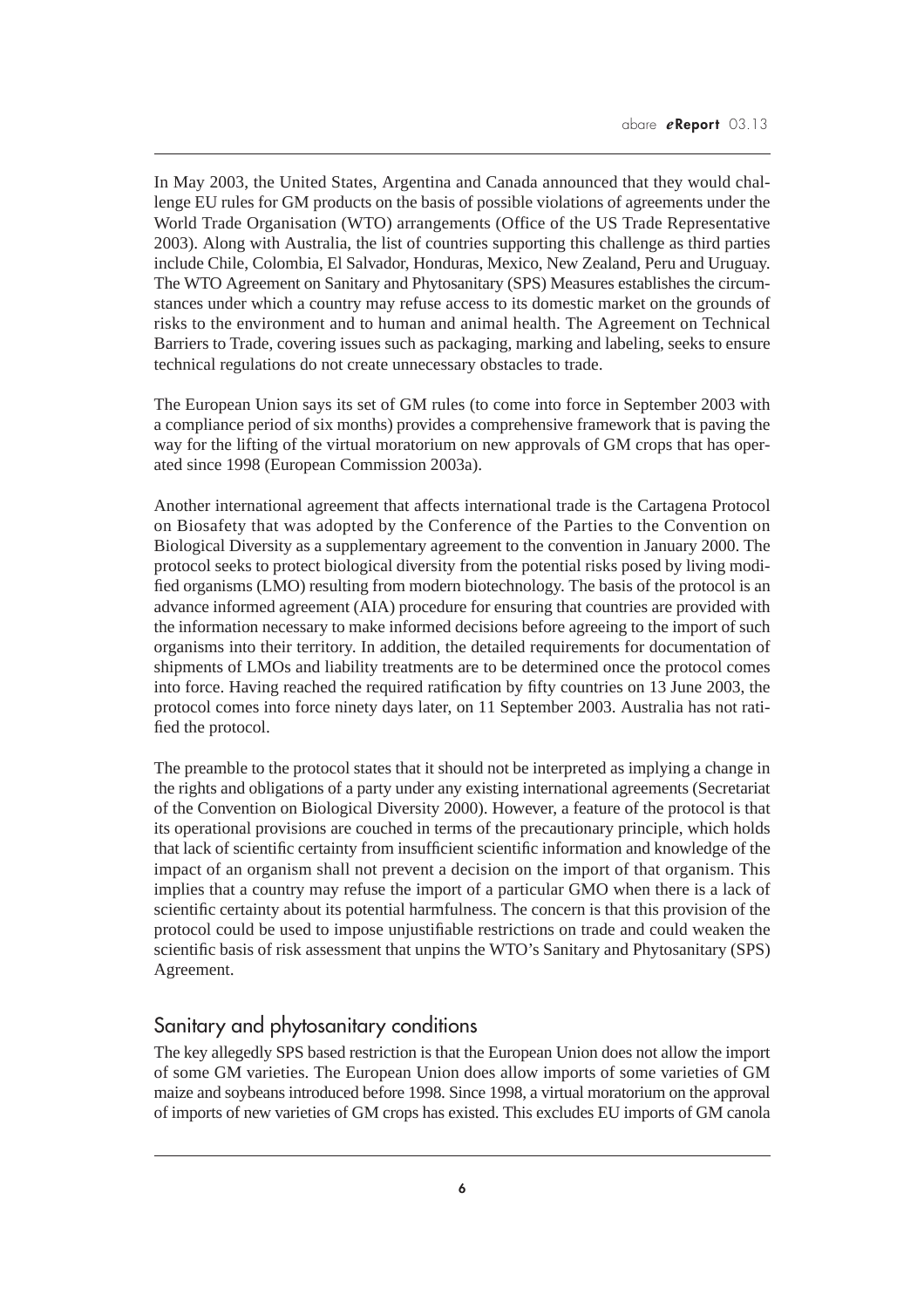and some varieties of maize (such as herbicide tolerant maize), crops that are widely traded elsewhere in world markets.

At present there appears to be zero tolerance for grain imports with unintended presence of seeds of GM varieties not approved in the European Union. However, new EU legislation applying from September 2003 seems to allow a threshold of 0.5 per cent for the presence of GM material that has received a favorable scientific risk assessment by the scientific committees advising the European Commission, but which has not yet been finally approved to be placed on the market.

In recent years, Saudi Arabia (2000) and Sri Lanka (2001) have proposed bans on imports of GM products but both countries either dropped or deferred these plans. While Turkey is reportedly trying to prohibit all GM imports through the use of existing health regulations, its imports of maize and soybeans from the United States, a GM producer, have been substantial in recent years. According to Department of Agriculture, Western Australia (2003), Pakistan would be lifting its ban on imports of GM crops by the end of 2002. In March 2003, Pakistan purchased around 100 000 tonnes of Canadian (GM) canola.

China's requirement that safety certificates for imported GM varieties be based on field trials of the varieties in China poses a significant market access condition, at least in the short run.

### Mandatory labeling and traceability

Countries that have introduced mandatory labeling, or have flagged their intentions to introduce it, include Australia, Brazil, China, Chinese Taipei, the European Union, Malaysia, New Zealand, Japan, Republic of Korea, the Russian Federation and Thailand. Such labeling requirements may be a significant barrier to world trade where they impose higher costs on suppliers of GM products. These costs can spill over to suppliers of conventional products. The countries that have explicitly refused to introduce mandatory labeling include the main GM producers, the United States, Canada and Argentina.

It can be seen from box 1 that the nature of these labeling regimes differs significantly between countries. For example, the European Union intends to allow accidental contamination of 0.9 per cent by volume before a product must be labeled as containing GM material. Japan and Korea allow 5 per cent and 3 per cent respectively. And Japan, for example, does not require labeling of processed GM products where modified DNA or protein is not detectable, whereas the European Union's new regulations do. The EU rule means that oil derived from GM oilseeds must be labeled even though processing means that no modified DNA or protein is usually detectable.

Under new legislation, the European Union will also be extending mandatory labeling to animal feed containing GM materials.

At this stage, there do not appear to be any market access conditions set by governments for products that are derived from animals that are fed GM materials. A number of large supermarket chains in Europe have responded to perceived consumer concerns over genetically modified organisms by requiring that their suppliers of food animal products — for exam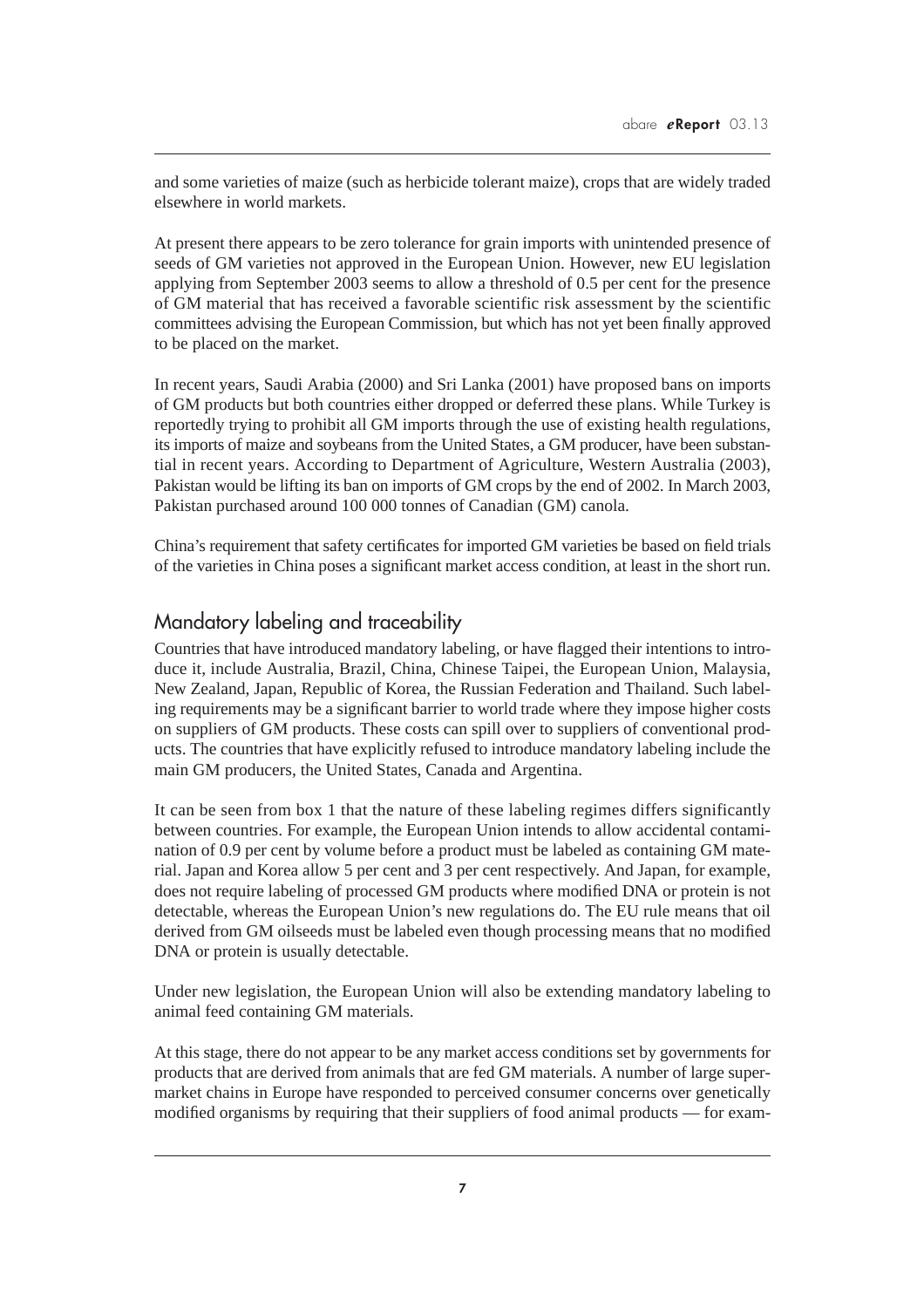ple meat, milk and eggs — do not use GM feedstuffs. Many animal products in Europe are labeled as being produced from only non-GM feedstuffs. At one stage in 2002, the European Union had mooted making labeling mandatory for food products produced from animals fed GM materials but did not go ahead with this.

The estimated proportions of world grain imports, by grain type, that are subject to each GM labeling threshold (or tolerance) for adventitious presence of GMOs are shown in table 2. (It is assumed that the new labeling requirements operate in the European Union, including a 0.5 per cent tolerance that would apply with canola that contained quantities of a nonapproved GM canola variety.) Hence, around 83 per cent of world canola trade entered countries with mandatory labeling regimes for GM products, compared with only 52 per cent for cottonseed. But, as discussed earlier, the main processed products of oilseeds — oil and meal for animal feed — would essentially only require labeling in the European Union. In the case of oilseeds, this effectively means that mandatory labeling actually only applies to around a third of world canola trade, 45 per cent of soybeans, and 21 per cent of cottonseed. The effective labeling proportion is also much lower for maize because around 70 per cent of maize is consumed as animal feed.

The European Union is introducing mandatory protocols to provide the means to trace products containing or produced from genetically modified organisms through the production and distribution chains. The European Union considers that traceability allows control and verification of product labeling claims and targeted monitoring of potential environmental effects where appropriate (European Commission 2003a). Traceability also allows the withdrawal of the product from the market if unforeseen risks to human health or the environment are established. Under this new regulation, business operators must transmit and retain information about products that contain or are produced from genetically modified organisms at each stage of trade in the market. These procedures are expected to reduce the need for sampling and testing of products for GM content and facilitate regulation of the industry (European Commission 2003a).

| Labeling threshold/tolerance | Canola | <b>Cottonseed</b> | <b>Maize</b> | <b>Soybeans</b> |
|------------------------------|--------|-------------------|--------------|-----------------|
| Zero                         | 24.9   | 9.4               | 3.6          | 24.6            |
| $0.5$ per cent <b>b</b>      | 33.6   | 20.7              | $\mathbf c$  | $\mathbf c$     |
| $0.9$ per cent <b>b</b>      | 0.0    | 0.0               | 3.7          | 35.4            |
| 1 per cent                   | 0.1    | 0.2               | 1.2          | 1.9             |
| 2 per cent                   | 0.1    | 0.0               | 1.8          | 1.0             |
| 3 per cent                   |        | 7.9               | 15.1         | 1.0             |
| 4 per cent                   | 0.0    | 0.0               | 0.0          | 3.9             |
| 5 per cent                   | 24.5   | 13.7              | 29.1         | 16.3            |
| Total, all thresholds        | 83.2   | 51.9              | 54.5         | 84.1            |
| No labeling                  | 16.8   | 48.1              | 45.5         | 15.9            |

### *2* **Proportions of world unprocessed grain imports subject to each GM labeling threshold, by grain type a**

**a** Averages, based on imports for the five years to 2003-03. Includes intra-EU trade. **b** Thresholds for the European Union under new legislation applying from September 2003. **c** Not identified.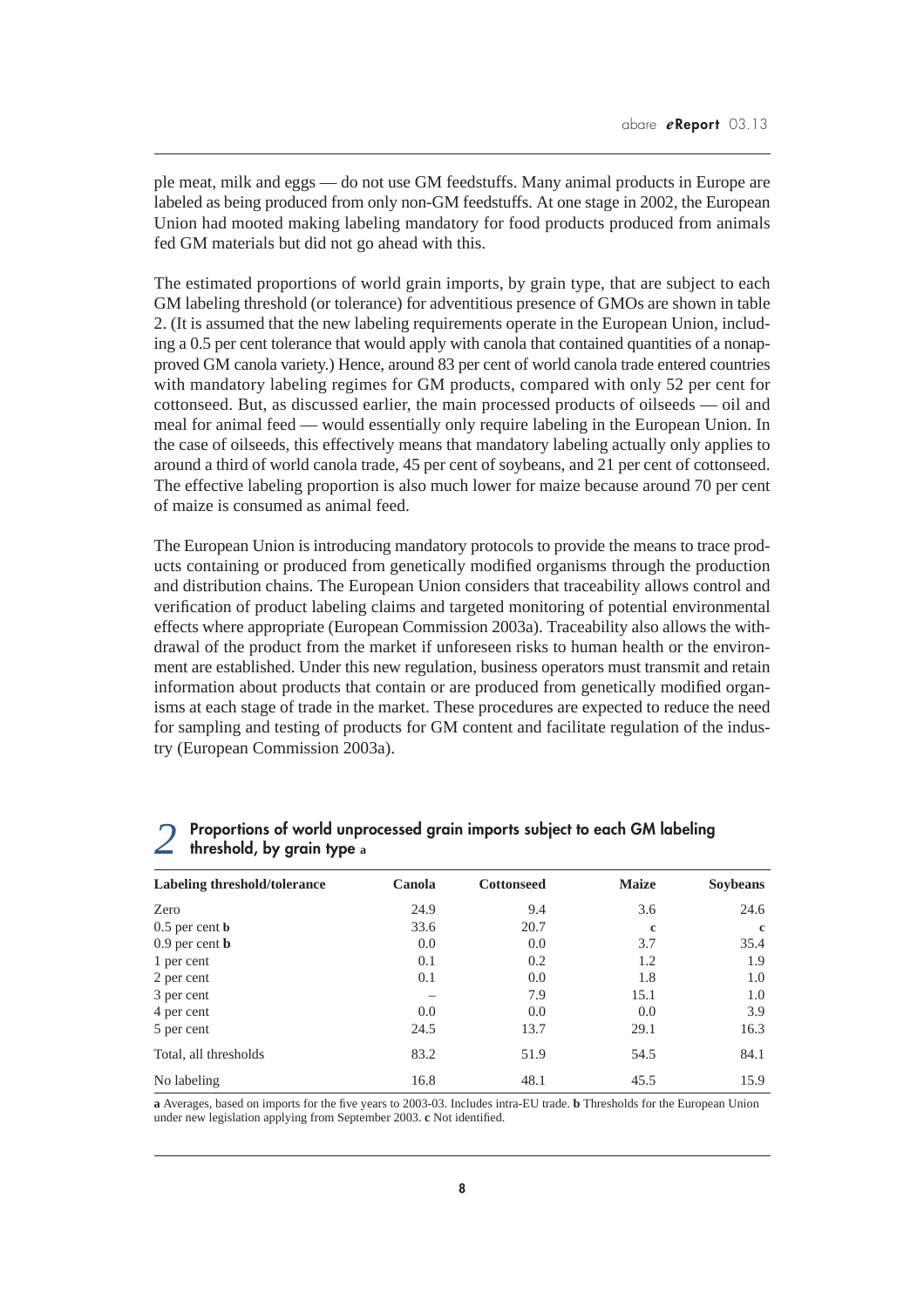## **Implications of market access restrictions and conditions**

Market access restrictions and conditions could lead to changes in the pattern of world trade and to price premiums for non-GM grains.

The extent to which import bans on GM varieties spill over to affect trade in non-GM varieties is importantly determined by tolerances for accidental presence of unapproved GM varieties. For example, zero tolerance in an importing country for contamination with GM canola would make it very difficult, if not impossible, for a country producing a mix of GM and non-GM canola to access that market. Whereas a tolerance of 5 per cent, for example, would make access much easier and less costly because simple measures, such as appropriate buffer zones between GM and non-GM crops, and reasonable care with grain harvesting and handling arrangements, would enable that tolerance to be met.

A number of incidents in recent years illustrate the difficulty of preventing the accidental presence of GM material, either through cross pollination or adventitious (unintended) mixing in the grain handling system. Starlink (GM) maize made up less than 1 per cent of total US plantings in 1999 and 2000 but in 2000-01 traces of its unique genetic material were found in around 11 million tonnes of maize in the United States, equivalent to about 4 per cent of annual US maize production (Gadsby 2001). There have been other smaller incidents: for example, in April 2001 in Canada, a variety of GM canola seed was recalled after it was found to contain genetic modified material from another strain of GM canola that was not approved for export (Monsanto 2001).

The requirement to label GM products can add significantly to the cost of delivering non-GM products through requiring elaborate procedures that keep GM and non-GM products separate and traceable throughout the supply chain. It could be expected that the lower the tolerance level for accidental contamination, the higher is the cost of getting it to the point of use. To make labeling mandatory can lock consumers into higher costs than they would be willing to pay in a market where labeling is voluntary.

Furthermore, the requirement for a product to bear a GM label can adversely affect demand through stigmatising the product in the eyes of consumers. For example, the effect of Australia's mandatory labeling regimes appears to be that food manufacturers have largely removed GM inputs from their products where the presence of these inputs would have required labeling. At this stage, it appears that only a few food items, including some brands of processed meat and packaged donuts, bear GM labels in Australia.

A combination of consumer resistance and market access barriers means it is possible that non-GM grain may command higher prices in world markets than GM grain. This would reflect the higher cost associated with delivering certified non-GM grain and any price rationing effect where the demand for non-GM grain is high in relation to its supply.

### **Impact on trade patterns of market access conditions**

The introduction of GM grains has led to complex changes in the pattern of grain trade. This reflects changes in comparative advantage between countries arising from productivity gains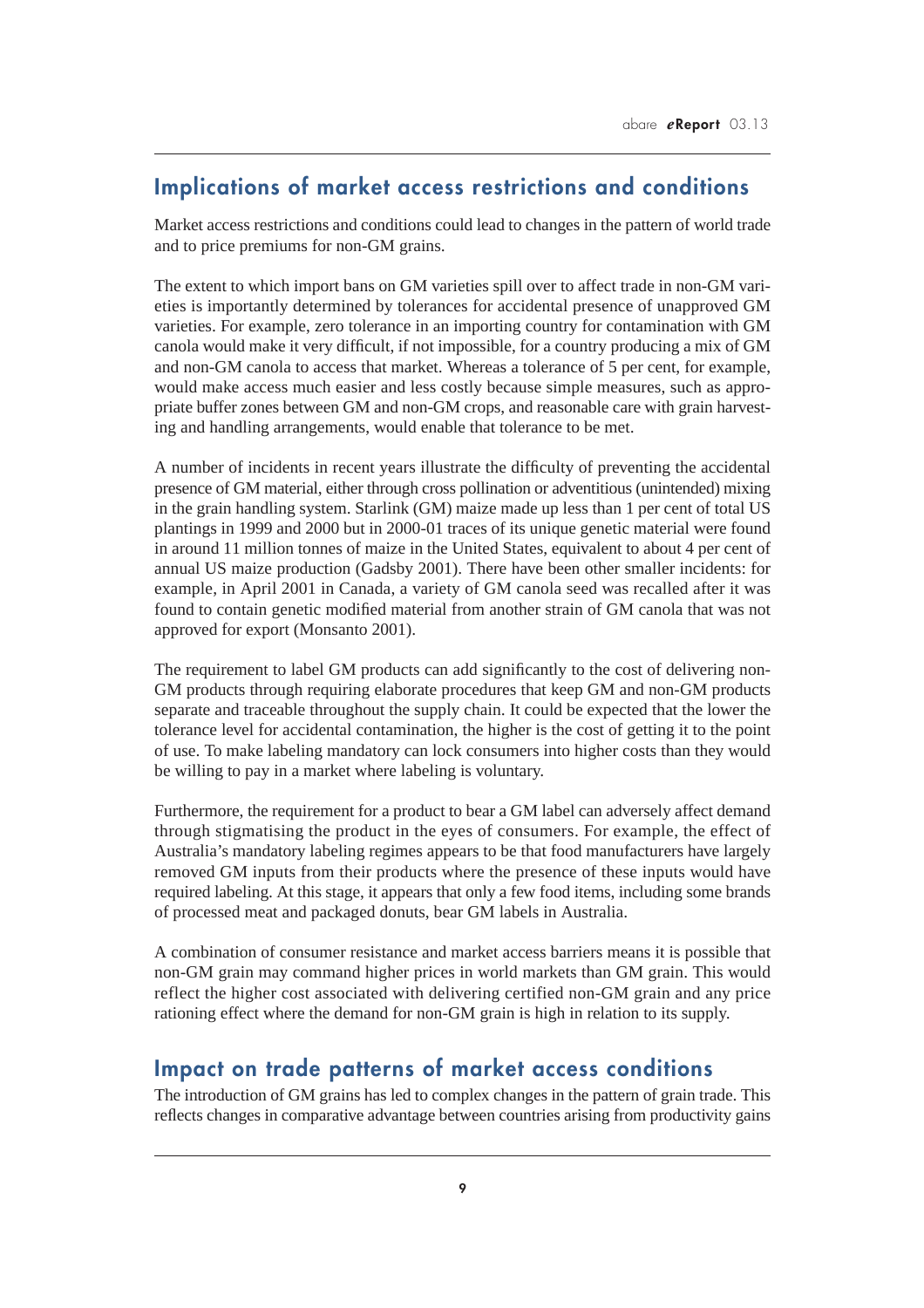associated with GM crops, consumer resistance, and the imposition of market access restrictions and conditions. As discussed earlier, in some cases the market access restrictions are a response to the consumer acceptance issue, for example, labeling.

A number of quantitative analyses, including Foster (2001) and Stone, Matysek and Dolling (2002) have been aimed at assessing the impacts of GM crops on the pattern of world trade. Some indication of the impact of market access restrictions is provided in Foster (2001). Employing a multicountry model of the world grain–livestock complex, it was estimated that exports of coarse grains and oilseeds would fall by 4–5 per cent if market access restrictions required that world GM grain supplies be completely segregated from non-GM grain. This analysis was based on the assumption that identity preservation requirements would add 10 per cent to the cost of delivering both GM and non-GM grain to the consumer. The magnitude of this cost assumption is broadly consistent with assessments such as Buckwell, Brookes and Bradley (1998), Economic Research Service (2000), and Bullock and Desquilbet (2002) that generally suggest cost increases of 5–15 per cent.

Analysis of markets for individual GM grains can identify some impacts of market access barriers for GM products on the pattern of world grain trade.

### Canola trade impact

The European Union's import ban on GM canola led to Canada withdrawing from this market. Canada is the world's largest exporter of canola, accounting for nearly 80 per cent of world trade if intra-EU trade is excluded. The European Union had been an important market in some years for Canada before the introduction of GM canola in Canada (table 3).

Despite the EU ban, however, Canadian exports of canola reached record levels in 2000-01 (figure C). Ready markets for Canadian canola have been found in Japan, China and Mexico, to more than compensate for the loss of the EU market (table 3). There was a substantial decline in Canadian canola exports in 2001-02 and 2002-03 but this was driven by reductions in export availabilities arising from poor production conditions in Canada.

| $\overline{\phantom{a}}$ |               |             |               |               |               |             |               |                 |               |                |
|--------------------------|---------------|-------------|---------------|---------------|---------------|-------------|---------------|-----------------|---------------|----------------|
|                          | 1992<br>$-93$ | 1993<br>-94 | 1994<br>$-95$ | 1995<br>$-96$ | 1996<br>$-97$ | 1997<br>-98 | 1998<br>$-99$ | 1999<br>$-2000$ | 2000<br>$-01$ | 2001<br>$-02a$ |
|                          | kt            | kt          | kt            | kt            | kt            | kt          | kt            | kt              | kt            | kt             |
| China                    |               |             | 252           |               |               | 11          | 1 2 6 9       | 1211            | 1890          | 214            |
| Europe                   | 272           | 868         | 1 1 3 9       | 322           | 162           | 11          |               |                 |               | 2.1            |
| Japan                    | 1485          | 1 6 6 2     | 1655          | 1678          | 1734          | 1829        | 1814          | 1801            | 1854          | 1 5 9 0        |
| Mexico                   | 104           | 434         | 495           | 531           | 356           | 593         | 529           | 570             | 846           | 631            |
| <b>United States</b>     | 14            | 253         | 261           | 272           | 265           | 391         | 278           | 280             | 165           | 106            |
| Other                    |               | 130         | 110           |               |               | 128         | 9             | 22              | 104           |                |
| Total                    | 1876          | 3 3 4 7     | 3912          | 2 8 0 4       | 2 5 1 9       | 2964        | 3 9 0 0       | 3885            | 4859          | 2 5 4 3        |
|                          |               |             |               |               |               |             |               |                 |               |                |

#### *3* **Export destinations for Canadian canola**

*Source*: Statistics Canada (2003).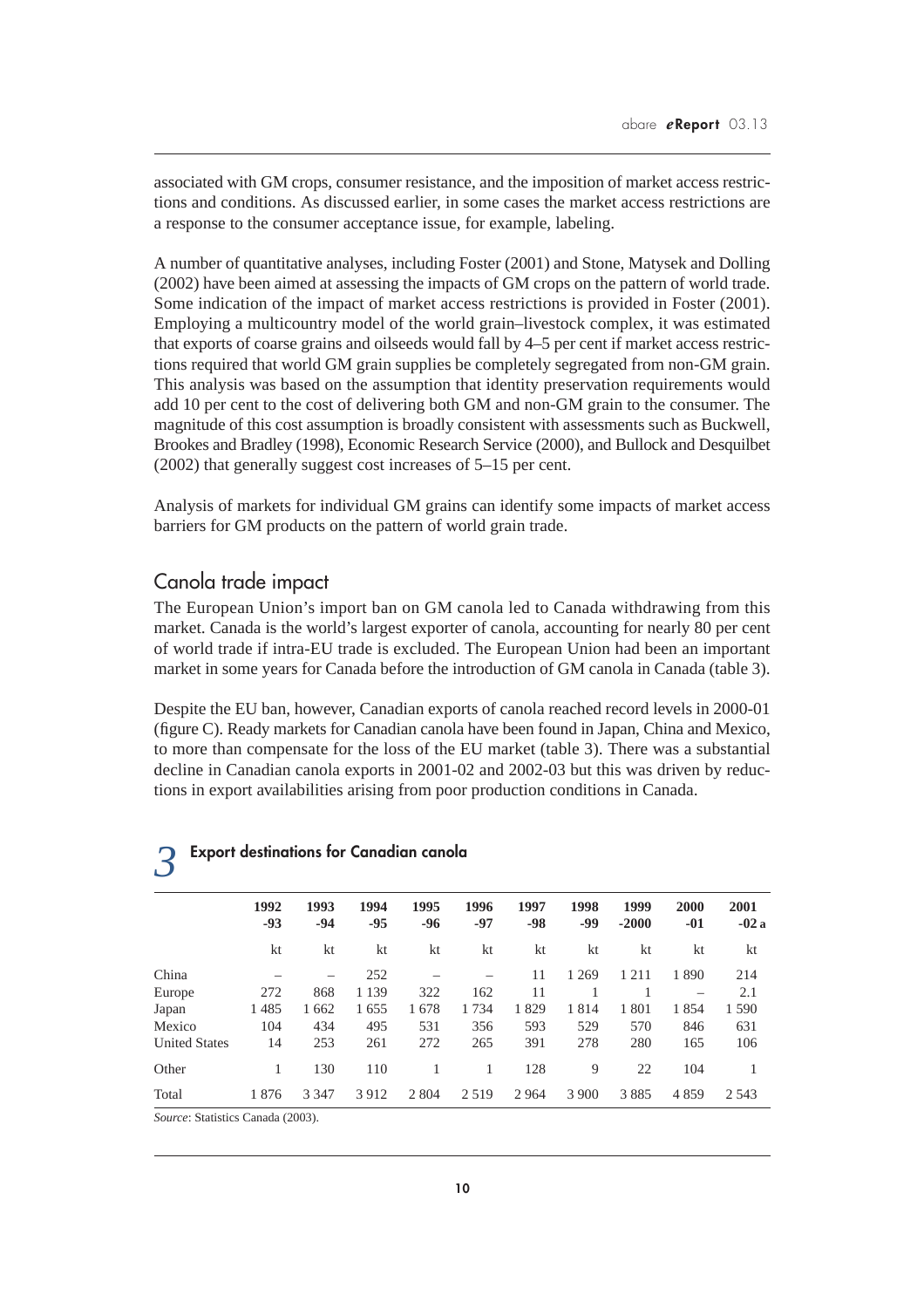The Chinese requirement for safety certificates for its market has been a complicating factor for canola. Canola exports from Canada to China declined from an average of 1.15 million tonnes over the four calendar years to 2001, to only 66 000 tonnes in 2002. This decline can also be partly explained by reduced Canadian export availabilities caused by drought in that country.

A recent study (Department of Agriculture, Western Australia 2003) concluded that the introduction of GM canola in Western Australia would have only a



minimal impact on that state's canola export markets. It was pointed out in the study that the European Union is only an occasional market for Western Australian canola.

### Maize trade impact

The GM status of US maize, or the possibility that approved maize varieties could contain detectable quantities of unapproved GM varieties, has been cited as a contributory factor to the EU market largely disappearing as a destination for US maize (Paarlberg 2001). US maize exports to Europe declined from an average 1.9 million tonnes in the five years to 1996 (the first year that GM maize was marketed), to only 51 000 tonnes in 2001. This lost market was picked up by Argentina, also a producer of GM maize, but only of EU approved varieties.

In recent years, US maize exports to countries like Japan and the Republic of Korea have been adversely affected by the so-called Starlink incident. Starlink is a GM variety of maize that was approved for feed use but not food use because the modified gene resulted in a substance that had similarities to a known allergen. According to US Department of

Agriculture (2001a), US maize exports in 2000-01 were reduced because some importers, especially Japan and the Republic of Korea, wanted to avoid maize contaminated with Starlink. These importers have reportedly been willing to pay a premium for maize from alternative suppliers such as South Africa, Argentina, China and Brazil (US Department of Agriculture 2001a). That both South Africa and Argentina are producers of GM maize suggests that GM maize varieties other than Starlink are generally acceptable to the Japanese market.

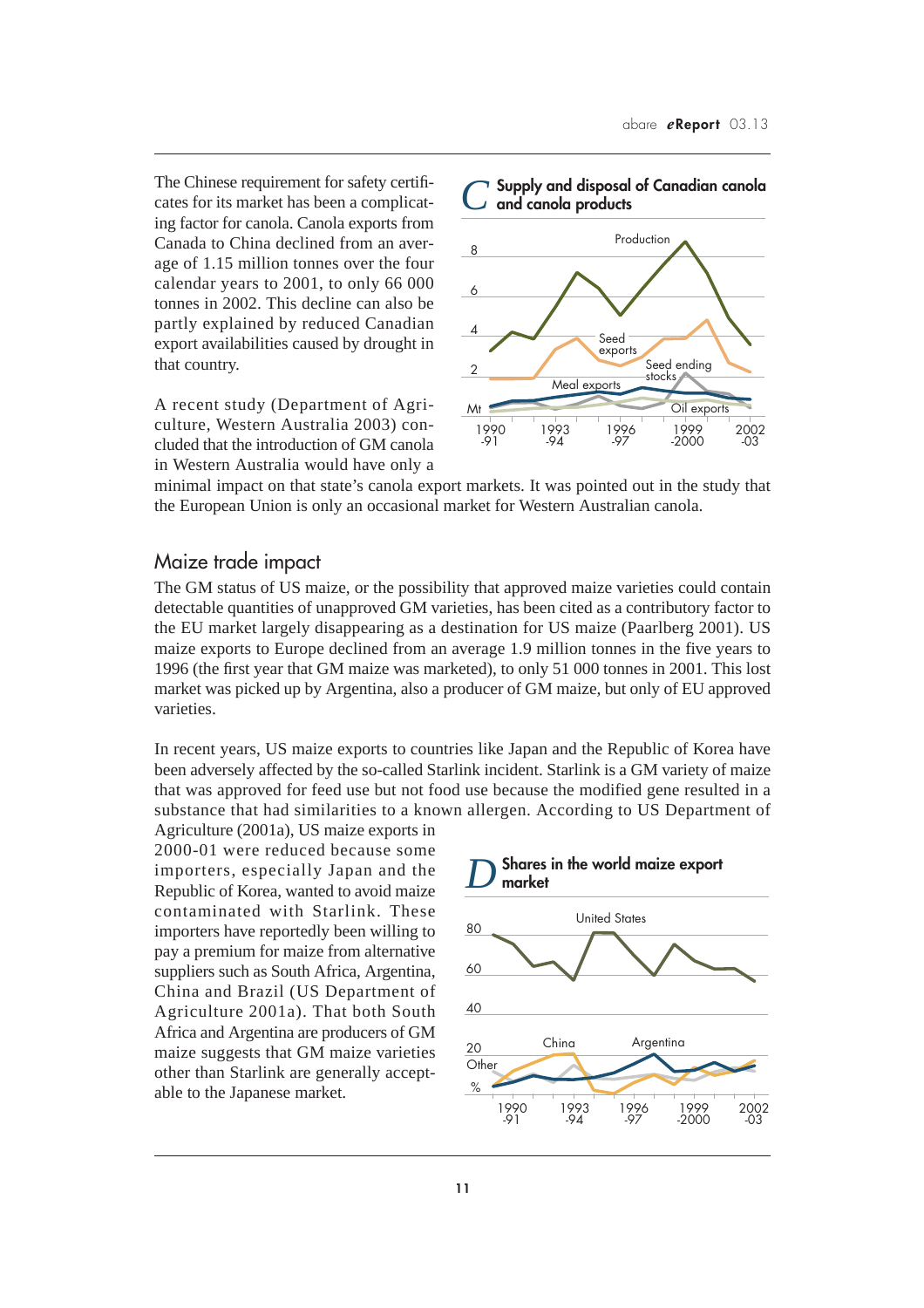### Soybean trade impact

GM soybean producers in the United States and Argentina have seen their shares of the EU soybean import market decline steadily since the introduction of GM soybeans in 1996, while Brazil's share has increased sharply (figure E).

The loss of market share in the world soybean market by the United States to Brazil is partly explained by the massive expansion in Brazilian soybean production as new land was opened

up. But it seems reasonable to say that mandatory labeling requirements, particularly in the European Union, Japan and the Republic of Korea, have contributed to this decline, notwithstanding increasing suspicion that there are illegal plantings of GM soybeans in southern parts of Brazil. According to US Department of Agriculture (2002b), the Republic of Korea is essentially a non-GM market as retailers refrain from placing 'GM' labels with soybean (and maize) products on store shelves to avoid adverse consumer reaction.



### **'Spillovers' to non-GM industries**

The presence or use of GM material in other food products could also be affecting market access for non-GM products.

### Organic industry

There is potential for plant and animal industries based on organic production practices to be affected by the introduction of GM crops. This is because the production standards specifically exclude the use, directly or indirectly, of GMOs. All exports of organic produce from Australia must be certified as having been produced in accordance with the National Standard for Organic and Biodynamic Produce. The certifying organisations are audited by a government agency, the Australian Quarantine and Inspection Service (AQIS), to ensure that they are complying with this standard.

A new draft of the standard that is currently being considered prohibits the use in organic farming of genetically modified/engineered seed and transgenic (GM) plants or application of GMO derived substances for treating plants (Organic Produce Export Committee 2001). For livestock products to be labeled as organic, the livestock diet must be sourced from feed produced using organic standards. With honey, beekeepers must demonstrate that hive locations are in foraging areas that are more than five kilometres from flower bearing crops that are genetically modified.

The value of certified organic produce in Australia in 2000-01 was estimated at around \$89 million at the farm gate (Wynen 2003), representing about 0.3 per cent of the total estimated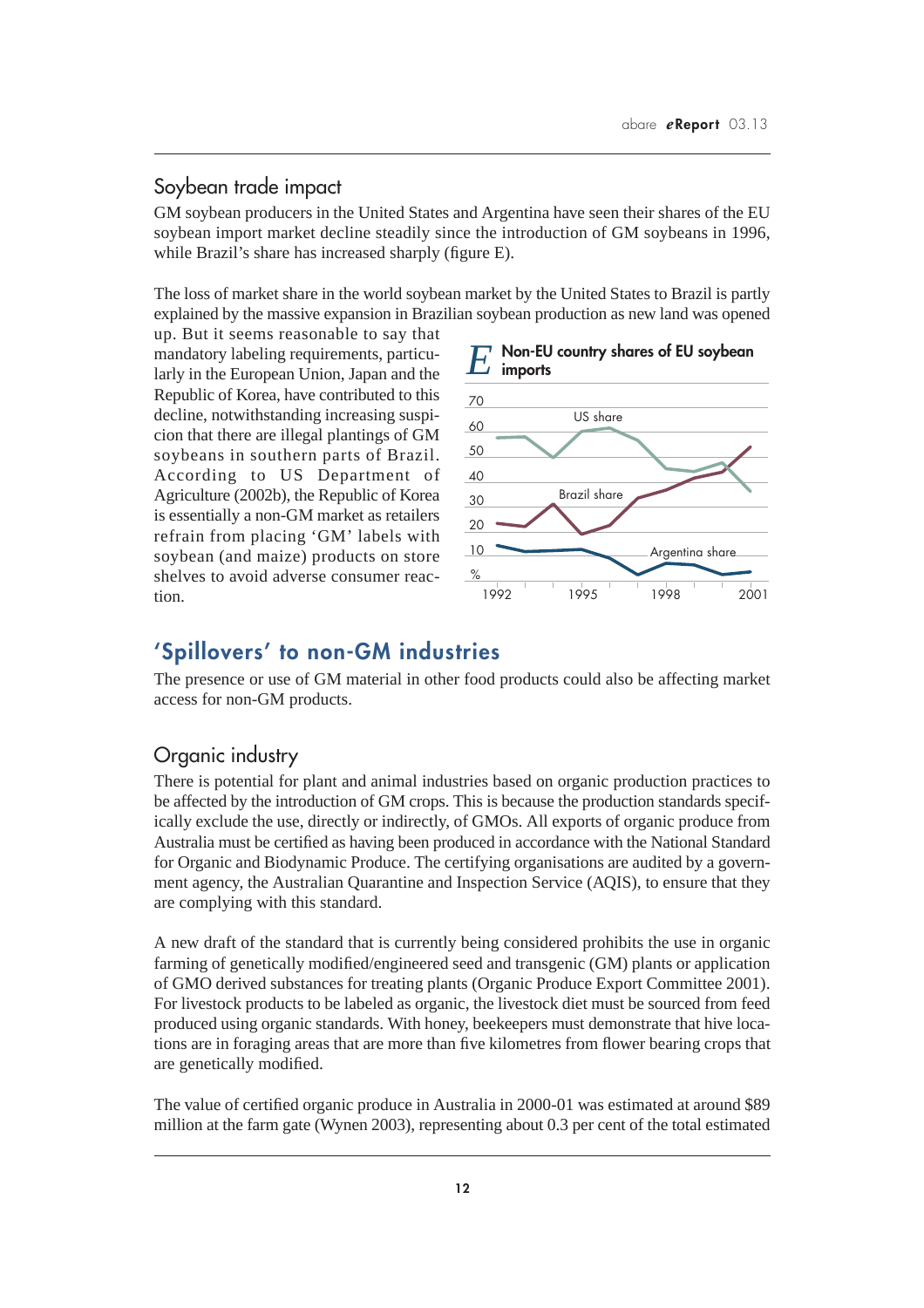farm gate value of food and fisheries production in Australia in that year. (The corresponding estimated retail value in Wynen was \$165 million.) Shares in this total farm gate value were: meat, 38 per cent; cereals, 21 per cent; horticulture 25 per cent; oilseeds, 4 per cent; and dairy, 2 per cent. In 2002, exports of certified organic produce from Australia were 16 200 tonnes, of which 12 300 tonnes were grain and grain products, and 700 tonnes were meat and meat products (Australian Quarantine and Inspection Service).

In some cases, the introduction of GM grains could impose greater costs on organic producers through requiring measures to avoid use in the production process or unintentional presence of GM materials in the final product. However, arguably the organic industry benefits from the existence of market access barriers for GM products because the organic industry already has in place the production and marketing systems, including certifying processes, that can assure customers that their products do not contain GM materials. The market access barriers raise the cost of delivering competing products, such as non-GM grains that are conventionally produced.

### Barley

The Australian Barley Board (ABB), Australia's largest barley exporter, says some of its major buyers are requesting certification to assure them that their purchases are free of GMOs (Australian Barley Board 2002). 'Saudi Arabia is particularly concerned and requires a GMO free certificate to be issued with every shipment of grain while also indicating that they may refuse to trade barley with the ABB if Australia produces any GM grain crops in the future', the board says. Other Middle East customers, Chinese Taipei, China and Japan have also asked for certification 'from time to time'.

Australia's barley exports to these 'at risk' markets in recent years are shown in table 4. Saudi Arabia accounted for 29 per cent of the total volume of Australian feed barley exports over the five years to 2001-02 but did not appear to import Australian malting barley in this period. Over the same period, Japan and China had shares in total Australian barley exports of 21 per cent and 26 per cent respectively. (The European Union is the world's large barley exporter and not an export market for Australian barley.)

It is evident from table 4 that Canada and the United States, have continued to secure access for their barley to the major 'at risk' markets identified by the ABB, despite their grain handling systems also handling GM grains. The disappearance of Canada and the United States from the Saudi Arabian market in 2001-02 reflects their restricted barley availabilities caused by poor seasonal conditions.

### **Wheat**

The Australian Wheat Board recently stated that it opposed the commercialisation of GM canola at this stage in Australia because it believed that the accidental presence of GM canola seed in its wheat shipments could jeopardise some of its markets, or raise the cost of its wheat blending operations that enable premiums to be realised (McMullen 2003). The AWB's recommendation is for a one to two year moratorium on the commercial release in Australia of any GM grain to allow for the refinement of protocols governing the supply chain and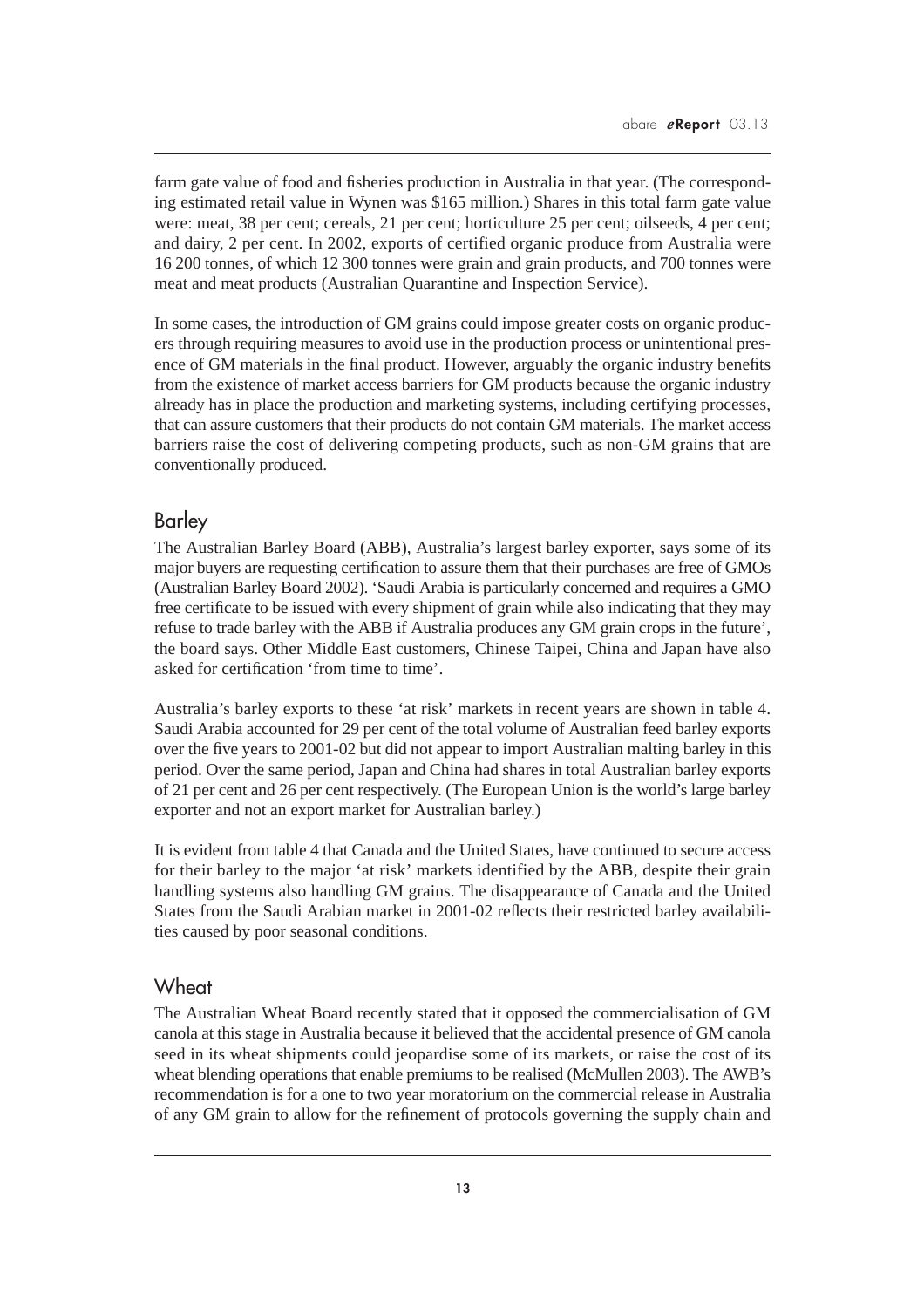| China   | <b>Chinese</b><br><b>Taipei</b> | Japan | Korea,<br>Rep. of | Saudi<br>Arabia | <b>Total</b> |
|---------|---------------------------------|-------|-------------------|-----------------|--------------|
| kt      | kt                              | kt    | kt                | kt              | kt           |
|         |                                 |       |                   |                 |              |
| 546     | 158                             | 670   | 37                | 176             | 2513         |
| 1 3 2 0 | 148                             | 930   | 51                | 1 0 9 4         | 4 2 1 3      |
| 265     | 77                              | 527   | 11                |                 | 3 2 8 4      |
| 1 1 8 2 | 146                             | 793   | 79                | 610             | 3576         |
| 1 3 8 1 | 148                             | 932   | 76                | 167             | 4 3 8 4      |
|         |                                 |       |                   |                 |              |
| 562     |                                 | 254   |                   | 387             | 2 1 2 7      |
| 291     |                                 | 183   | $\overline{0}$    |                 | 1 100        |
| 428     |                                 | 376   |                   | 163             | 1727         |
| 552     |                                 | 264   |                   | 293             | 1941         |
| 399     |                                 | 55    |                   | -               | 1 0 9 1      |
|         |                                 |       |                   |                 |              |
|         | 34                              | 315   | $\boldsymbol{0}$  |                 | 568          |
|         | 5                               | 419   | $\boldsymbol{0}$  |                 | 640          |
| 57      | 57                              | 255   | $\mathbf{0}$      | 305             | 1 0 6 9      |
|         |                                 | 452   | $\boldsymbol{0}$  | 111             | 831          |
|         |                                 | 240   | $\theta$          |                 | 469          |
|         |                                 |       |                   |                 |              |

### *4* **Australian, Canadian and US barley exports to selected countries**

**a** Over the five years to 2001-02, 11 per cent and 18 per cent, respectively, of Australian feed and malting barley exports were 'country confidential', so individual country data could be understated. – Indicates less than 500 tonnes. *Sources*: Australian Bureau of Statistics (2003); Canadian Wheat Board (2002); US Department of Agriculture (2003b).

for the AWB's customers to assess their needs and understanding of the technology (McMullen 2003).

Of the GM producers, the United States lost share in the world wheat market around the mid-1990s, about the time that GM crops were introduced, but it has generally maintained its share in subsequent years, albeit at the lower level (figure F). In the main, this market

share was picked up by Australia, largely reflecting the sharp shift to grain production in Australia from the mid-1990s, at the expense of livestock industries, particularly wool.

There is little or no obvious evidence that wheat exporting countries that are also producers of GM grains are experiencing market access difficulties with their wheat. As can be seen from table 5, Canada and the United States are continuing to ship wheat in generally undiminished quantities to markets that can be considered to be GM sensitive.

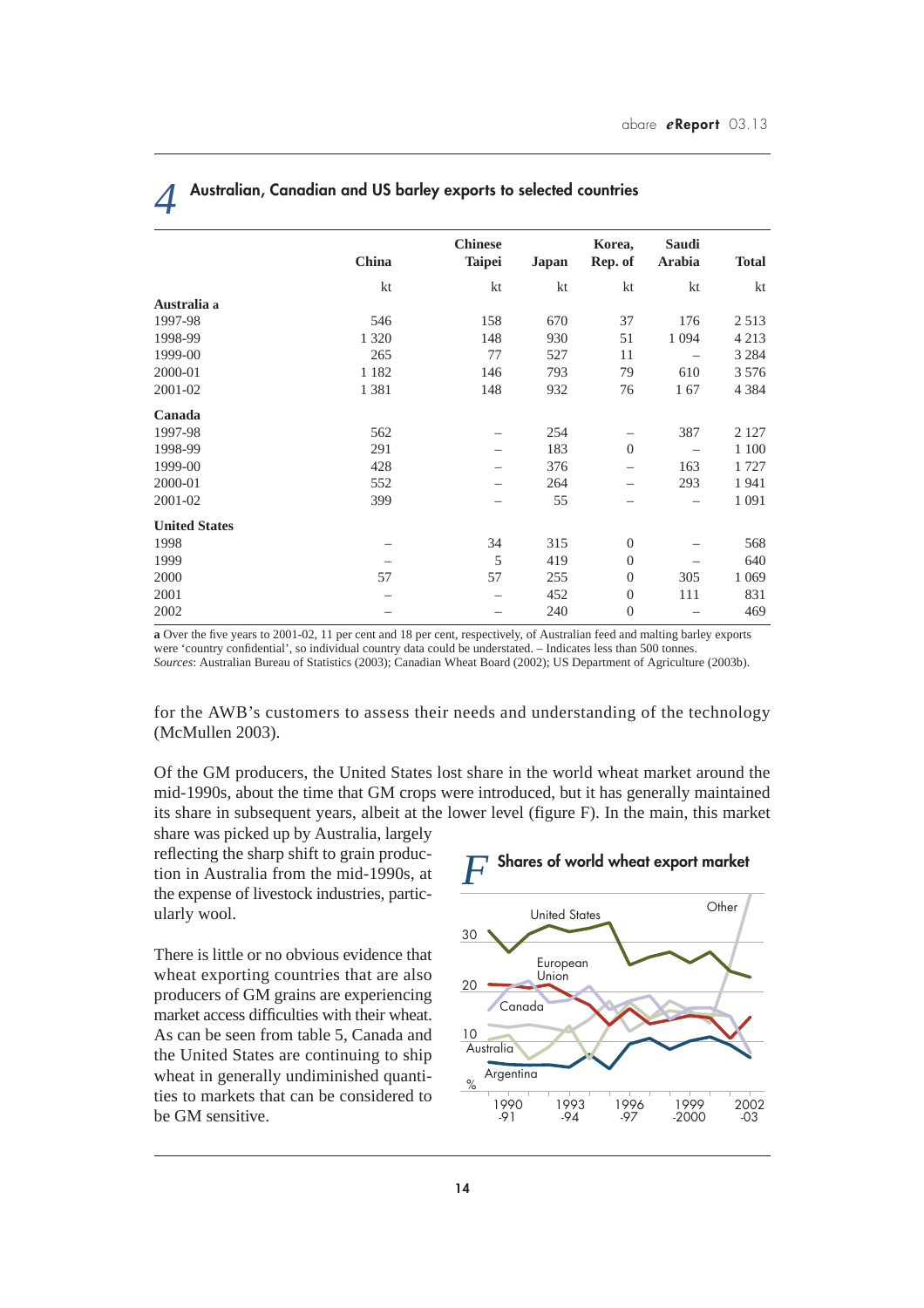|                      |         | <b>Chinese</b> | <b>European</b> |              | Korea,  | Saudi                    |              |
|----------------------|---------|----------------|-----------------|--------------|---------|--------------------------|--------------|
|                      | China   | <b>Taipei</b>  | <b>Union</b>    | <b>Japan</b> | Rep. of | Arabia                   | <b>Total</b> |
|                      | kt      | kt             | kt              | kt           | kt      | kt                       |              |
| <b>Australia</b>     |         |                |                 |              |         |                          |              |
| 1997-98              | 166     | 27             | 283             | 1 1 6 5      | 771     | $\theta$                 | 15 0 96      |
| 1998-99              | 174     | 32             | 164             | 1 1 0 8      | 1138    | $\theta$                 | 16 101       |
| 1999-00              | 136     | 72             | 361             | 1 1 8 8      | 1148    | $\Omega$                 | 17 055       |
| 2000-01              | 60      | 50             | 340             | 1 1 6 0      | 1139    | $\overline{\phantom{0}}$ | 16 570       |
| 2001-02              | 46      | 37             | 475             | 1 1 8 7      | 952     | $\theta$                 | 16 20 5      |
| Canada               |         |                |                 |              |         |                          |              |
| 1997-98              | 1 3 2 8 |                | 1 4 0 4         | 1444         | 474     | $\overline{\phantom{0}}$ | 19 807       |
| 1998-99              | 220     |                | 1441            | 1515         | 114     |                          | 14 4 93      |
| 1999-00              | 661     |                | 1 1 6 6         | 1 4 3 9      | 138     |                          | 18 10 6      |
| 2000-01              | 17      |                | 964             | 1591         | 291     | —                        | 16 5 12      |
| 2001-02              | 767     |                | 1 3 5 1         | 1 3 6 2      | 236     | —                        | 15 388       |
| <b>United States</b> |         |                |                 |              |         |                          |              |
| 1998                 | 316     | 932            | 1 2 5 8         | 3 0 6 6      | 1479    | $\theta$                 | 26 760       |
| 1999                 | 258     | 908            | 1 3 5 7         | 3 207        | 1664    | $\mathbf{0}$             | 28 313       |
| 2000                 | 135     | 961            | 1 302           | 3 1 7 7      | 1567    | $\Omega$                 | 27 5 68      |
| 2001                 | 136     | 1 0 6 2        | 1727            | 3 0 1 4      | 1327    | $\overline{\phantom{0}}$ | 25 5 85      |
| 2002                 | 169     | 973            | 1 3 9 9         | 3 100        | 1237    | $\Omega$                 | 24 055       |

*5* **Australian, Canadian and US unmilled wheat exports to selected countries**

– Indicates less than 500 tonnes.

*Sources*: Australian Bureau of Statistics (2003); Canadian Wheat Board (2002); US Department of Agriculture (2003b).

### Other grains

No evidence was found that the key GM producers, the United States, Argentina or Canada, have had problems gaining access to export markets for grain sorghum (a feed grain), oats and pulses arising from the unintended presence of GM grains. As outlined below, export destination for these countries included GM-sensitive markets such as the European Union, Japan and the Republic of Korea. The United States dominates the world export markets for grain sorghum, with a share of over 80 per cent in the five years to 2002–03. Australia and Argentina are the other major exporters. The main US export markets are Mexico (74 per cent) and Japan (20 per cent).

Canada is the world's largest exporter of pulses, with a market share of 26 per cent in the five years to 2001; Australia has a 10 per cent share. Canada's main markets were the European Union (32 per cent), India (25 per cent) and Bangladesh (7 per cent). Canada is also the main oats exporter, with a market share of 54 per cent over the five years to 2002–03. However, nearly all the trade (96 per cent) went to the United States, with Japan and the Republic of Korea being the only other markets of significance.

### Dairy and livestock products

With Australian labeling laws, no dairy products have been identified as requiring any changes to labeling (Australian Dairy Corporation 2002). There is a form of chymosin — the milk clotting agent used in making cheese — that is produced by GM bacteria. This 'synthetic'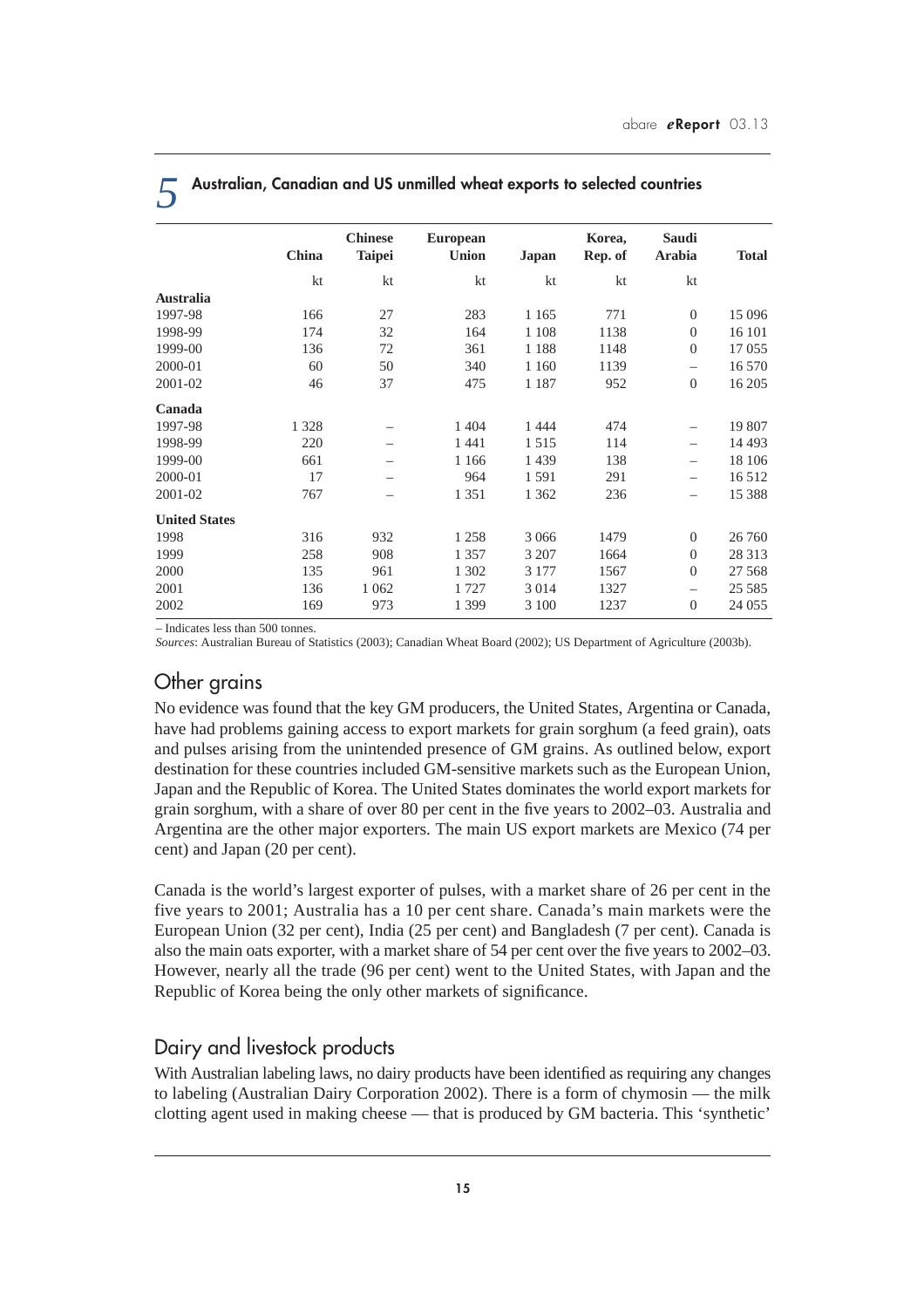form replaces the traditional form of chymosin taken from the stomach linings of newly born calves. Chymosin is used in around 60 per cent of all cheese manufacturing worldwide, particularly hard cheeses. However, it would appear that even EU regulations exclude food products made using GM chymosin — a processing aid — from its GM labeling requirements, if they are otherwise non-GM.

As discussed earlier, there is evidence in Europe that some important retailers are requiring that producers of animal products do not use GM feedstuffs. There is also anecdotal evidence that some buyers of Australian livestock products are seeking assurances that GM feedstuffs are not being used in the production process. No country currently mandates labeling of livestock product produced using GM materials.

### **Price premiums for non-GM grains**

### Canola price premiums

There is no clear evidence to suggest that there is currently a premium for non-GM canola. There is some evidence that the gap between Canadian and Australian canola prices, expressed in US dollars, has narrowed in recent years (figure G). However, this narrowing could simply reflect the greater security of supply that has occurred with Australian canola over the same time, the continuing problems that Canada has had in disposing of a record canola production increase that occurred in 1998 and 1999, relative movements between the Australian and Canadian currencies over this time period, and severe drought in Australia in 2002-03.

Based on discussions with major canola traders and industry representatives in October 2002, Natural Resources and Environment, Victoria (2002) found that there were no premiums for bulk non-GM canola shipments. However, premiums of the order of US\$5–10 a tonne (after identity preservation costs) were being paid with around 40–50 thousand tonnes worldwide of containerised canola trade, mostly to Japan.

At present, Australia is the main export supplier of non-GM canola to the world market. The effect of Australia commercialising GM canola would be to reduce these supplies, leading perhaps to increased price premiums for non-GM canola. In the long run, the premiums for

non-GM canola will reflect production and marketing costs, including identity preservation costs. At this stage, however, the extent of price premiums for non-GM canola and market access difficulties for GM grains in world markets do not appear to be large enough to offset the agronomic benefits that GM canola is likely to offer under Australian conditions (Foster 2003).

It is also possible that Canada has accumulated stocks rather than take lower prices to clear those stocks. Canada did accumulate unprecedentedly large stocks

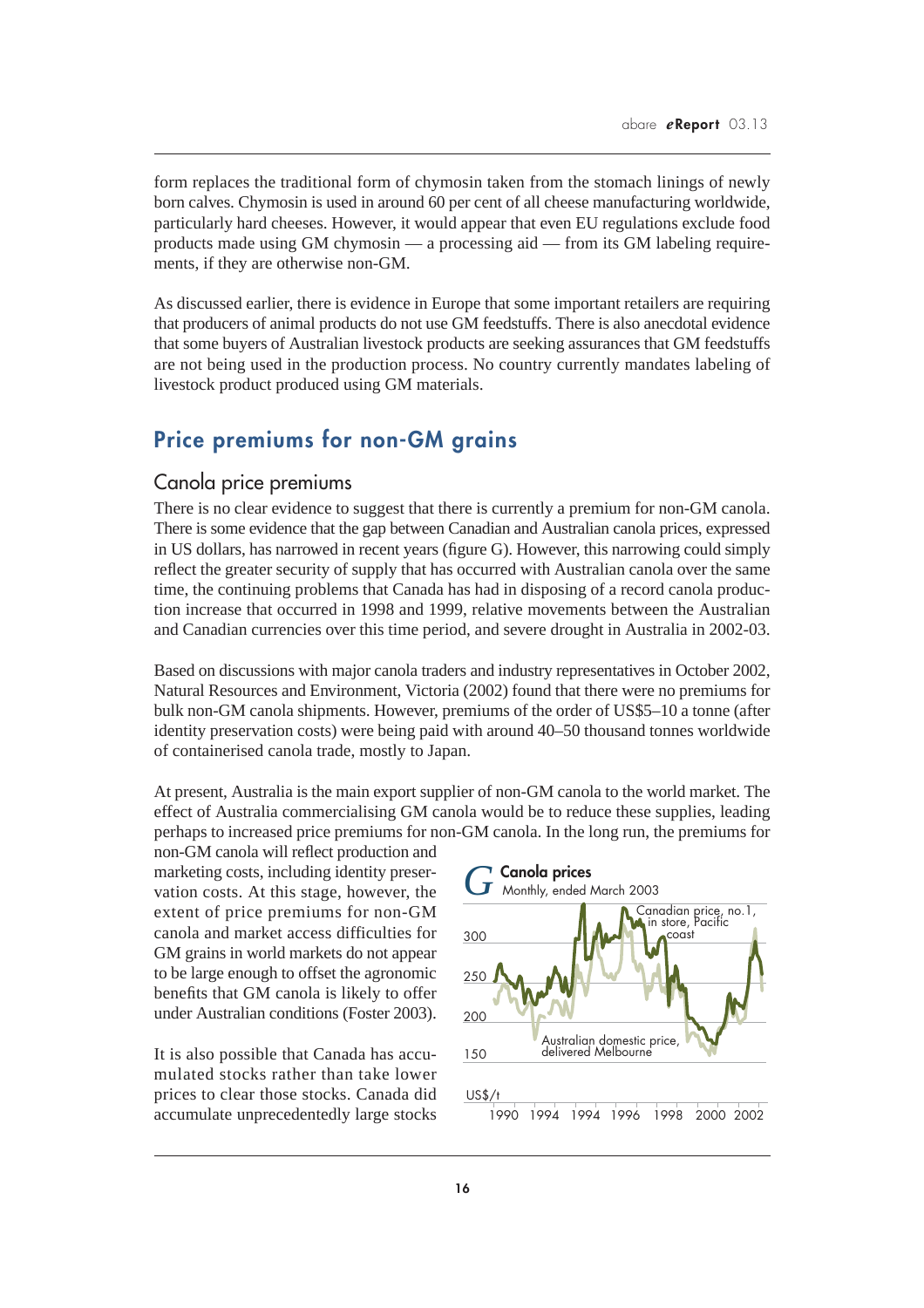of canola up to 2000-01 (figure C), at a time when other key canola exporters, including Australia, were able to dispose of most of their supplies. The logistical problems of dealing with such a large crop may have contributed to this steep stock increase. However, Canadian stocks had declined to very low levels by the end of 2001-02, in response to poor seasonal conditions in both Canada and Australia that resulted in low world canola supplies.

### Soybean, maize and sorghum price premiums

There is some limited evidence that Brazilian soybean prices have increased compared with US soybean prices in recent years (figure H). However, it is difficult to attribute this widening to demand for non-GM soybeans, because the price margin in Argentina (a GM producer) has also increased.

A futures contract for non-GM soybeans has listed on the Tokyo Grain Exchange, alongside a futures contract for conventional US sourced soybeans. In 2002-03, the price for the non-GM soybeans contract averaged a premium of 7.3 per cent over the price for the US

soybeans contract. However, the volume of the trade in this contract in 2002-03 was equivalent to only 39 000 tonnes of soybeans, or around 1 per cent of Japan's annual soybean imports.

Surveys of elevator operators in the United States in 2000 and 2001 (US Grains Council 2002) identified premiums for segregated non-GM maize of around 3.5 per cent. Non-GM maize represented around 4 per cent of the total quantity of maize handled by the elevator operators who responded to the survey. This probably understates the actual quantity of non-



GM maize traded in the United States because farmers also deliver directly to food processors who require non-GM maize.

From late 2000, world sorghum demand and prices were boosted by the problems experienced with Starlink maize in the United States. At one stage in mid-2001, sorghum (US no. 2, fob Gulf ports) was selling at prices more than 10 per cent above the normal price relationship with maize (US no.2, yellow, fob Gulf ports). However, this premium for sorghum has declined as Starlink corn has been eliminated from the US grain system.

### **Conclusions**

A range of market access restrictions related to GM products means that it is easier to trade non-GM grains in the current market environment than it is to trade GM grains. There is some evidence of changes in the pattern of world grain trade attributable to market access barriers for GM products. The most significant changes seem to have occurred with the EU import markets for canola and maize, due mainly to the virtual import bans on some GM varieties.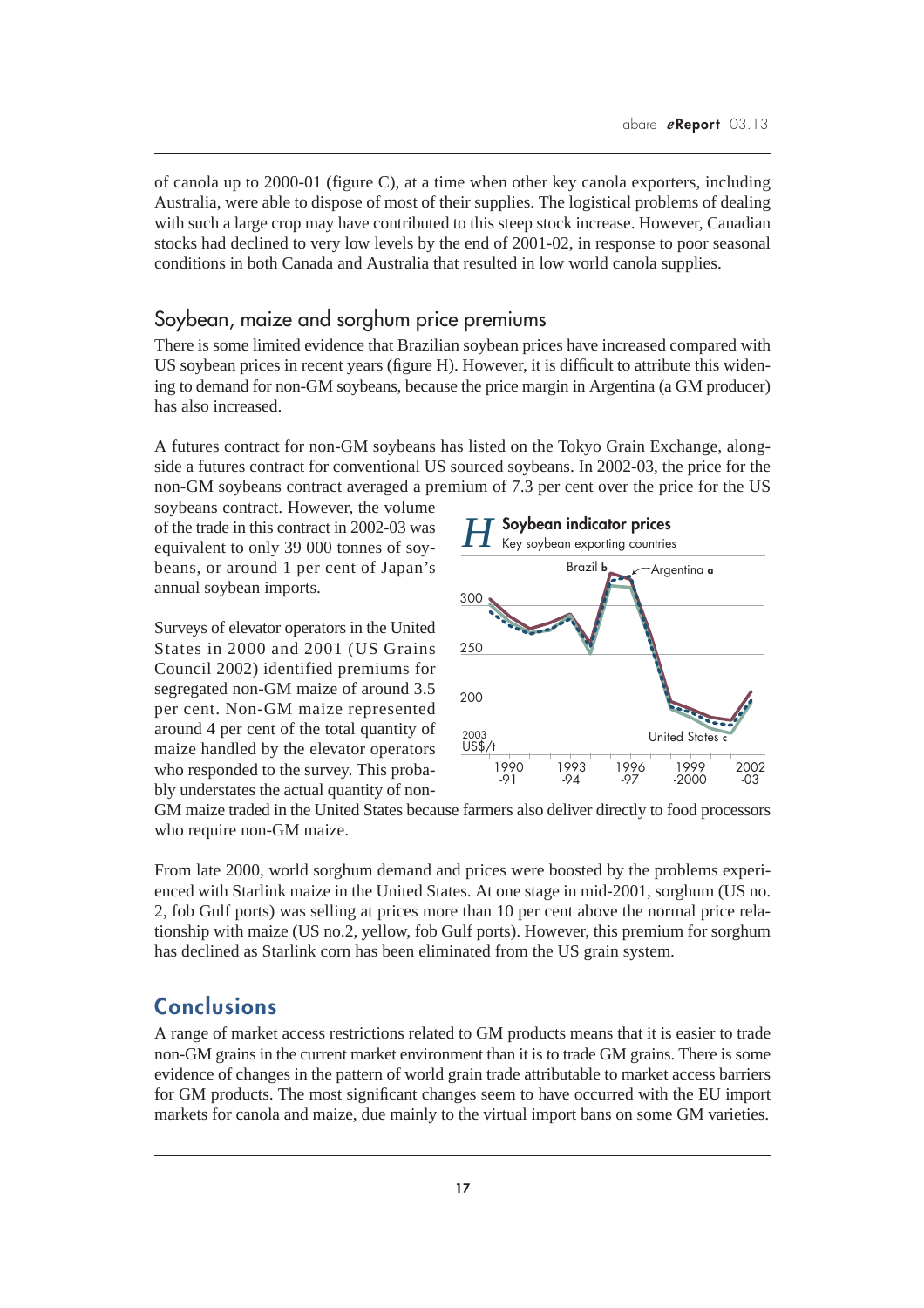The mandatory labeling regimes now being applied in many key grain importing countries also represent significant market access barriers through the potentially stigmatising effect of a GM label and through raising the cost of delivering both GM and non-GM products by requiring identity preservation. The labeling requirement could lead to price premiums for non-GM products, reflecting the cost of identity preservation. It is estimated that around 84 per cent of world canola and soybean trade (including intra-EU trade) enters countries that have such mandatory labeling regimes, and over 50 per cent of world cottonseed and maize trade. However, because it is mainly the European Union that currently requires GM labeling of products derived from oilseeds, such as oil and meal for animal feed, the requirement effectively only applies to around a third of world canola trade, 45 per cent of soybeans, and 21 per cent for cottonseed. In the case of canola, much of that trade is intra-EU.

Despite these market access barriers, the conclusion of this analysis is that there is no strong evidence to suggest that GM grains generally are not finding ready markets throughout the world. GM producing countries already dominate the world grain trade, with export market shares (including intra-EU trade) of 79 per cent for maize, 69 per cent for soybeans, 53 per cent for cottonseed, and 42 per cent for canola. Moreover, there is limited evidence of willingness by consumers to pay higher prices for products that are certified to not contain GM materials. At this stage, the market for certified non-GM grain would appear to be only a niche one.

There is also the issue of whether the presence of GM materials in non-GM products will affect the market access for those non-GM products. For example, the Australian Wheat Board is concerned that the presence of GM canola in Australian wheat would pose market access problems for its wheat. Generally, Australian marketers of grain argue that the non-GM nature of Australia's grain industry (with the exception of GM cottonseed that is largely handled outside the central grain bulk handling system) gives them a competitive advantage in world markets over the GM grain exporting countries because there is a much lower risk of adventitious presence of GM grains. There is little evidence that GM producing countries are experiencing difficulties in gaining market access for their non-GM grains. Whether there is competitive advantage for a country with the marketing of non-GM grains through not being a GM producer is very difficult to prove or disprove.

Some marketers of Australian livestock products based on grain feeding are saying that their customers are seeking assurances that GM feeds are not being used in production processes. However, no country mandates labeling of livestock products produced using GM feedstuffs.

Market access conditions and restrictions on GM products are continuing to evolve throughout the world. Key developments to watch for with both import restrictions and labeling requirements are tolerances specified by governments for adventitious presence of GM material. Zero or very low tolerances would make it difficult, if not impossible, to operate a mixed production system of GM and non-GM crops in a way that enables the diverse range of consumer requirements to be met. Other key developments are whether GM labeling is required with animal feeds or with products where the modified DNA or protein is not detectable, such as oils. This would substantially increase the amounts of grain products that would require GM labeling. Mandatory labeling of livestock products produced using GM feedstuffs would also have important implications.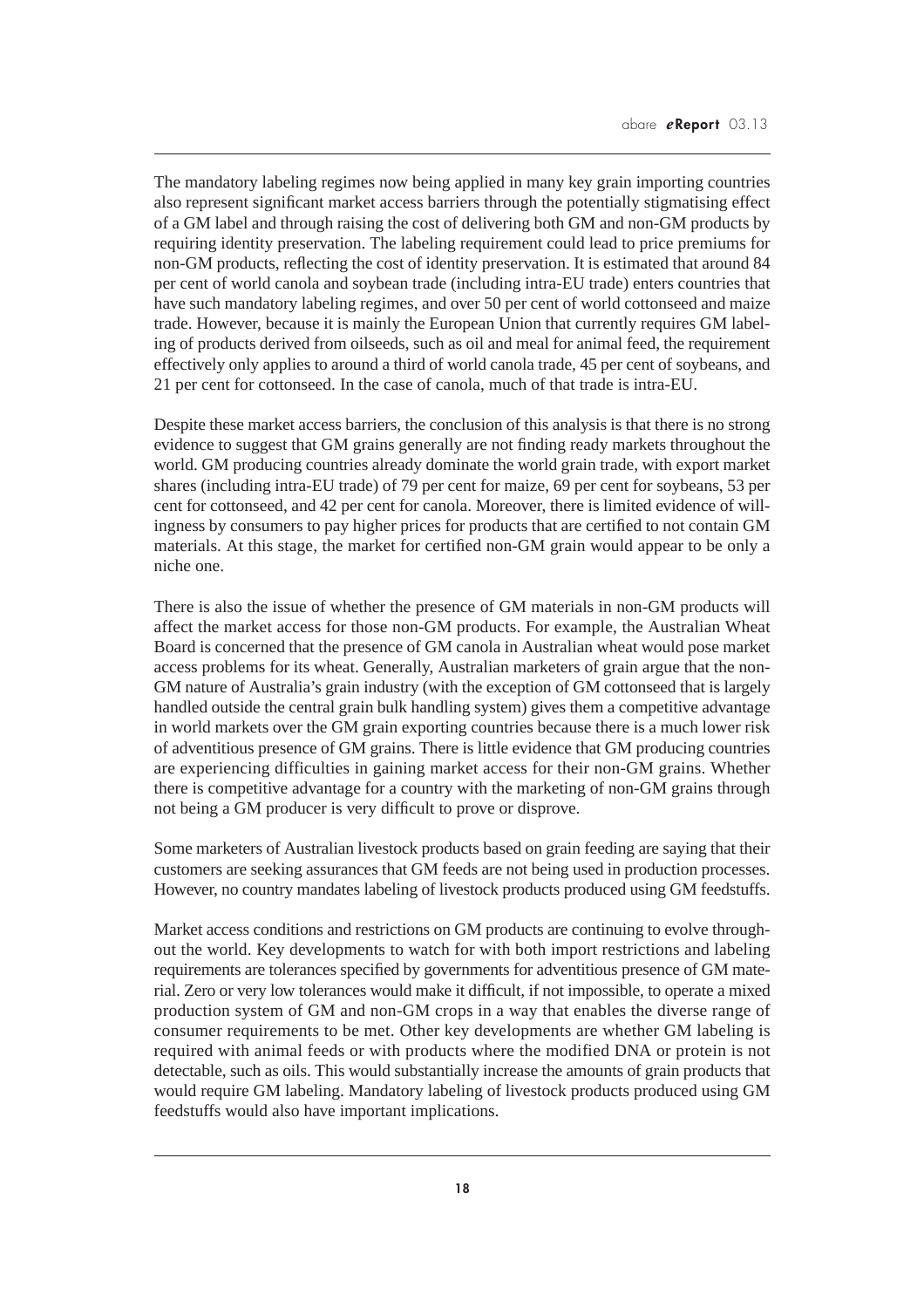

# key grain trading countries

The aim in this appendix is to detail the regulatory arrangements for GM products in key countries. The choice of countries covered reflects a range of factors including importance in world trade as either an importer or an exporter; importance to Australia as an export destination; and status as a GM producer. Tables are provided for each country, outlining its trade in agricultural commodities that are relevant to this analysis, based on data from US Department of Agriculture (2003b). Where data are not available for a country from this source for a commodity, it is usually because the country is a very minor producer and trader of that commodity.

### **World food trade**

In the main, the world's largest food exporters are also the main importers (table 6). Most are located in western Europe and north America.

In 2001, Australia was ranked as the eleventh largest food exporter in value terms in the world and thirtieth largest importer (table 6). The most important countries in Australia's food export trade are shown in figure I. A great deal more information on the nature and composition of Australia's food trade is available in AFFA (2003).



## **Share of Australian food exports,** *I* **by country, 2001-02**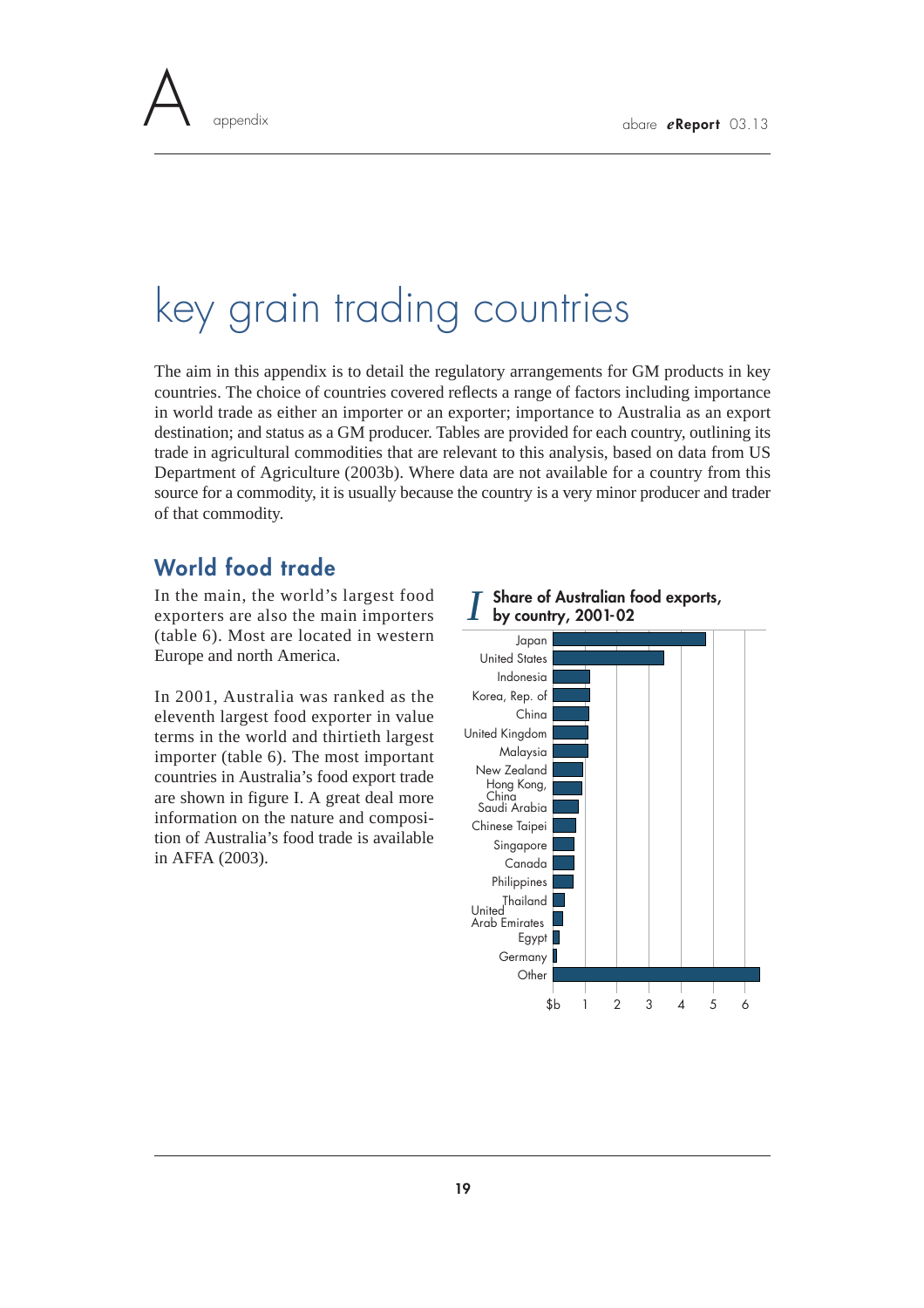| <b>Exporters</b> |                      |              | <b>Importers</b> |                      |              |
|------------------|----------------------|--------------|------------------|----------------------|--------------|
|                  | Rank Country         | <b>Share</b> |                  | Rank Country         | <b>Share</b> |
|                  |                      | $\%$         |                  |                      | $\%$         |
| 1                | <b>United States</b> | 12.6         | $\mathbf{1}$     | <b>United States</b> | 12.5         |
| 2                | France               | 7.9          | $\overline{2}$   | Japan                | 10.7         |
| 3                | <b>Netherlands</b>   | 6.5          | 3                | Germany              | 8.6          |
| $\overline{4}$   | Germany              | 6.2          | $\overline{4}$   | United Kingdom       | 6.6          |
| 5                | Canada               | 5.0          | 5                | France               | 5.6          |
| 6                | Belgium              | 4.5          | 6                | Italy                | 4.8          |
| 7                | Spain                | 4.4          | $\tau$           | <b>Netherlands</b>   | 4.0          |
| 8                | Italy                | 4.0          | 8                | Belgium              | 3.7          |
| 9                | <b>Brazil</b>        | 3.9          | 9                | Spain                | 3.6          |
| 10               | China                | 3.6          | 10               | Canada               | 3.1          |
| 11               | Australia            | 3.3          | 30               | Australia            | 0.7          |

# *6* **Main food trading countries, by value of trade, 2001**

*Source*: AFFA (2003).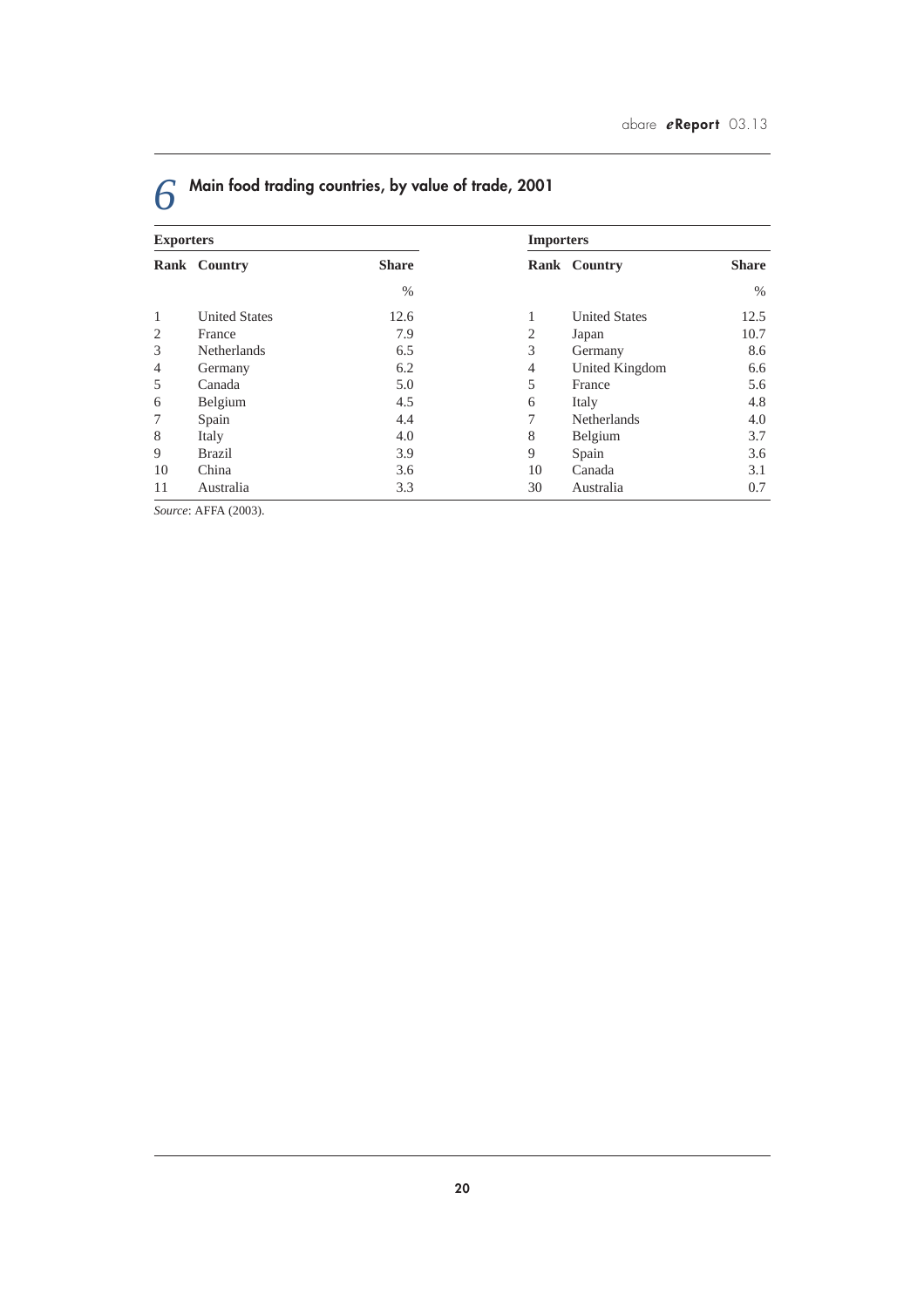## Argentina

Argentina is a major exporter of a range of grains, particularly maize, sorghum, soybeans and wheat (table below). It is also a significant exporter of beef and veal. The European Union is an important export market for Argentine grains, along with countries in South America, particularly Brazil. Export trade matrixes for Argentina for agricultural products are provided in the electronically supplied statistical annex. [A matrix shows trade by country of destination (for exports) or origin (for imports)].

GM varieties make up virtually all of Argentina's soybeans and around 30 per cent of its maize.

| <b>Product</b>                 |               | <b>Production</b>  |                | <b>Exports</b> | <b>Imports</b>   |               |  |
|--------------------------------|---------------|--------------------|----------------|----------------|------------------|---------------|--|
|                                | <b>Volume</b> | <b>World share</b> | <b>Volume</b>  | World share b  | <b>Volume</b>    | World share b |  |
|                                | kt            | $\%$               | kt             | $\%$           | kt               | $\%$          |  |
| <b>Cereals</b>                 |               |                    |                |                |                  |               |  |
| <b>Barley</b>                  | 547           | 0.4                | 128            | 0.8            | 5                |               |  |
| Oats                           | 564           | 2.2                | 11             | 0.5            | $\theta$         | 0.0           |  |
| Maize                          | 15 000        | 2.5                | 10 15 6        | 13.7           | 14               |               |  |
| Rice c                         | 608           | 0.2                | 382            | 1.5            | 14               | 0.1           |  |
| Sorghum                        | 2966          | 5.3                | 579            | 8.4            | 1                |               |  |
| Wheat                          | 14 9 8 6      | 2.6                | 9782           | 9.3            | 10               |               |  |
| <b>Oilseeds</b>                |               |                    |                |                |                  |               |  |
| Canola/rapeseed                |               |                    |                |                |                  |               |  |
| Cottonseed                     | 216           | 0.6                | $\overline{0}$ | 0.0            | $\theta$         | 0.0           |  |
| Sunflowerseed                  | 4710          | 19.3               | 381            | 11.8           | $\Omega$         | 0.0           |  |
| Soybeans                       | 26 800        | 15.3               | 6057           | 11.7           | 417              | 0.8           |  |
| <b>Pulses</b>                  | 350           | 0.6                | 295            | 3.6            | 6                | 0.1           |  |
| <b>Food livestock products</b> |               |                    |                |                |                  |               |  |
| Beef and yeal d                | 2732          | 5.5                | 303            | 5.2            | 22               | 0.4           |  |
| Dairy                          |               |                    |                |                |                  |               |  |
| $-$ milk                       | 9 100         | 2.1                | 18             | 10.1           | $\overline{2}$   | 1.0           |  |
| - wholemilk powder             | 196           | 6.5                | 111            | 8.2            | 0.4              | 0.1           |  |
| - skim milk powder             | 39            | 1.2                | 22             | 2.1            | $\theta$         | 0.0           |  |
| - butter                       | 49            | 0.8                | $\overline{4}$ | 0.6            | $\boldsymbol{0}$ | 0.0           |  |
| $-\text{cheese}$               | 408           | 3.3                | 20             | 1.9            | $\overline{4}$   | 0.4           |  |
| Pig meat d                     |               |                    |                |                |                  |               |  |
| Poultry meat                   | 825           | 1.7                | 6              | 0.1            | 36               | 0.9           |  |

### **Summary statistics for the grain–livestock complex in Argentina a**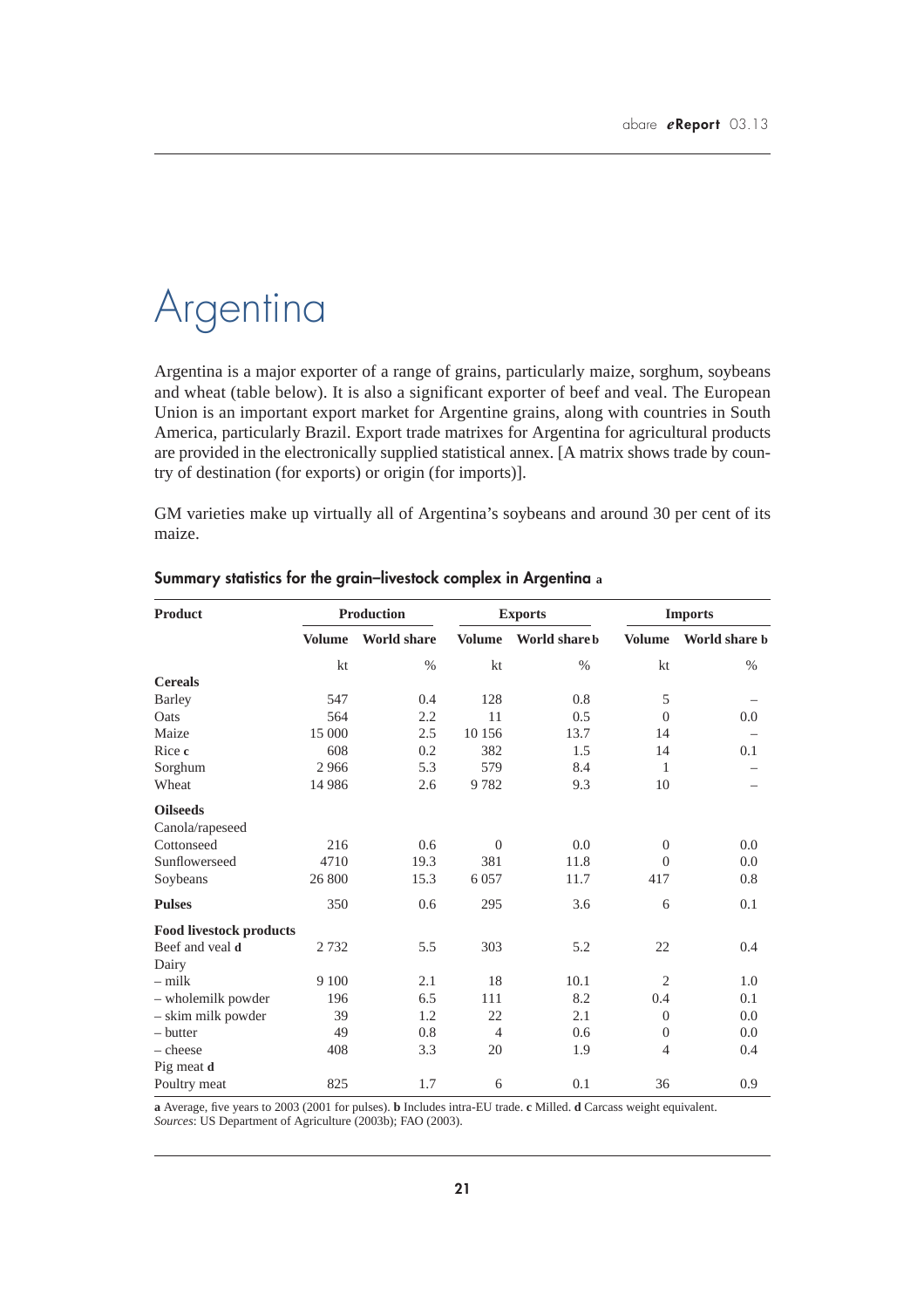| Regulatory arrangements for GMOs and<br>GM products in Argentina |                                                                                                                                                                                                                                                                  |  |  |  |  |
|------------------------------------------------------------------|------------------------------------------------------------------------------------------------------------------------------------------------------------------------------------------------------------------------------------------------------------------|--|--|--|--|
| Experimental and<br>commercial release<br>into the environment   | National Commission on Agricultural Biosafety (CONABIA) evaluates the<br>scientific and technical issues associated with environmental release of GM<br>crops and makes recommendations to the Secretary of Agriculture who<br>makes the final release decision. |  |  |  |  |
|                                                                  | A further requirement before commercialisation of GMOs is that the National<br>Directorate of Agrifood Markets (DNMA) assesses the possible impact of<br>commercialisation of Argentina's export markets (Burachik and Traynor<br>$2002$ ).                      |  |  |  |  |
| Marketing approval                                               | The National Agrifood Health and Quality Service (SENASA) regulates food<br>safety in regard to GMOs.                                                                                                                                                            |  |  |  |  |
| <b>Imports</b>                                                   | CONABIA and SENASA provide safety assessments. The decision is made<br>by the Secretary of Agriculture.                                                                                                                                                          |  |  |  |  |
| Labeling                                                         | There are no specific labeling requirements for GM products.                                                                                                                                                                                                     |  |  |  |  |

Argentina was one of the first countries to establish a system of regulatory oversight for GMOs (Nap, Metz, Escaler and Conner 2003). Several agencies, all within the Agriculture Directorate of the Secretariat of Agriculture, Livestock, Fisheries and Food, are involved in regulating the use of GMOs and their products. The regulatory arrangements applying in Argentina are outlined in the box above. More details are provided in Burachik and Traynor (2002).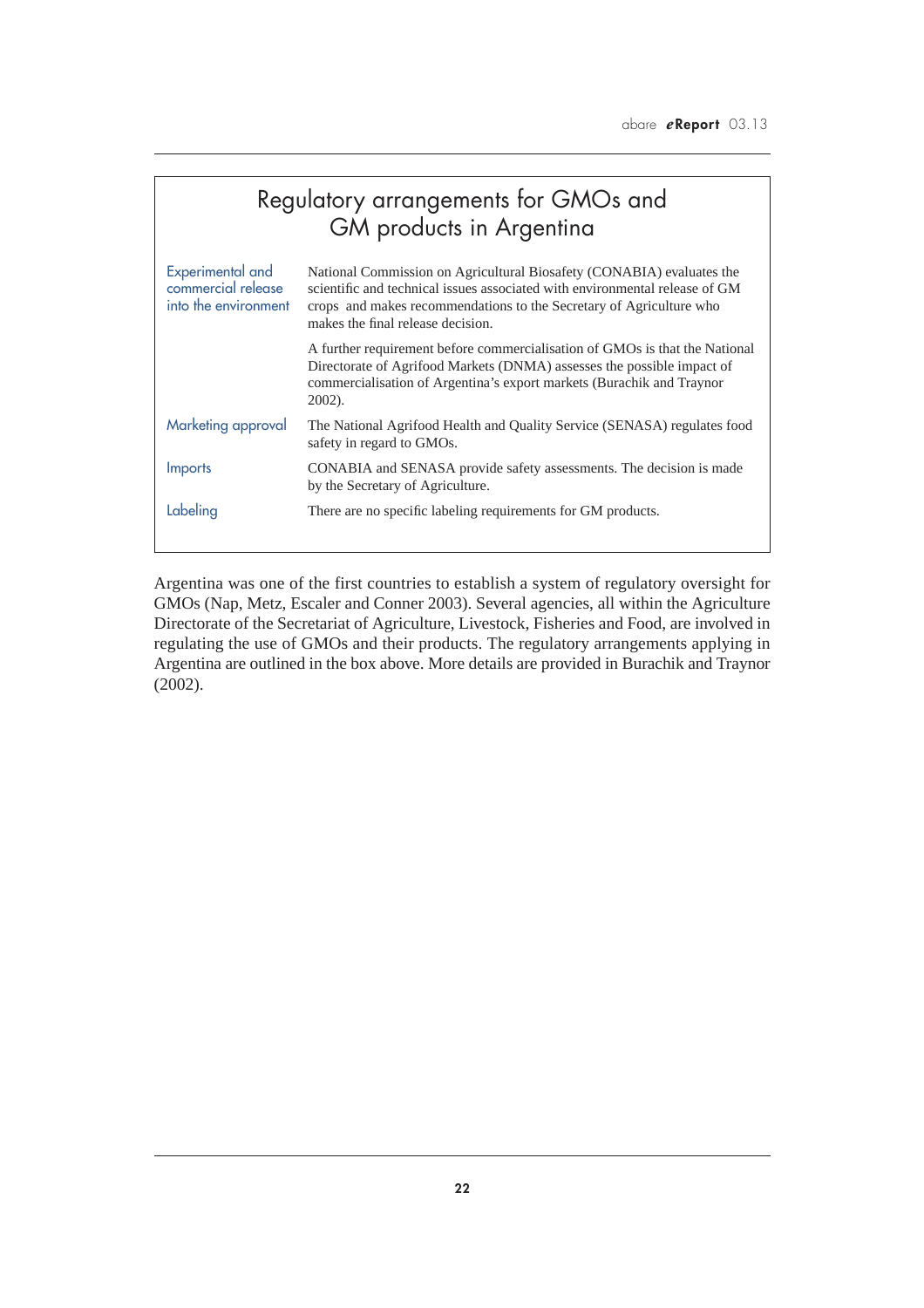## Australia

Australia is a major exporter of a range of agricultural commodities (table below). The only broadacre GM crops that have been commercialised in Australia are two different forms of cotton — insect resistant cotton and herbicide tolerant cotton.

The national regulatory framework for GMOs in Australia is outlined in the box below. One key component of the framework is the Commonwealth *Gene Technology Act 2000*, another is food safety standards and labeling requirements, prescribed in the Australian Food Standards Code and administered by Food Standards Australia and New Zealand (FSANZ). A more detailed description of this framework is provided in AFFA (2002).

| <b>Product</b>                 |               | <b>Production</b>  |               | <b>Exports</b> | <b>Imports</b> |               |
|--------------------------------|---------------|--------------------|---------------|----------------|----------------|---------------|
|                                | <b>Volume</b> | <b>World share</b> | <b>Volume</b> | World share b  | <b>Volume</b>  | World share b |
|                                | kt            | $\%$               | kt            | $\%$           | kt             | $\%$          |
| <b>Cereals</b>                 |               |                    |               |                |                |               |
| <b>Barley</b>                  | 5937          | 4.4                | 3 2 9 4       | 19.2           | 6              |               |
| Oats                           | 1 2 2 6       | 4.8                | 141           | 6.6            | 1              |               |
| Maize                          | 368           | 0.1                | 51            | 0.1            | 30             |               |
| Rice c                         | 849           | 0.2                | 523           | 2.1            | 54             | 0.2           |
| Sorghum                        | 1813          | 3.2                | 476           | 6.9            | $\Omega$       | $\Omega$      |
| Wheat                          | 21 4 4 4      | 3.7                | 14 8 37       | 14.1           | 144            | 0.1           |
| <b>Oilseeds</b>                |               |                    |               |                |                |               |
| Canola/rapeseed                | 1710          | 4.7                | 1 3 3 0       | 15.1           | $\theta$       | $\theta$      |
| Cottonseed                     | 903           | 2.7                | 470           | 37.4           | $\Omega$       | $\Omega$      |
| Sunflowerseed                  | 109           | 0.4                | 9             | 0.3            | $\overline{0}$ | $\theta$      |
| Soybeans                       | 107           | 0.1                | $\Omega$      | 0.0            | 10             |               |
| <b>Pulses</b>                  | 2 500         | 2.5                | 830           | 10.1           | 11             | 0.1           |
| <b>Food livestock products</b> |               |                    |               |                |                |               |
| Beef and yeal d                | 2016          | 4.1                | 1 3 2 7       | 22.5           | 5              | 0.1           |
| Dairy                          |               |                    |               |                |                |               |
| $-$ milk                       | 11 024        | 2.5                | 81            | 46.4           | $\overline{4}$ | 1.9           |
| - wholemilk powder             | 189           | 6.3                | 168           | 12.4           | $\overline{4}$ | 0.6           |
| - skim milk powder             | 263           | 7.9                | 230           | 21.5           | $\overline{2}$ | 0.2           |
| $-$ butter                     | 164           | 2.8                | 117           | 16.9           | 9              | 2.6           |
| $-$ cheese                     | 379           | 3.1                | 206           | 19.8           | 40             | 4.7           |
| Pig meat d                     | 377           | 0.5                | 49            | 1.4            | 36             | 1.1           |
| Poultry meat                   | 568           | 1.1                | 15            | 0.3            | $\overline{0}$ | 0.0           |

### **Summary statistics for the grain–livestock complex in Australia a**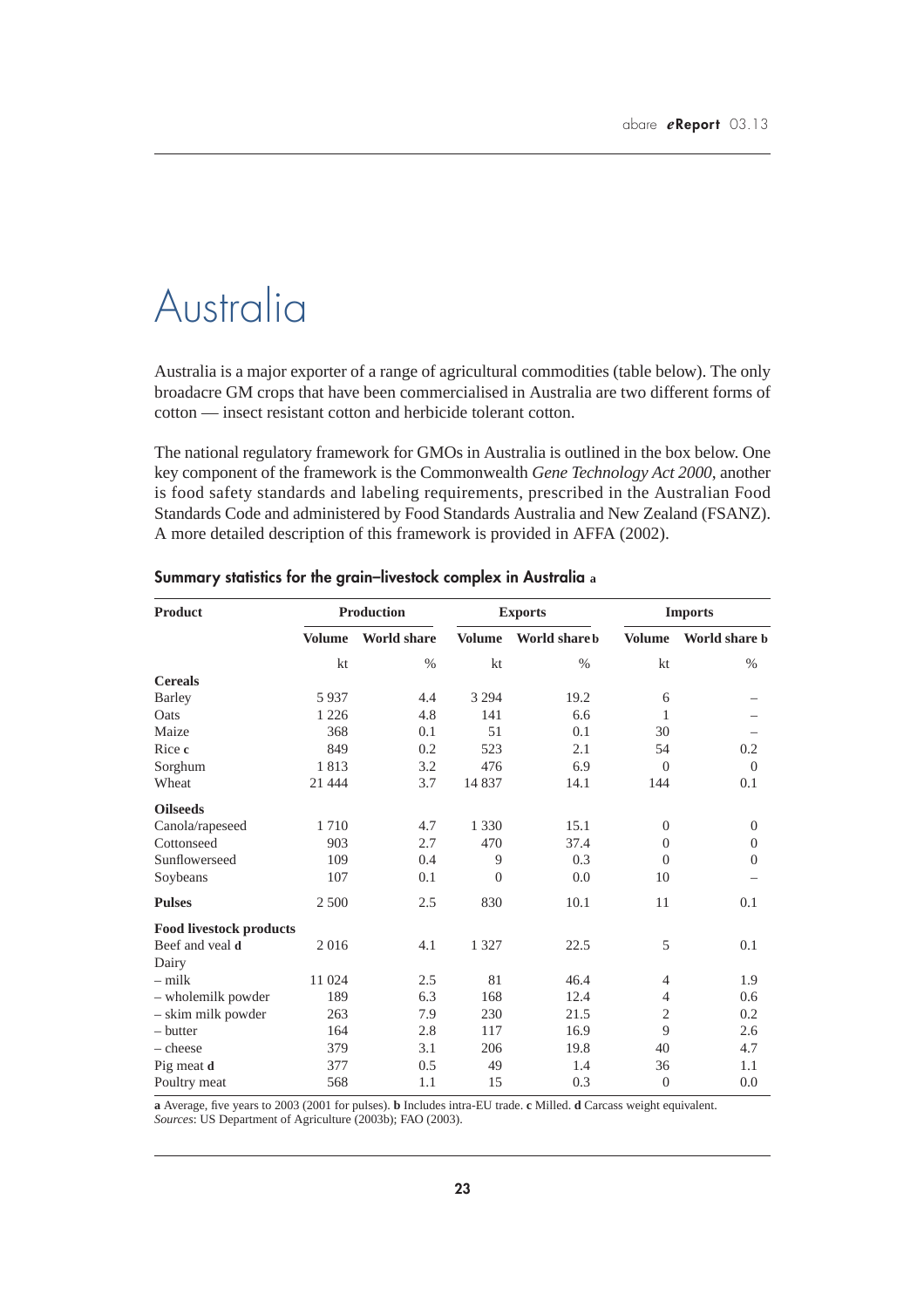|                                                                | Regulatory arrangements for GMOs and<br><b>GM</b> products in Australia                                                                                                                                                                                                                                                                                                                                                                                                                                                                                                                                                                                                                                                                                                                                                                                                                                                                      |  |  |  |  |  |
|----------------------------------------------------------------|----------------------------------------------------------------------------------------------------------------------------------------------------------------------------------------------------------------------------------------------------------------------------------------------------------------------------------------------------------------------------------------------------------------------------------------------------------------------------------------------------------------------------------------------------------------------------------------------------------------------------------------------------------------------------------------------------------------------------------------------------------------------------------------------------------------------------------------------------------------------------------------------------------------------------------------------|--|--|--|--|--|
| Experimental and<br>commercial release<br>into the environment | All field trials and commercial releases of GMOs must be approved by the Gene<br>Technology Regulator, a position established under the Gene Technology Act<br>2000. The object of this Act is to protect the health and safety of people and<br>to protect the environment, by identifying risks posed by, or as a result of<br>gene technology, and by managing those risks through regulating certain<br>dealings with GMOs.                                                                                                                                                                                                                                                                                                                                                                                                                                                                                                              |  |  |  |  |  |
| Marketing approval                                             | All genetically modified (GM) foods must undergo a rigorous science-based<br>pre-market safety assessment by Food Standards Australia New Zealand<br>(FSANZ). This safety assessment is aimed at ensuring that GM foods sold in<br>Australia are at least as safe as non-GM varieties of the same crop.                                                                                                                                                                                                                                                                                                                                                                                                                                                                                                                                                                                                                                      |  |  |  |  |  |
| <b>Imports</b>                                                 | Imports of live and viable GMOs must be approved by the Gene Technology<br>Regulator.                                                                                                                                                                                                                                                                                                                                                                                                                                                                                                                                                                                                                                                                                                                                                                                                                                                        |  |  |  |  |  |
|                                                                | The Australian Quarantine and Inspection Service (AQIS) also has a role<br>through its responsibility to regulates the importation into Australia of all<br>animal, plant and biological products that may pose a pest or disease risk in<br>accordance with the Quarantine Act 1908. The Act requires an importer to<br>give notice of a proposed importation. Declaration of the presence of a<br>genetic modification and type of modification must be stated on the import<br>permit application. Where the parent organisms have previously been<br>assessed, plant and animal products that have been genetically modified are<br>assessed for potential quarantine pest, weed and diseases risks associated with<br>the introduced traits for those species; if a species has not been imported<br>previously then a full assessment is undertaken for that species of which the<br>GMO assessment would form a subsequent component. |  |  |  |  |  |
|                                                                | An Imported Food Inspection Program is administered jointly by FSANZ and<br>AQIS. FSANZ advises on food risk assessments for the program, with AQIS<br>having responsibility for inspection and sampling.                                                                                                                                                                                                                                                                                                                                                                                                                                                                                                                                                                                                                                                                                                                                    |  |  |  |  |  |
| Labeling                                                       | Label identification is mandatory for a food that is, or contains as an<br>ingredient, including a processing aid, a food produced using gene technology<br>that:                                                                                                                                                                                                                                                                                                                                                                                                                                                                                                                                                                                                                                                                                                                                                                            |  |  |  |  |  |
|                                                                | contains novel DNA and/or novel protein; or<br>ш<br>has altered characteristics;<br><b>The Second</b>                                                                                                                                                                                                                                                                                                                                                                                                                                                                                                                                                                                                                                                                                                                                                                                                                                        |  |  |  |  |  |
|                                                                | but does not include:<br>highly refined food, other than that with altered characteristics, where the<br>effect of the refining process is to remove novel DNA and/or novel<br>protein;<br>a processing aid or food additive, except where novel DNA and/or novel<br><b>College</b><br>protein from the processing aid or food additive remains present in the<br>food to which it has been added;<br>flavors present in the food in a concentration no more than $1 g/kg$ ; or<br>a food, ingredient, or processing aid in which genetically modified food is<br>unintentionally present in a quantity of no more than 10 g/kg per<br>ingredient.                                                                                                                                                                                                                                                                                           |  |  |  |  |  |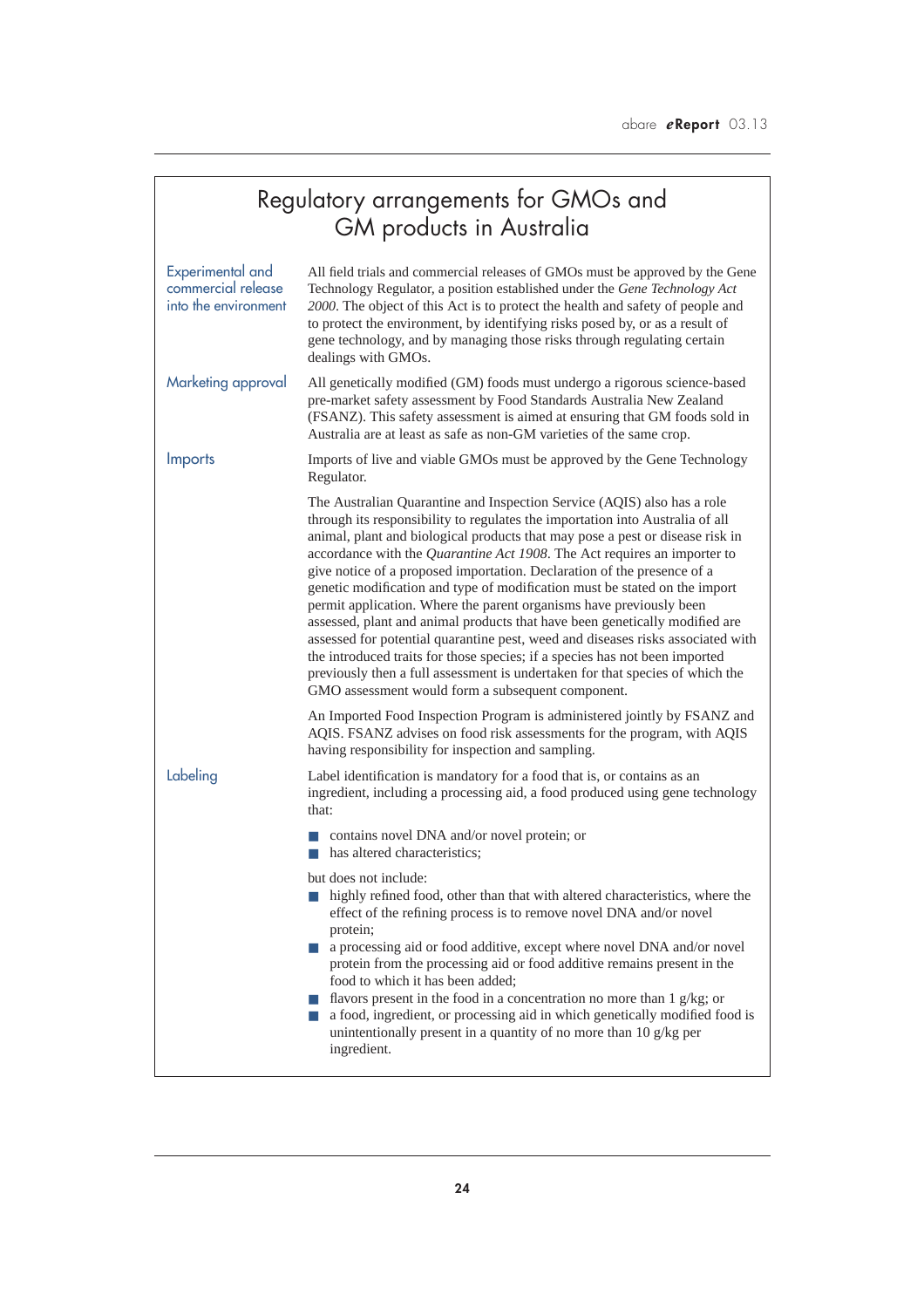## Brazil

Brazil is a major exporter of beef and veal, soybeans and maize (table below). There has been rapid expansion in agricultural production in Brazil over the past twenty years, particularly of soybeans, as new land has been opened up. In value terms, Brazil is now the world's ninth largest food exporting country. Export matrices for Brazil for key agricultural commodities are provided in the statistical annex.

Since 1999, court action in Brazil over the environmental impact has held up the commercialisation of a particular variety of GM soybeans called Roundup Ready soybeans. An appeal is currently under way in the Brasilia Appeals Court. The new federal administration

| <b>Product</b>                 | <b>Production</b> |                    | <b>Exports</b> |               | <b>Imports</b>   |               |
|--------------------------------|-------------------|--------------------|----------------|---------------|------------------|---------------|
|                                | <b>Volume</b>     | <b>World share</b> | <b>Volume</b>  | World share b | <b>Volume</b>    | World share b |
|                                | kt                | $\%$               | kt             | $\%$          | kt               | $\%$          |
| <b>Cereals</b>                 |                   |                    |                |               |                  |               |
| <b>Barley</b>                  | 291               | 0.2                | 22             | 0.1           | 142              | 0.8           |
| Oats                           | 298               | 1.2                | $\Omega$       | 0.0           | 10               | 0.5           |
| Maize                          | 35 614            | 6.0                | 2 2 0 9        | 3.0           | 772              | 1.1           |
| Rice c                         | 7 3 6 9           | 1.9                | 35             | 0.1           | 746              | 3.2           |
| Sorghum                        | 809               | 1.4                | $\mathfrak{2}$ |               | 88               | 1.3           |
| Wheat                          | 2810              | 0.5                | $\overline{4}$ |               | 7 1 2 1          | 6.8           |
| <b>Oilseeds</b>                |                   |                    |                |               |                  |               |
| Canola/rapeseed                |                   |                    |                |               |                  |               |
| Cottonseed                     | 1 1 8 1           | 3.5                | $\mathfrak{2}$ | 0.1           | 3                | 0.2           |
| Sunflowerseed                  | 86                | 0.4                | $\Omega$       | 0.0           | 5                | 0.2           |
| Soybeans                       | 39 800            | 22.8               | 14 2 12        | 27.4          | 900              | 1.7           |
| <b>Pulses</b>                  | 2686              | 5.5                | 3              |               | 175              | 2.3           |
| <b>Food livestock products</b> |                   |                    |                |               |                  |               |
| Beef and yeal d                | 6 6 1 3           | 13.3               | 578            | 9.8           | 71               | 1.4           |
| Dairy                          |                   |                    |                |               |                  |               |
| $-$ milk                       | 22 3 5 4          | 5.1                | 3              | 1.7           | 60               | 32.3          |
| - wholemilk powder             | 313               | 10.4               | 1              | 0.1           | 92               | 13.2          |
| - skim milk powder             | 88                | 2.6                | 1              | 0.1           | 24               | 2.9           |
| - butter                       | 74                | 1.2                | 1              | 0.2           | 6                | 1.8           |
| $-$ cheese                     | 458               | 3.7                | $\overline{2}$ | 0.2           | 13               | 1.5           |
| Pig meat d                     | 2066              | 2.5                | 261            | 7.6           | $\overline{0}$   | 0.0           |
| Poultry meat                   | 5 9 8 5           | 12.1               | 1 0 1 3        | 20.4          | $\boldsymbol{0}$ | 0.0           |

### **Summary statistics for the grain–livestock complex in Brazil a**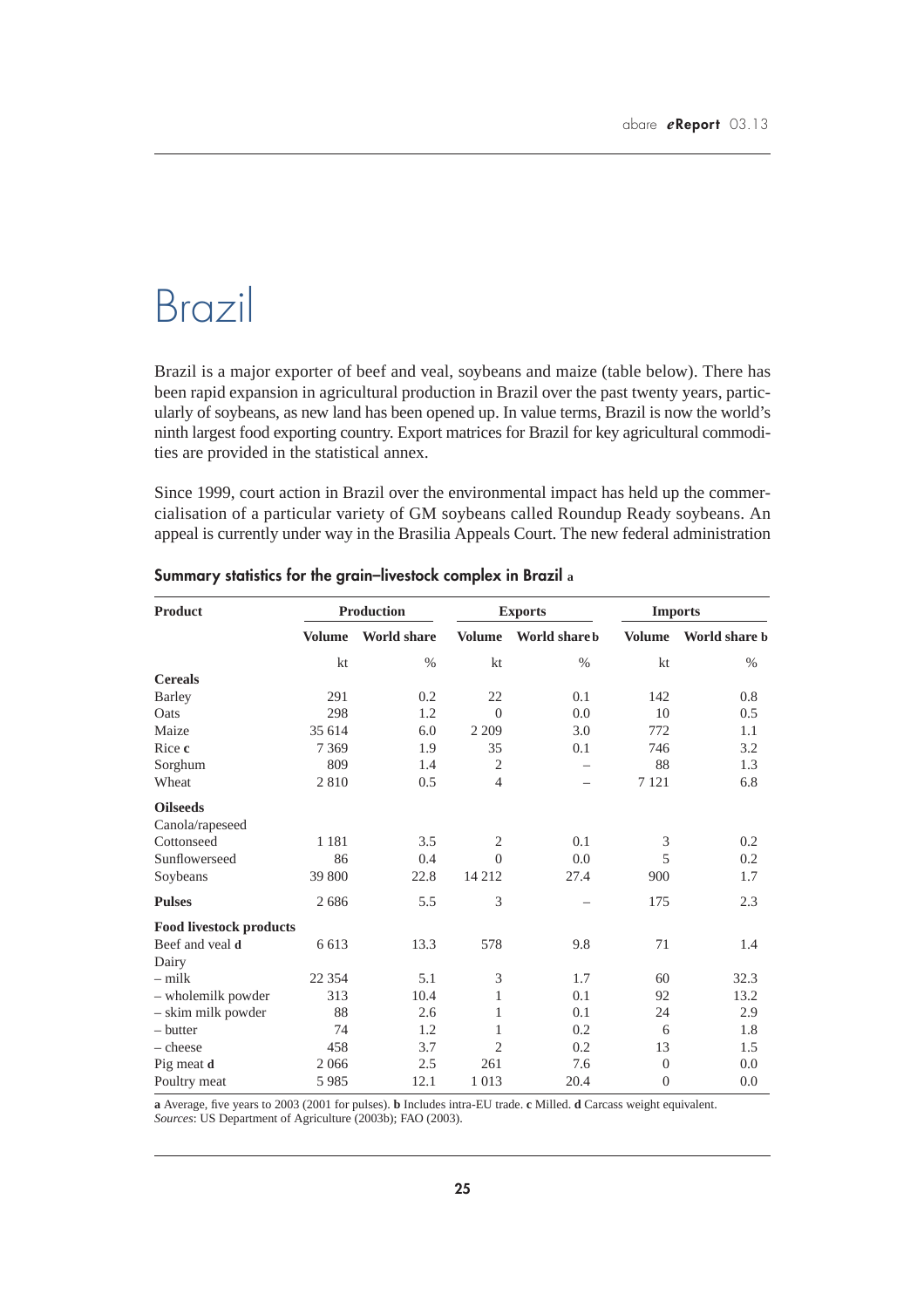## Regulatory arrangements for GMOs and GM products in Brazil

| Experimental and<br>commercial release<br>into the environment | The Ministry of Agriculture and Food Supply (MAPA) provides<br>authorisation, following recommendation from the National Technical<br>Commission on Biosafety (CTNBio) which undertakes safety assessments.                  |
|----------------------------------------------------------------|------------------------------------------------------------------------------------------------------------------------------------------------------------------------------------------------------------------------------|
| Marketing approval                                             | Authorisation by MAPA, following recommendation from CTNBio.                                                                                                                                                                 |
| <b>Imports</b>                                                 | Authorisation by MAPA, following recommendation from CTNBio.                                                                                                                                                                 |
| Labeling                                                       | From 31 December 2001, labeling is required for all foods intended for<br>human consumption where more than 4 per cent of the ingredients are derived<br>from GMOs. From June 2003, the threshold was lowered to 1 per cent. |

in Brazil has made the resolution of this holdup a priority in 2003. Despite this, around 70 per cent of the soybean crop in the southern Brazilian state of Rio Grande do Sul is believed to consist of illegal GM varieties, with an estimated overall proportion in Brazil of 10–20 per cent (US Department of Agriculture 2003a).

Regulatory arrangements in Brazil for GMOs are outlined in the box above.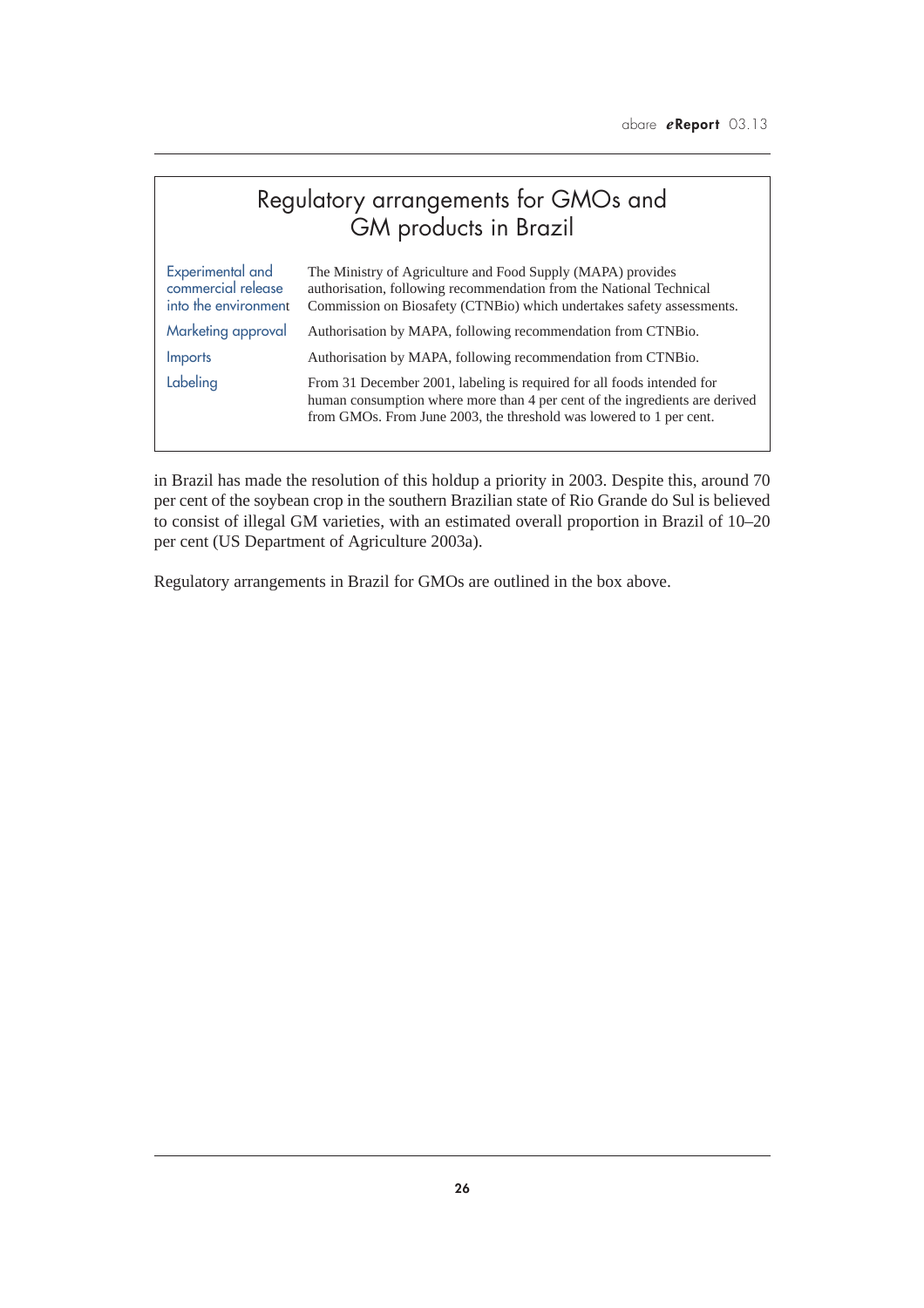## Canada

Canada is a major grain exporter with a particular importance in the canola, oats, barley, pulse and wheat markets (table below). Canada also imports substantial quantities of maize for its intensive livestock industries, mainly from the United States. Key markets for Canada's agricultural commodities are China, the European Union, Japan, Mexico and the United States. Trade matrices for Canada are provided in the statistical annex.

Canada was the thirteenth largest market for Australian food exports in 2001-02, with a total value of \$644 million, made up mainly of beef and veal, sugar and wine.

| <b>Product</b>                 | <b>Production</b> |                    | <b>Exports</b> |               | <b>Imports</b> |               |
|--------------------------------|-------------------|--------------------|----------------|---------------|----------------|---------------|
|                                | <b>Volume</b>     | <b>World share</b> | <b>Volume</b>  | World share b | <b>Volume</b>  | World share b |
|                                | kt                | $\%$               | kt             | $\%$          | kt             | $\%$          |
| <b>Cereals</b>                 |                   |                    |                |               |                |               |
| <b>Barley</b>                  | 11 441            | 8.5                | 1 2 6 4        | 7.4           | 92             | 0.5           |
| Oats                           | 3 2 8 6           | 12.8               | 1 1 7 5        | 54.6          | 35             | 1.7           |
| Maize                          | 8479              | 1.4                | 381            | 0.5           | 2 5 2 3        | 3.5           |
| Rice c                         | $\theta$          | $\Omega$           | $\Omega$       | $\Omega$      | 249            | 1.1           |
| Sorghum                        |                   |                    |                |               |                |               |
| Wheat                          | 22 744            | 3.9                | 14 9 31        | 14.2          | 246            | 0.2           |
| <b>Oilseeds</b>                |                   |                    |                |               |                |               |
| Canola/rapeseed                | 6430              | 17.5               | 3498           | 39.6          | 190            | 2.2           |
| Cottonseed                     |                   |                    |                |               |                |               |
| Sunflowerseed                  | 122               | 0.5                | 69             | 2.1           | 18             | 0.6           |
| Soybeans                       | 2436              | 1.4                | 734            | 1.4           | 578            | 1.1           |
| <b>Pulses</b>                  | 3 3 3 1           | 4.2                | 2 1 3 0        | 25.9          | 63             | 0.8           |
| <b>Food livestock products</b> |                   |                    |                |               |                |               |
| Beef and yeal d                | 1 2 3 5           | 2.5                | 526            | 8.9           | 271            | 5.4           |
| Dairy                          |                   |                    |                |               |                |               |
| $-$ milk                       | 8 1 4 6           | 1.9                | $\tau$         | 3.9           | $\mathbf{0}$   | $\Omega$      |
| - wholemilk powder             | $\overline{4}$    | 0.1                | 8              | 0.2           | $\mathfrak{Z}$ | 0.2           |
| - skim milk powder             | 89                | 2.7                | 48             | 4.5           | $\overline{2}$ | 0.2           |
| - butter                       | 86                | 1.4                | 16             | 2.3           | 17             | 4.9           |
| $-\text{cheese}$               | 323               | 2.6                | 17             | 1.6           | 27             | 3.2           |
| Pig meat d                     | 1618              | 2.0                | 642            | 18.8          | 76             | 2.4           |
| Poultry meat                   | 879               | 1.8                | 60             | 1.2           | 66             | 1.6           |

### **Summary statistics for the grain–livestock complex in Canada a**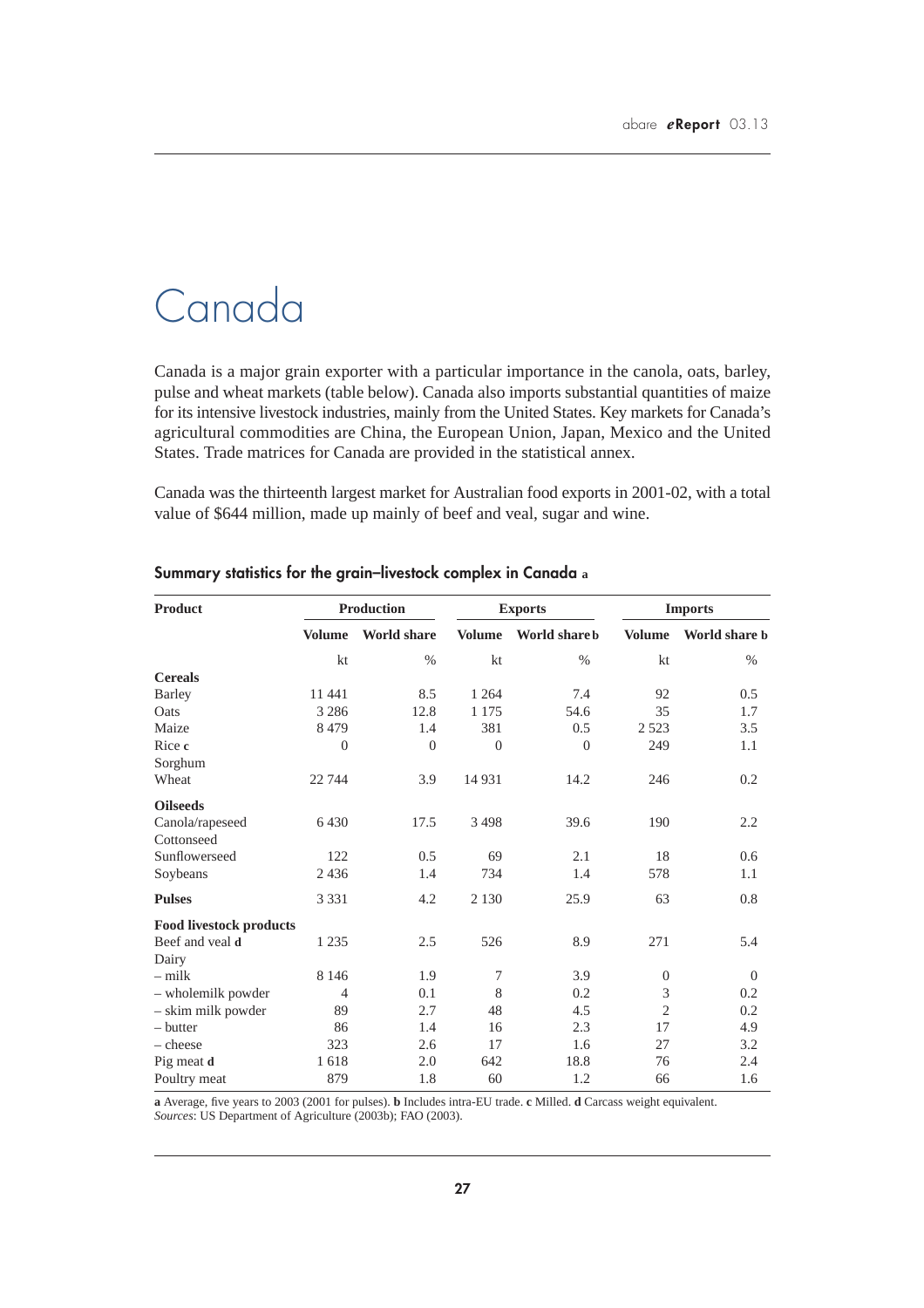|                                                                | Regulatory arrangements for GMOs and<br><b>GM</b> products in Canada                                                                                                                                                                                                                                                                                                                                                                                                                                         |
|----------------------------------------------------------------|--------------------------------------------------------------------------------------------------------------------------------------------------------------------------------------------------------------------------------------------------------------------------------------------------------------------------------------------------------------------------------------------------------------------------------------------------------------------------------------------------------------|
| Experimental and<br>commercial release<br>into the environment | The Canadian Food Inspection Agency (CFIA) assesses the potential risk of<br>adverse environmental effects and authorises and oversees confined trials,<br>unconfined release and variety registration (CFIA 2003a).                                                                                                                                                                                                                                                                                         |
| Marketing approval                                             | Health Canada is responsible for assessing the human health safety of<br>products derived through biotechnology including foods. In the case of novel<br>foods, each safety assessment considers the process used to develop the novel<br>food, its characteristics compared to those of its traditional counterpart, its<br>nutritional quality, the potential presence of any toxicants or anti-nutrients,<br>and the potential allergenicity of any proteins introduced into the food (CFIA<br>$2003a$ ). |
|                                                                | CFIA is responsible for assessing the safety of animal feeds and animal feed<br>ingredients.                                                                                                                                                                                                                                                                                                                                                                                                                 |
| <b>Imports</b>                                                 | The CFIA authorises and oversees import permits.                                                                                                                                                                                                                                                                                                                                                                                                                                                             |
| Labeling                                                       | Health Canada and the new Canadian Food Inspection Agency (CFIA) carry<br>joint responsibility for federal food labeling policies in Canada under the<br>Food and Drugs Act.                                                                                                                                                                                                                                                                                                                                 |
|                                                                | Labeling is usually voluntary but is mandatory - a decision made by Health<br>Canada — if there is a health or safety concern, that is, from allergens or a<br>significant nutrient or compositional change (CFIA 2003b).                                                                                                                                                                                                                                                                                    |

GM varieties of canola make up around two-thirds of total Canadian canola plantings and Canada has also commercialised GM varieties of maize and soybeans.

Regulatory arrangements for GMOs and GM products in Canada revolve around two government agencies: the Canadian Food Inspection Agency (CFIA) and Health Canada. The arrangements are outlined in the box above.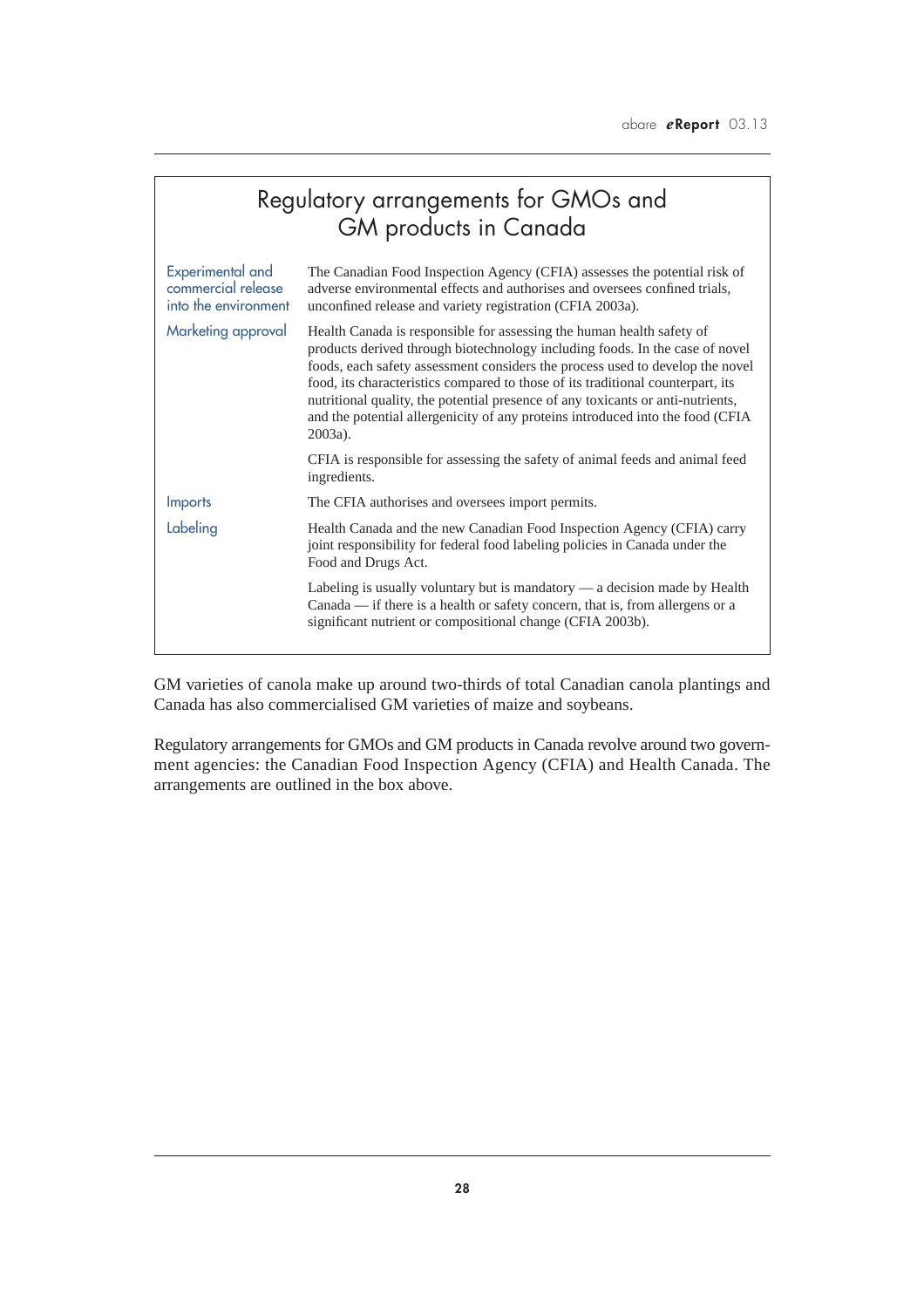# China

It can be see from the table below that China is an important importer of grains (particularly barley, canola and soybeans) and an important exporter of maize, rice and wheat. China's only GM grain crop is cottonseed (from insect resistant cotton), making up around half of its total cotton plantings. Trade matrices for China for key agricultural products are provided in the statistical annex.

China is a rapidly growing market for Australian food exports, ranking fifth largest in 2001- 02, with a total value of \$1.05 billion. Cereals and oilseeds made up around 68 per cent of this total, with meat and dairy products each contributing 8 per cent.

| <b>Product</b>                 | <b>Production</b> |                    | <b>Exports</b> |                          | <b>Imports</b> |               |
|--------------------------------|-------------------|--------------------|----------------|--------------------------|----------------|---------------|
|                                | <b>Volume</b>     | <b>World share</b> | <b>Volume</b>  | World share b            | <b>Volume</b>  | World share b |
|                                | kt                | $\%$               | kt             | $\%$                     | kt             | $\%$          |
| <b>Cereals</b>                 |                   |                    |                |                          |                |               |
| <b>Barley</b>                  | 2759              | 2.1                | $\mathfrak{2}$ | $\overline{\phantom{m}}$ | 2083           | 12.4          |
| Oats                           | 610               | 2.4                | $\theta$       | $\Omega$                 | 0.2            |               |
| Maize                          | 121 226           | 20.3               | 8432           | 11.4                     | 112            | 0.2           |
| Rice c                         | 131 136           | 33.1               | 2 3 4 4        | 9.2                      | 266            | 1.1           |
| Sorghum                        | 3 0 6 9           | 5.5                | 22             | 0.3                      | 5              | 0.1           |
| Wheat                          | 97 079            | 16.8               | 995            | 0.9                      | 859            | 0.8           |
| <b>Oilseeds</b>                |                   |                    |                |                          |                |               |
| Canola/rapeseed                | 10 3 29           | 28.1               | $\theta$       | $\theta$                 | 1863           | 21.3          |
| Cottonseed                     | 8 2 7 4           | 24.5               | $\Omega$       | $\theta$                 | 5              | 0.4           |
| Sunflowerseed                  | 1711              | 7.0                | 33             | 1.0                      | 10             | 0.3           |
| Soybeans                       | 15 330            | 8.8                | 239            | 0.5                      | 10816          | 20.6          |
| <b>Pulses</b>                  | 4685              | 7.9                | 634            | 7.7                      | 181            | 2.4           |
| <b>Food livestock products</b> |                   |                    |                |                          |                |               |
| Beef and yeal d                | 5 2 5 4           | 10.6               | 60             | 1.0                      | 271            | 5.4           |
| Dairy                          |                   |                    |                |                          |                |               |
| $-$ milk                       | 10 709            | 2.4                | 27             | 15.4                     | 12             | 6.6           |
| - wholemilk powder             | 553               | 18.3               | 15             | 1.1                      | 60             | 8.6           |
| - skim milk powder             | 68                | 2.0                | 0.2            |                          | 22             | 2.7           |
| – butter                       |                   |                    |                |                          |                |               |
| $-\text{cheese}$               |                   |                    |                |                          |                |               |
| Pig meat d                     | 40 810            | 49.6               | 131            | 3.8                      | 51             | 1.6           |
| Poultry meat                   | 8955              | 18.1               | 418            | 8.4                      | 507            | 12.5          |

### **Summary statistics for the grain–livestock complex of China a**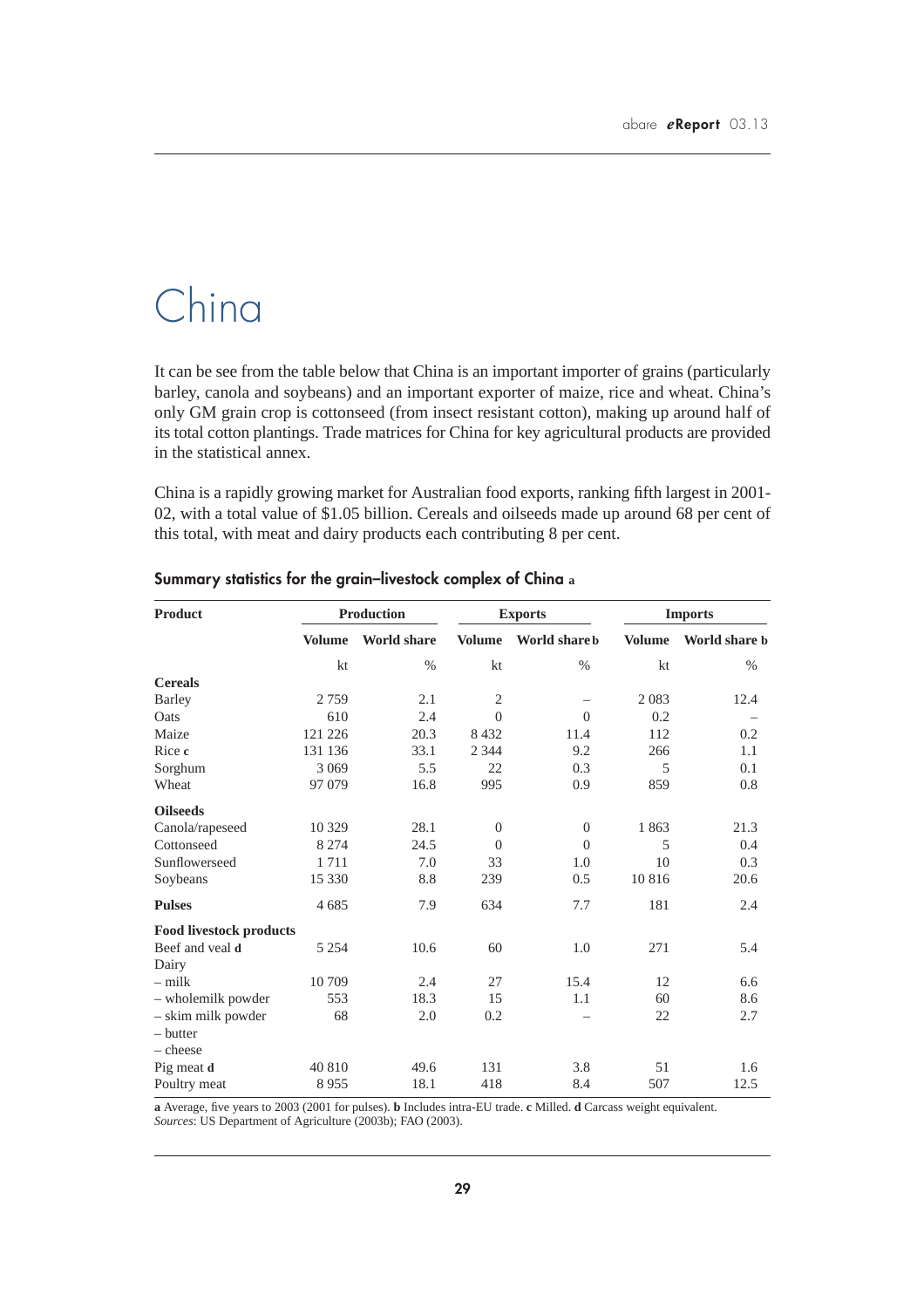| Regulatory arrangements for GMOs and<br>GM products in China   |                                                                                                                                                                                                                                                                                                                                                                                                                                                                               |  |  |  |  |
|----------------------------------------------------------------|-------------------------------------------------------------------------------------------------------------------------------------------------------------------------------------------------------------------------------------------------------------------------------------------------------------------------------------------------------------------------------------------------------------------------------------------------------------------------------|--|--|--|--|
| Experimental and<br>commercial release<br>into the environment | Companies that export GM products to China must apply for an interim<br>certificate from the Agricultural GMO Safety Administration Office. Interim<br>approval is based on valid safety evaluation documents issued by the national<br>safety evaluation agency from the country of origin (or another reputable<br>country). Permanent approval from the Ministry of Agriculture requires that<br>field trials to evaluate safety of the crop have been conducted in China. |  |  |  |  |
| Marketing approval                                             | The Ministry of Health evaluates GM food safety and nutritional quality.                                                                                                                                                                                                                                                                                                                                                                                                      |  |  |  |  |
| <b>Imports</b>                                                 | GM food shall not be imported without the approval of the Ministry of<br>Health. Certification is required from the government of the exporting country<br>showing the product has been approved for production, operation and use in<br>that country.                                                                                                                                                                                                                        |  |  |  |  |
| Labeling                                                       | The Ministry of Health requires labeling of food products that contain GMOs<br>or 'GM expressed product'.                                                                                                                                                                                                                                                                                                                                                                     |  |  |  |  |

China's regulatory policies in regard to GMOs (outlined in the box) are still developing, with administrative responsibility for GMOs yet to be finally settled by government.

In June 2001, China issued a set of regulations for agricultural GMOs that made it clear that risk assessments and labeling would be required for GM crops. In response to representations from GM producing countries, China agreed to allow trade to continue as normal until the new regulations were finalised.

In January 2003, China announced implementation regulations that would require safety assessments and labeling. Under pressure from the United States over the associated 270 day approval process that threatened to disrupt trade in soybeans and canola, China agreed to a set of interim regulations. Technology companies can apply for interim safety certificates based on safety assessments undertaken in other countries, provided they are also applying for permanent approval.

Originally intended to expire in December 2002, the interim regulations were first extended to September 2003 and then later to April 2004. Field trials to assess safety are required to be conducted in China, despite the protests of GM producing countries like the United States that their own approval documents contained enough scientific evidence to establish the safety of these crops. Unofficial English translations of official Chinese circulars outlining the regulations are provided in US Department of Agriculture (2002b,c).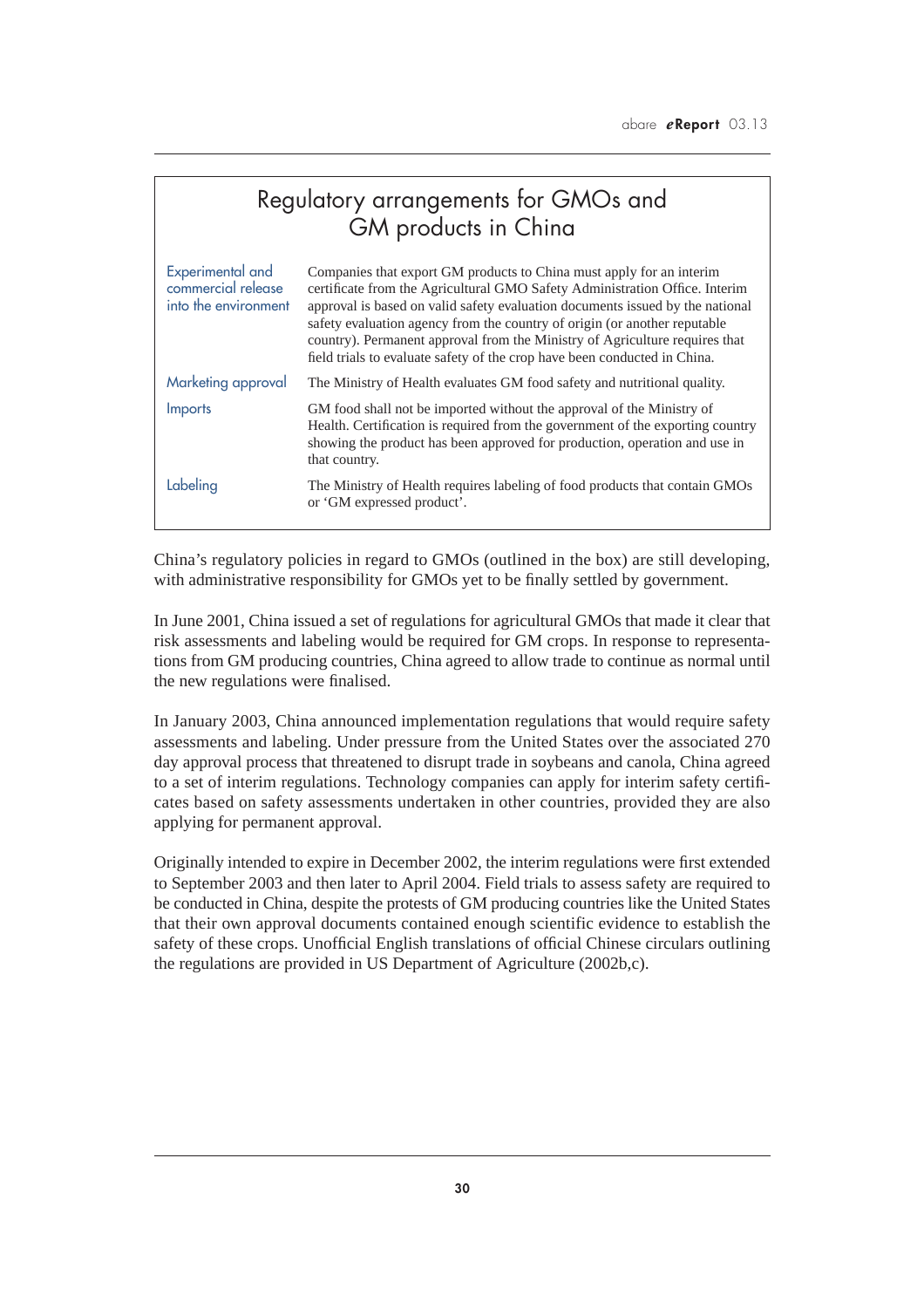# Chinese Taipei

Chinese Taipei is a significant importer of maize, soybeans and dairy products, with virtually no exports of agricultural commodities apart from a small amount of rice (table below).

In 2001-02, Chinese Taipei was Australia's eleventh largest export market, with a total value of \$700 million. The main components of these exports, by value, were meat (28 per cent), dairy products (21 per cent), processed seafood (13 per cent) and bulk grains (8 per cent).

The outline of the regulatory arrangements for GM products in Chinese Taipei in the box on the next page is largely based on information in US Department of Agriculture (2001b).

| Product                        | <b>Production</b> |                          | <b>Exports</b>           |                   | <b>Imports</b> |               |
|--------------------------------|-------------------|--------------------------|--------------------------|-------------------|----------------|---------------|
|                                | <b>Volume</b>     | <b>World share</b>       | <b>Volume</b>            | World share b     | <b>Volume</b>  | World share b |
|                                | kt                | $\%$                     | kt                       | $\%$              | kt             | $\%$          |
| <b>Cereals</b>                 |                   |                          |                          |                   |                |               |
| <b>Barley</b>                  | $\theta$          | $\theta$                 | $\theta$                 | $\overline{0}$    | 186            | 1.1           |
| Oats                           | $\qquad \qquad$   |                          | $\overline{\phantom{0}}$ | $\qquad \qquad -$ |                |               |
| Maize                          | 55                |                          | $\Omega$                 | $\theta$          | 4 7 2 1        | 6.3           |
| Rice c                         | 1 3 0 4           | 0.3                      | 108                      | 0.4               | 28             | 0.1           |
| Sorghum                        | 60                | 0.1                      | $\Omega$                 | $\Omega$          | 33             | 0.5           |
| Wheat                          | $\theta$          | $\mathbf{0}$             | 16                       |                   | 1 0 3 9        | 1.0           |
| <b>Oilseeds</b>                |                   |                          |                          |                   |                |               |
| Canola/rapeseed                |                   |                          |                          |                   |                |               |
| Cottonseed                     |                   |                          |                          |                   |                |               |
| Sunflowerseed                  |                   |                          |                          |                   |                |               |
| Soybeans                       | 6                 |                          | $\overline{0}$           | $\overline{0}$    | 2 3 3 2        | 4.4           |
| <b>Pulses</b>                  | na                |                          | na                       |                   | na             |               |
| <b>Food livestock products</b> |                   |                          |                          |                   |                |               |
| Beef and yeal d                | 5                 | 0.0                      | $\theta$                 | 0.0               | 85             | 1.7           |
| Dairy                          |                   |                          |                          |                   |                |               |
| $-$ milk                       | 381               | 0.3                      | $\boldsymbol{0}$         | $\theta$          | $\mathfrak{2}$ | 0.6           |
| - wholemilk powder             | 6                 | 0.2                      | $\theta$                 | $\overline{0}$    | 31             | 4.5           |
| - skim milk powder             | $\theta$          | $\mathbf{0}$             | $\theta$                 | $\theta$          | 33             | 4.0           |
| - butter                       |                   | $\overline{\phantom{0}}$ |                          |                   |                |               |
| - cheese                       | $\Omega$          | $\theta$                 | $\theta$                 | $\Omega$          | 10             | 0.7           |
| Pig meat d                     | 901               | 1.1                      | $\mathbf{1}$             | 0.0               | 40             | 1.3           |
| Poultry meat                   | 618               | 1.2                      | 1                        | 0.0               | 13             | 0.3           |

**Summary statistics for the grain–livestock complex in Chinese Taipei a**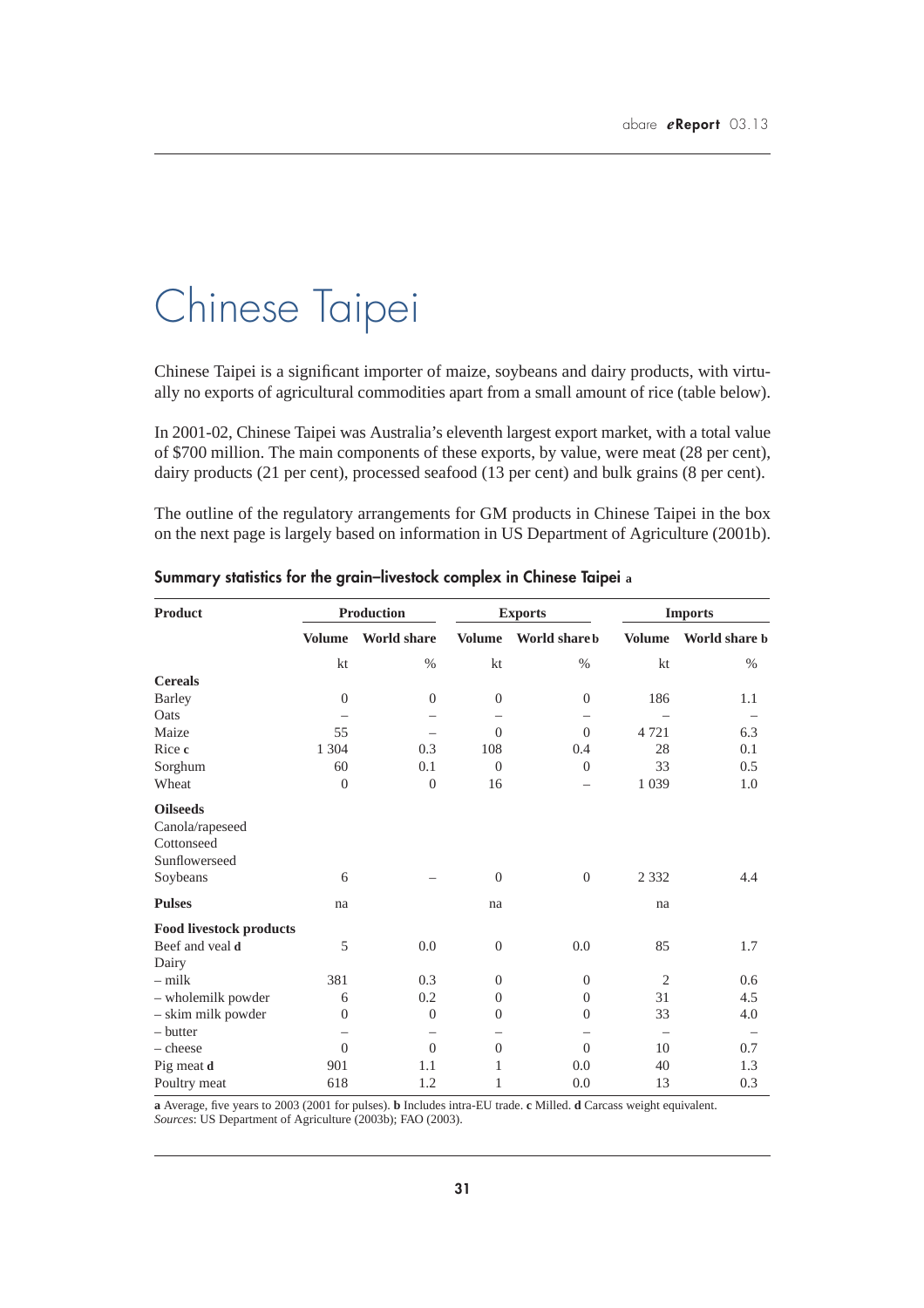|                                                                | Regulatory arrangements for GMOs and<br>GM products in Chinese Taipei                                                                                                                                                                                                                                                                                                                                                                                                                                                                                         |
|----------------------------------------------------------------|---------------------------------------------------------------------------------------------------------------------------------------------------------------------------------------------------------------------------------------------------------------------------------------------------------------------------------------------------------------------------------------------------------------------------------------------------------------------------------------------------------------------------------------------------------------|
| Experimental and<br>commercial release<br>into the environment | The Council of Agriculture reviews and supervises research and development<br>activity related to biotechnology in agriculture.                                                                                                                                                                                                                                                                                                                                                                                                                               |
| Marketing approval                                             | From 1 January 2003, any GM soybean or corn shall not be manufactured,<br>processed, prepared, packed, imported or exported for food use, unless being<br>registered with and approved by the Department of Health (Food Sanitation<br>Bureau). (All GM varieties of soybean and corn currently on the market were<br>required to be registered by 30 April 2002.)                                                                                                                                                                                            |
| Imports                                                        | Approval required from the Department of Health.                                                                                                                                                                                                                                                                                                                                                                                                                                                                                                              |
| Labeling                                                       | All food products containing GM soybeans or maize ingredients that are more<br>than 5 per cent by weight should be labeled, except for soy sauce, soybean<br>oil, corn oil, corn syrup, and corn starch. Introduction is phased, with<br>compliance dates of:<br>1 January 2001 for raw soybeans and corn, soybean meal/flour, corn<br>grit/meal/flour;<br>1 January 2004 for primarily processed products such as tofu, soy milk,<br>soy curd, frozen corn, canned corn, soy protein; and<br>1 January 2005 for highly processed soybean and maize products. |

ſ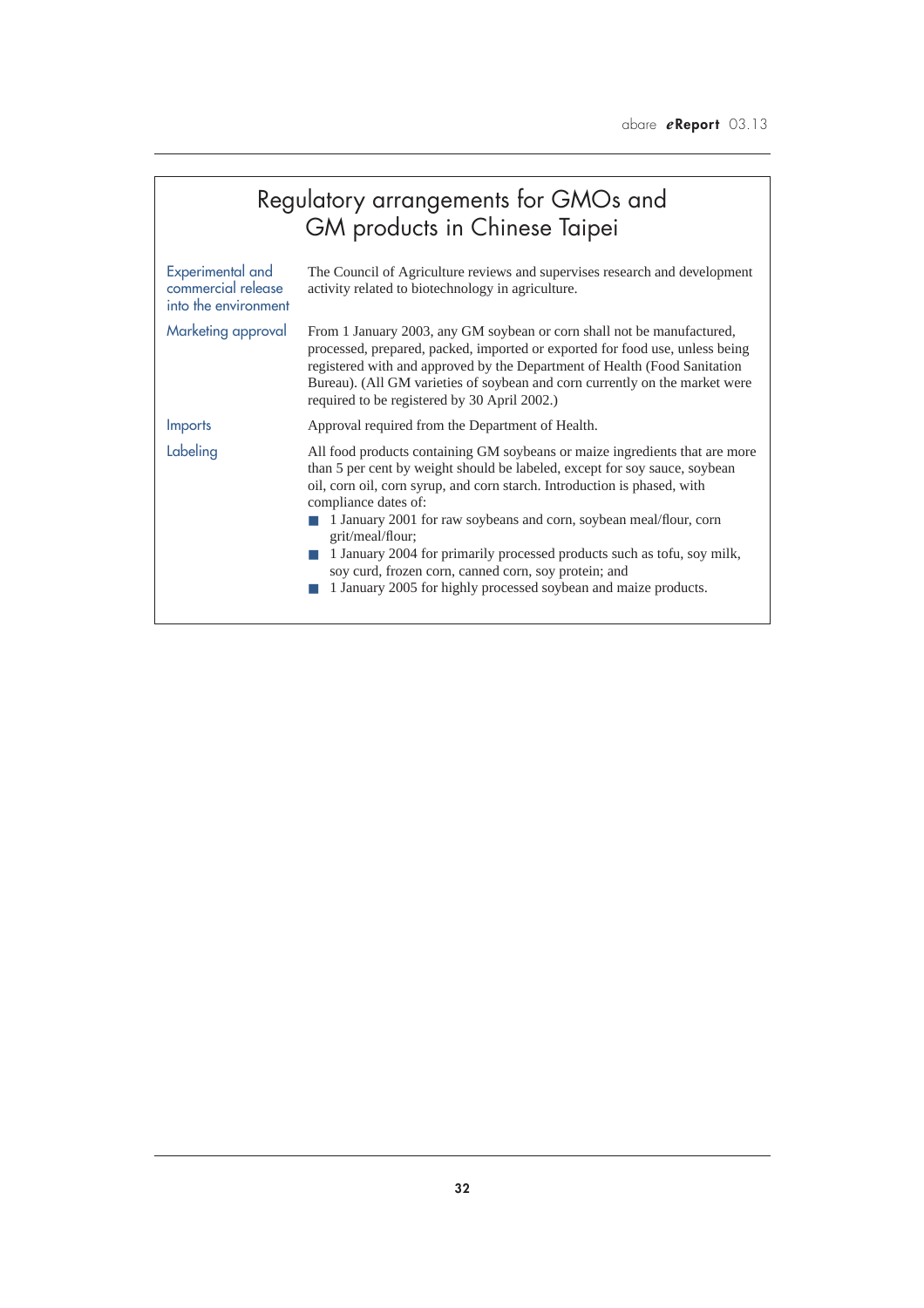# European Union

The European Union is the dominant trading bloc in world food trade. In the three years to 2001, EU countries accounted for around 42 per cent of the world's food export value and 44 per cent of the world's food import value (including intra-EU trade). The European Union is a major exporter in world grain markets, as well as being a significant importer (table below).

EU agricultural production is heavily subsidised under its Common Agricultural Policy (CAP) and is dominated by livestock products (particularly meat and dairy products), grains, vegetables, wine, fruit and sugar. Major EU export commodities include wheat, barley, sugar,

| <b>Product</b>                 | <b>Production</b> |                    |               | <b>Exports</b> | <b>Imports</b> |               |
|--------------------------------|-------------------|--------------------|---------------|----------------|----------------|---------------|
|                                | <b>Volume</b>     | <b>World share</b> | <b>Volume</b> | World share b  | <b>Volume</b>  | World share b |
|                                | kt                | $\%$               | kt            | $\%$           | kt             | $\%$          |
| <b>Cereals</b>                 |                   |                    |               |                |                |               |
| <b>Barley</b>                  | 49 820            | 37.1               | 6782          | 39.5           | 398            | 2.4           |
| Oats                           | 6469              | 25.3               | 725           | 33.7           | 9              | 0.4           |
| Maize                          | 37 7 29           | 6.3                | 168           | 0.2            | 2655           | 3.7           |
| Rice c                         | 1769              | 0.4                | 366           | 1.4            | 886            | 3.7           |
| Sorghum                        | 639               | 1.1                | 32            | 0.5            | 122            | 1.8           |
| Wheat                          | 99 328            | 17.2               | 14 8 30       | 14.1           | 6531           | 6.3           |
| <b>Oilseeds</b>                |                   |                    |               |                |                |               |
| Canola/rapeseed                | 9656              | 26.3               | 2957          | 33.5           | 2932           | 33.5          |
| Cottonseed                     | 748               | 2.2                | 182           | 14.5           | 251            | 20.7          |
| Sunflowerseed                  | 3 1 3 4           | 12.8               | 633           | 19.5           | 2448           | 78.2          |
| Soybeans                       | 1 1 8 0           | 0.7                | 1536          | 3.0            | 18518          | 35.3          |
| <b>Pulses</b>                  | 2 3 8 9           | 4.4                | 1499          | 18.2           | 2788           | 36.8          |
| <b>Food livestock products</b> |                   |                    |               |                |                |               |
| Beef and yeal d                | 7 3 9 0           | 14.9               | 678           | 11.5           | 424            | 8.5           |
| Dairy                          |                   |                    |               |                |                |               |
| $-$ milk                       | 117 524           | 26.8               | $\theta$      | $\overline{0}$ | $\mathbf{0}$   | $\Omega$      |
| - wholemilk powder             | 897               | 29.8               | 526           | 38.7           | 13             | 1.8           |
| - skim milk powder             | 1 0 3 4           | 31.0               | 223           | 20.8           | 62             | 7.5           |
| - butter                       | 1724              | 29.0               | 179           | 26.0           | 106            | 30.4          |
| - cheese                       | 5 4 0 9           | 44.2               | 437           | 42.0           | 145            | 16.8          |
| Pig meat d                     | 17 639            | 21.4               | 1 2 7 5       | 37.3           | 53             | 1.7           |
| Poultry meat                   | 6746              | 13.6               | 776           | 15.6           | 298            | 7.4           |

**Summary statistics for the grain–livestock complex in the European Union a**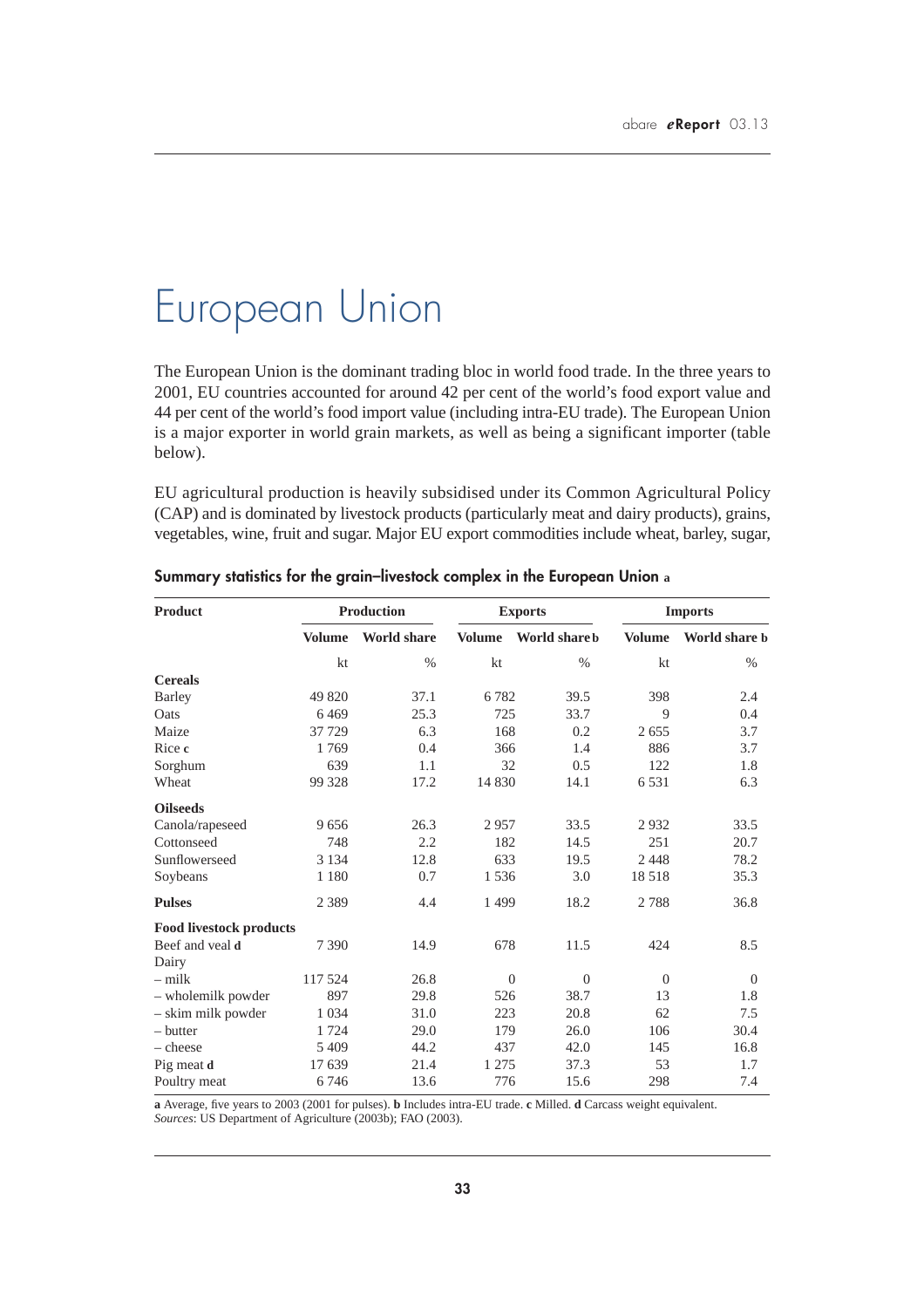dairy products, beef, poultry, pork, fruit, vegetables and wine. Major agricultural imports are typically comprised of products that are not suited to the northern Europe's cool temperate climate and include soybeans (and their products), cotton, tobacco, tropical products, offseason fruit and vegetables, coffee, cocoa, tea, and spices. The European Union also imports large quantities of animal feed to supplement domestically produced supplies.

Soybeans are the main GM crop imported into the European Union, sourced from the United States and Argentina. EU regulations have meant that Canadian canola is effectively excluded from the EU market and have made it difficult to import GM maize from the United States because of the existence of unapproved GM varieties in that country. However, the European Union imports substantial quantities of maize from Argentina, a GM maize producer, as they grow only EU approved varieties.

The value of Australian food exports to the European Union was \$1.85 billion in 2001-02. Nearly 60 per cent of this total value was contributed by wine exports (mainly to the United Kingdom), but exports of meat (13 per cent), cereals (9 per cent), dairy products (4 per cent) and oilseeds (2 per cent) were also important contributors.

The European Union now has among the most stringent and wide ranging regulations on genetically modified food and feed in the world. This has come largely as a response to the

|                                                                | Regulatory arrangements for GMOs and<br>GM products in the European Union                                                                                                                                                                                                                                                                                                                                                                                                                                                                                                                                                                                                                                           |  |  |  |  |  |
|----------------------------------------------------------------|---------------------------------------------------------------------------------------------------------------------------------------------------------------------------------------------------------------------------------------------------------------------------------------------------------------------------------------------------------------------------------------------------------------------------------------------------------------------------------------------------------------------------------------------------------------------------------------------------------------------------------------------------------------------------------------------------------------------|--|--|--|--|--|
| Experimental and<br>commercial release<br>into the environment | Experimental release is granted by the appropriate authorities of the member<br>states. Arrangements for commercial release are specified under Directive<br>2001/18/EC. The applicant seeks approval from the competent national<br>authority of the member state. The next step is approval from other member<br>states. If objections are raised, the commission asks for the opinion of its<br>scientific committee. A favorable opinion sees the decision referred to the<br>regulatory committee, composed of representatives of the member states. The<br>process with an unfavorable opinion from the regulatory committee is<br>submission to the Council of Ministers for adoption by qualified majority. |  |  |  |  |  |
| Marketing approval                                             | Rules are set out under EC Regulation 258/97 on novel food and novel food<br>ingredients (the Novel Foods Regulation). The process is essentially the same<br>as with commercial release into the environment — that is, approval required<br>from all member states, or the decision is referred to scientific and regulatory<br>committees. It is believed that application of 258/97 will be superseded by the<br>proposed traceability and labeling regulations (see below).                                                                                                                                                                                                                                    |  |  |  |  |  |
|                                                                | As a derogation from the full authorisation procedure, the regulation provides<br>for a simplified procedure for foods derived from GMOs but no longer<br>containing GMOs that are 'substantially equivalent' to existing foods with<br>respect to composition, nutritional value, metabolism, intended use and the<br>level of undesirable substances.                                                                                                                                                                                                                                                                                                                                                             |  |  |  |  |  |
| Imports                                                        | Import approvals are effectively governed by the Novel Foods Regulation.<br>Prior to this regulation, varieties of GM soybeans and maize were authorised<br>for import under Directive 90/220/EEC.<br>Continued $\phi$                                                                                                                                                                                                                                                                                                                                                                                                                                                                                              |  |  |  |  |  |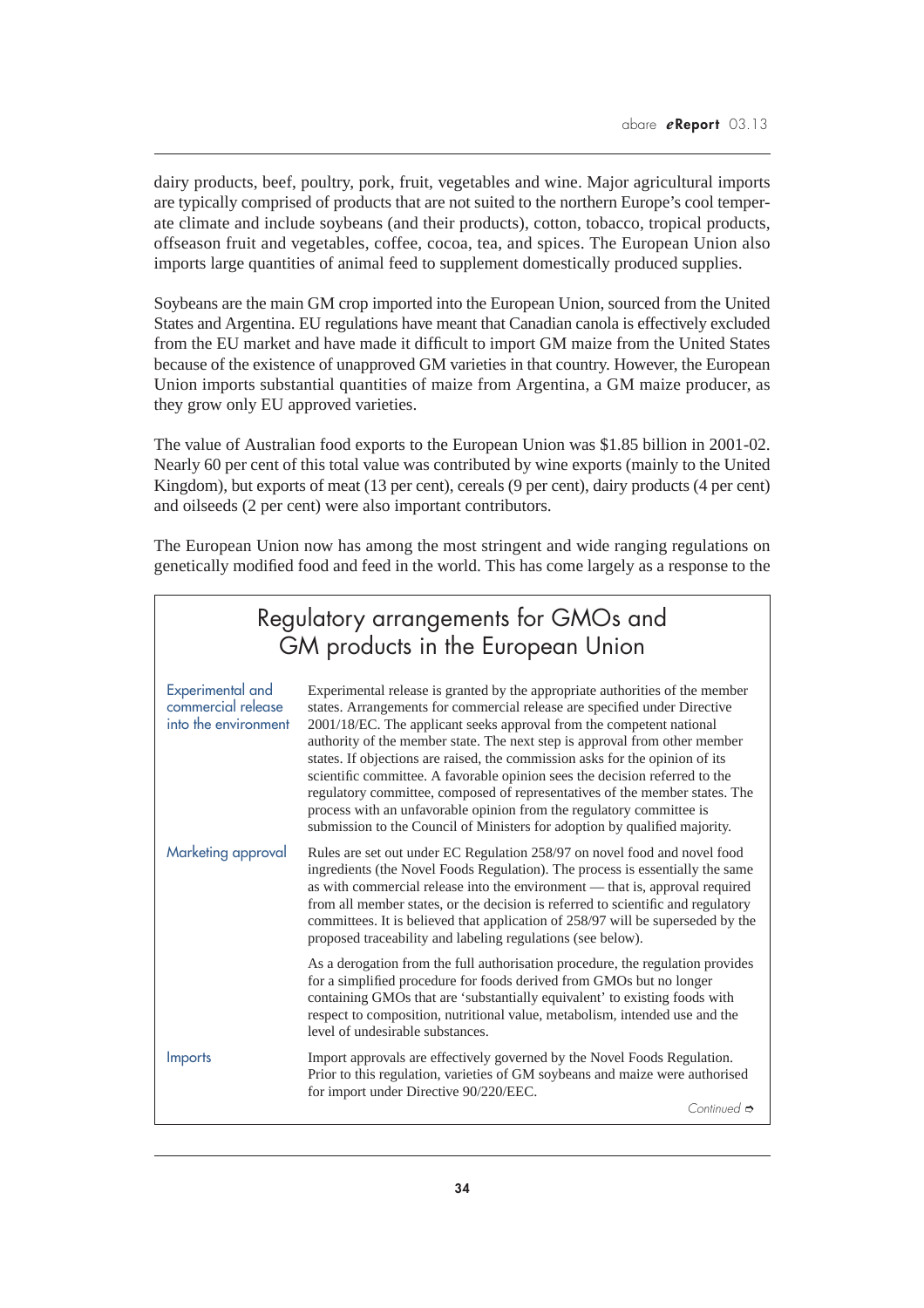recent incidences of mad cow disease (bovine spongiform encephalopathy or BSE) and foot and mouth disease (FMD) that damaged European consumer confidence in government regulatory agencies and agribusiness groups. These concerns have developed to include a negative view of GM foods and of the companies that create and market these products. In addition, the role of some environmental activist groups and ongoing maintenance of trade barriers against agricultural imports in general has resulted in strong political pressure to regulate GM products.

Existing and new regulatory arrangements for GM products in the European Union are outlined in the box. New legislation to come into force in September 2003 with a compliance period of six months will set up a harmonised community system to trace GMOs, introduce the labeling of GM feed, reinforce the current labeling rules on GM food, and establish

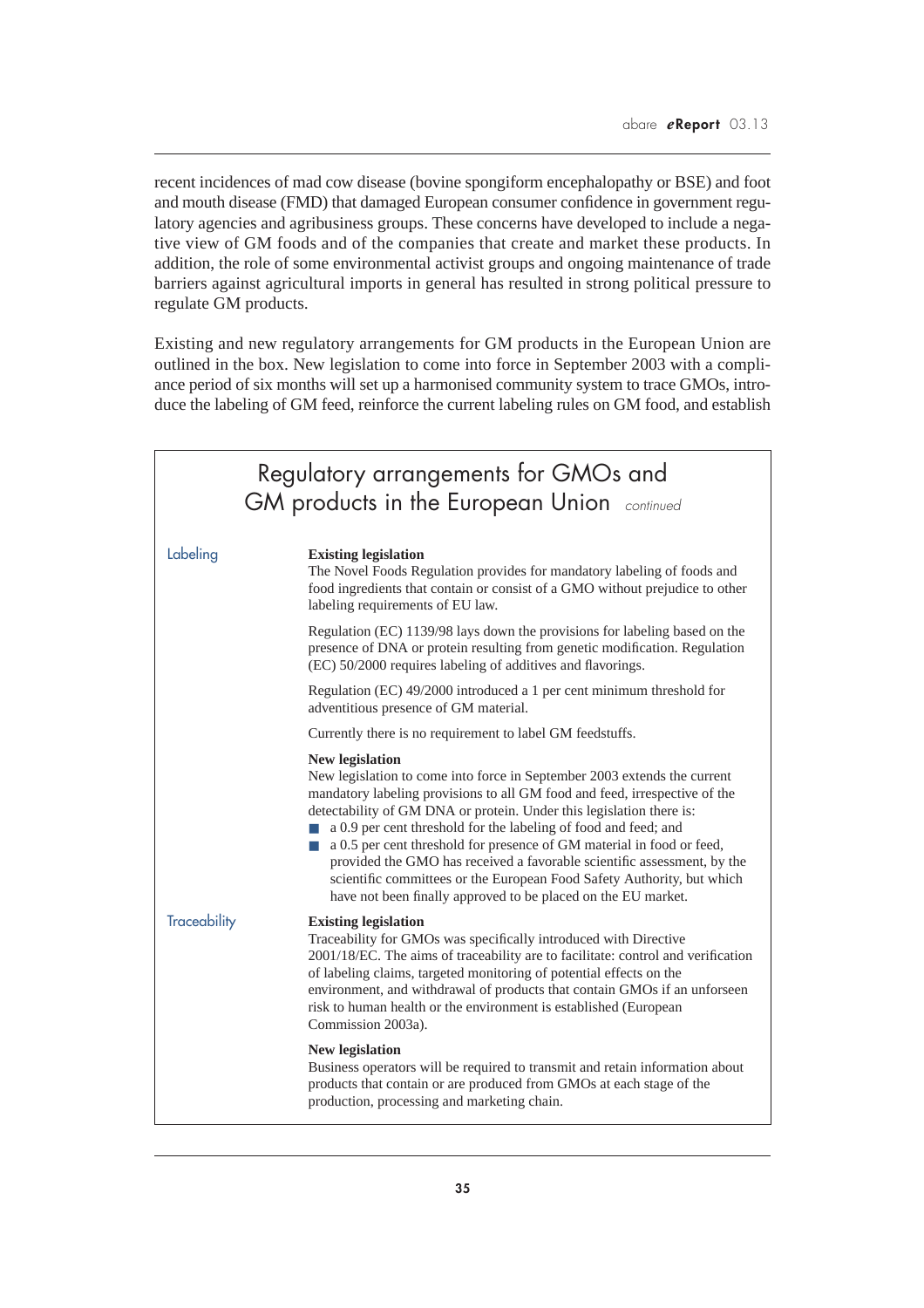a streamlined authorisation procedure for GMOs in food and feed and their deliberate release into the environment (European Commission 2003a). The European Union says its GM rules are paving the way for the lifting of the virtual moratorium on new approvals of GM crops that has operated since 1998 (European Commission 2003a).

A recent significant development within the European Union are attempts by the European Commission to establish a framework in which organic and conventional farming can coexist in a sustainable way with GM crops (see European Commission 2003b). Some aspects of the coexistence framework could be appropriate measures at the farm level to minimise the adventitious presence of GMOs, and potential insurance systems to cover possible financial losses arising from the adventitious presence of GM crops in non-GM crops. It is not clear at this stage how such a framework will affect market access barriers for GM products but there is the potential for significant impact.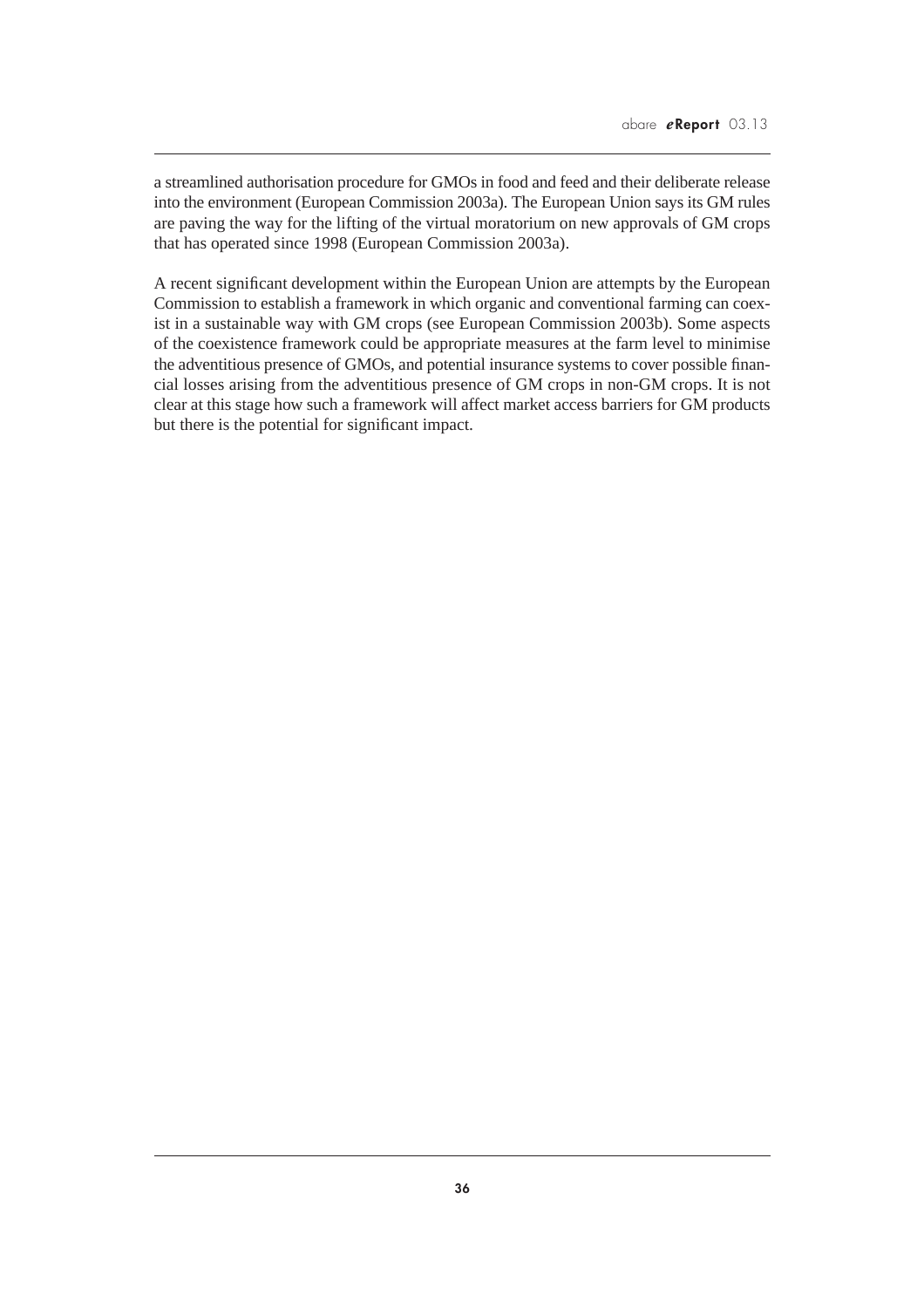# India

Government agricultural policies in India are largely aimed at increasing India's self sufficiency in food production and have provided some encouragement for research into agricultural biotechnology. India is a massive producer of agricultural commodities and, despite its large population, it is a significant exporter of beef and veal, rice and wheat, and only a minor importer of agricultural commodities (table below).

Foodstuffs, ingredients in foodstuffs, and additives including processing aids, containing or consisting of genetically modified organisms or cells cannot be produced, sold, imported or used in India except with the approval of the Genetic Engineering Approval Committee

| <b>Product</b>                 | <b>Production</b> |                    | <b>Exports</b> |               | <b>Imports</b>   |               |
|--------------------------------|-------------------|--------------------|----------------|---------------|------------------|---------------|
|                                | <b>Volume</b>     | <b>World share</b> | <b>Volume</b>  | World share b | <b>Volume</b>    | World share b |
|                                | kt                | $\%$               | kt             | %             | kt               | $\%$          |
| <b>Cereals</b>                 |                   |                    |                |               |                  |               |
| <b>Barley</b>                  | 1 506             | 1.1                | $\Omega$       | $\theta$      | $\overline{0}$   | $\Omega$      |
| Oats                           |                   |                    |                |               |                  |               |
| Maize                          | 11 660            | 1.9                | 38             | 0.1           | 155              | 0.2           |
| Rice c                         | 86 130            | 21.7               | 3 3 9 7        | 13.4          | 18               | 0.1           |
| Sorghum                        | 8 1 4 7           | 14.6               | $\Omega$       | $\Omega$      | $\Omega$         | $\Omega$      |
| Wheat                          | 71 544            | 12.4               | 2 5 7 1        | 2.4           | 389              | 0.4           |
| <b>Oilseeds</b>                |                   |                    |                |               |                  |               |
| Canola/rapeseed                | 4 4 0 7           | 12.0               | $\theta$       | $\theta$      | $\theta$         | $\theta$      |
| Cottonseed                     | 5 0 5 4           | 15.0               | $\Omega$       | $\Omega$      | $\theta$         | $\Omega$      |
| Sunflowerseed                  | 1 3 6 5           | 5.6                | $\overline{0}$ | $\theta$      | $\overline{0}$   | $\theta$      |
| Soybeans                       | 5 2 5 0           | 3.0                | $\Omega$       | $\Omega$      | $\Omega$         | $\Omega$      |
| <b>Pulses</b>                  | 13 2 36           | 25.0               | 175            | 2.1           | 952              | 12.6          |
| <b>Food livestock products</b> |                   |                    |                |               |                  |               |
| Beef and yeal d                | 1707              | 3.4                | 320            | 5.4           | $\boldsymbol{0}$ | 0.0           |
| Dairy                          |                   |                    |                |               |                  |               |
| $-$ milk                       | 80 850            | 18.5               | $\overline{0}$ | $\theta$      | $\overline{0}$   | $\Omega$      |
| - wholemilk powder             |                   |                    |                |               |                  |               |
| - skim milk powder             | 170               | 5.1                | 7              | 0.7           | 7                | 0.8           |
| – butter                       | 2 1 7 0           | 36.5               | 3              | 0.4           | $\overline{4}$   | 1.1           |
| $-\text{cheese}$               |                   |                    |                |               |                  |               |
| Pig meat d                     |                   |                    |                |               |                  |               |
| Poultry meat                   | 1 0 5 2           | 2.1                | 1              | 0.0           | $\boldsymbol{0}$ | 0.0           |

### **Summary statistics for the grain–livestock complex in India a**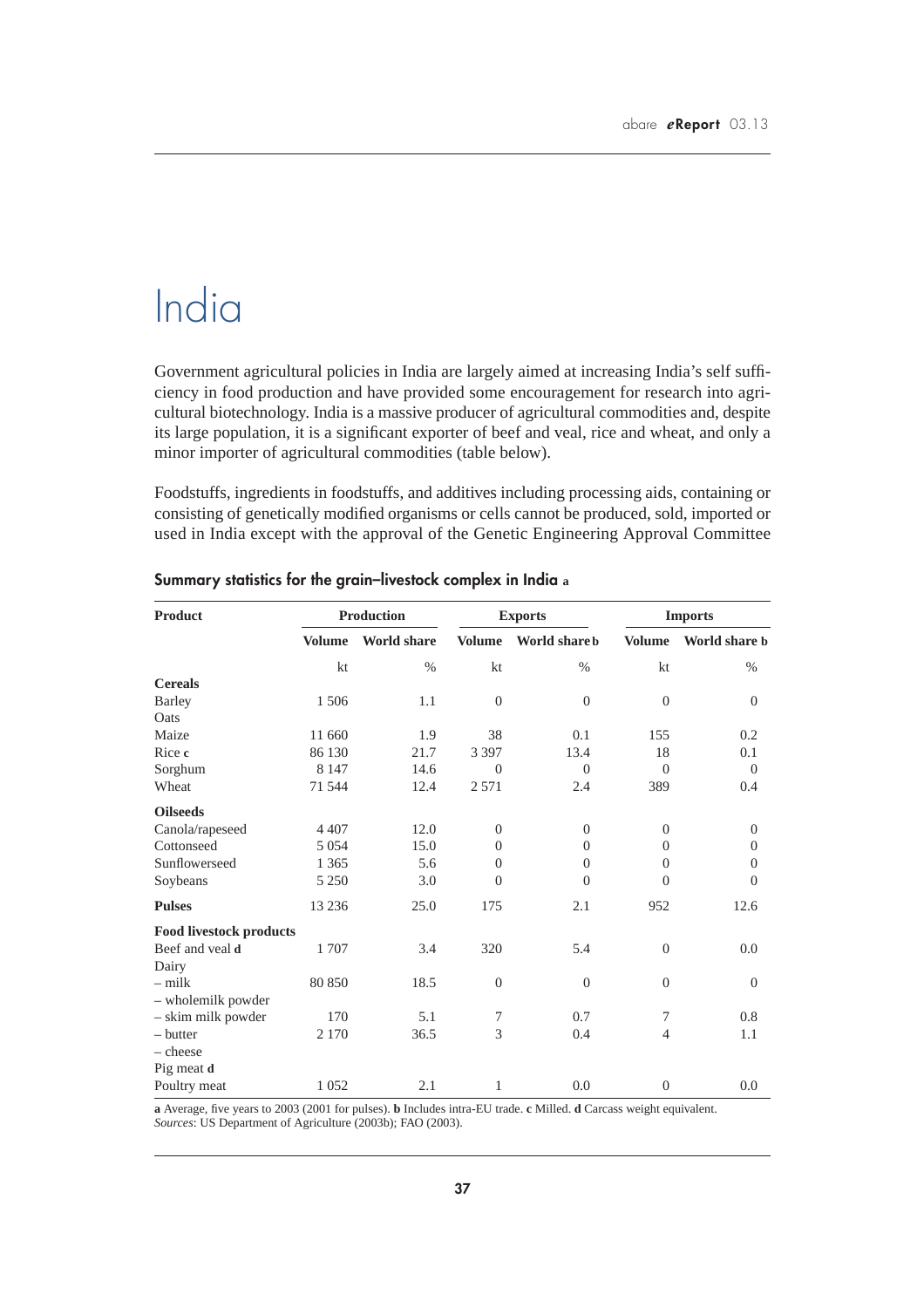## Regulatory arrangements for GMOs and GM products in India

| Experimental and<br>commercial release<br>into the environment | All experimental and commercial releases of GMOs require the approval of<br>Genetic Engineering Approval Committee (GEAC) that comes under the<br>Ministry of Environment and Forests. |
|----------------------------------------------------------------|----------------------------------------------------------------------------------------------------------------------------------------------------------------------------------------|
| Marketing approval                                             | Approval required from GEAC.                                                                                                                                                           |
| <i><u><b>Imports</b></u></i>                                   | Approval required from GEAC.                                                                                                                                                           |
| Labeling                                                       | GM labeling is not required.                                                                                                                                                           |
|                                                                |                                                                                                                                                                                        |

(GEAC) (US Department of Agriculture 2002d). Regulatory arrangements in India for GMOs and GM products are outlined in the table on the previous page.

In April 2002, GEAC gave approval for the commercial release of three varieties of insect resistant (Bt) cotton for a three year period, the first GM crops commercialised in India. Those planting GM cotton must meet a set of stipulations aimed at preserving the viability of the technology, including the requirement for 'refuge belts' of non-GM cotton surrounding the GM cotton equivalent to at least 20 per cent of the total cotton plantings. The approval terms and conditions are detailed in US Department of Agriculture (2002d).

GEAC appears to be close to approving the commercial release of a GM mustard seed, despite some controversy over the effectiveness of the testing and approval process. Questions have also been raised about the economic viability of this particular crop — the GM mustard seed is claimed to be inferior to existing Indian varieties. Domestic research is currently under way into varieties of GM rice, tomato, potato and tobacco.

At present there is no requirement to label products derived from GMOs. However, the commercial release of GM cotton has rekindled this debate (US Department of Agriculture 2002d).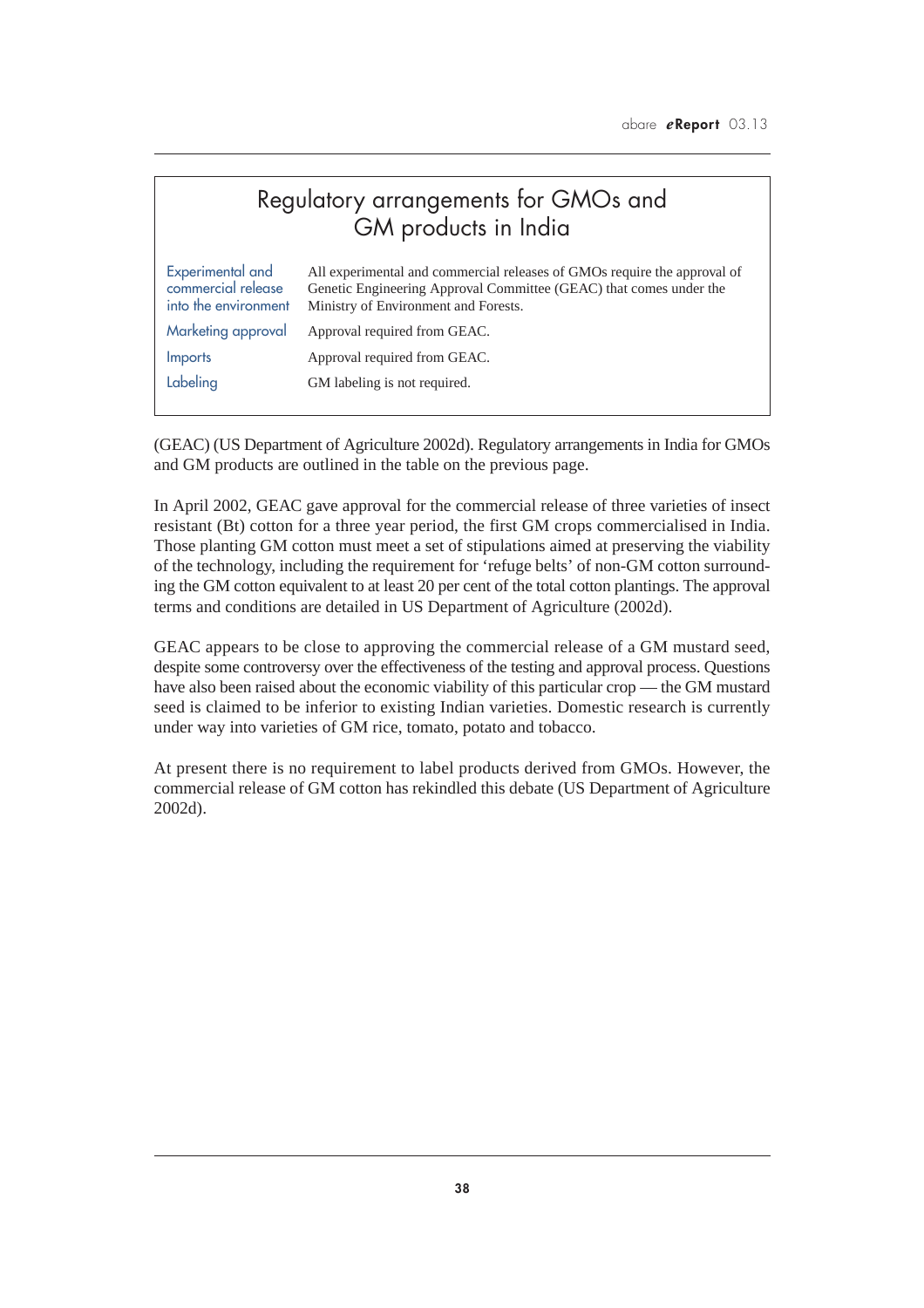## Indonesia

Indonesia a net food importer, mainly of rice, dairy products, wheat and soybeans (table below).

Indonesia was the third largest market for Australian food in 2001-02, following a severe downturn in the late 1990s because of the so-called 'Asian financial crisis'. The total value of food imports from Australia in 2001-02 was \$1.15 billion, made up of grains (47 per cent), live animals (18 per cent), dairy products (13 per cent) and meat (7 per cent).

| <b>Product</b>                 | <b>Production</b> |                    | <b>Exports</b> |               | <b>Imports</b>   |               |
|--------------------------------|-------------------|--------------------|----------------|---------------|------------------|---------------|
|                                | <b>Volume</b>     | <b>World share</b> | <b>Volume</b>  | World share b | <b>Volume</b>    | World share b |
|                                | kt                | $\%$               | kt             | $\%$          | kt               | $\%$          |
| <b>Cereals</b>                 |                   |                    |                |               |                  |               |
| <b>Barley</b>                  |                   |                    |                |               |                  |               |
| Oats                           |                   |                    |                |               |                  |               |
| Maize                          | 6 1 4 0           | 1.0                | 76             | 0.1           | 1 0 6 3          | 1.5           |
| Rice c                         | 32 839            | 8.3                | $\overline{0}$ | $\theta$      | 2 7 4 6          | 11.6          |
| Sorghum                        |                   |                    |                |               |                  |               |
| Wheat                          | $\boldsymbol{0}$  | $\overline{0}$     | 45             |               | 3918             | 3.8           |
| <b>Oilseeds</b>                |                   |                    |                |               |                  |               |
| Canola/rapeseed                |                   |                    |                |               |                  |               |
| Cottonseed                     | 14                |                    | 14             | 1.1           | $\boldsymbol{0}$ | $\theta$      |
| Sunflowerseed                  |                   |                    |                |               |                  |               |
| Soybeans                       | 1 0 7 5           | 0.6                | $\overline{0}$ | $\theta$      | 1 3 9 6          | 2.7           |
| <b>Pulses</b>                  | 286               | 0.6                | 6              | 0.1           | 39               | 0.5           |
| <b>Food livestock products</b> |                   |                    |                |               |                  |               |
| Beef and yeal d                |                   |                    |                |               |                  |               |
| Dairy                          |                   |                    |                |               |                  |               |
| $-$ milk                       |                   |                    |                |               |                  |               |
| - wholemilk powder             | 47                | 1.6                | 15             | 1.1           | 26               | 3.8           |
| - skim milk powder             | $\boldsymbol{0}$  | $\overline{0}$     | 18             | 1.7           | 97               | 11.7          |
| – butter                       |                   |                    |                |               |                  |               |
| $-\text{cheese}$               |                   |                    |                |               |                  |               |
| Pig meat d                     |                   |                    |                |               |                  |               |
| Poultry meat                   | 437               | 0.9                | $\mathfrak{2}$ | 0.0           | 4                | 0.1           |

### **Summary statistics for the grain–livestock complex in Indonesia a**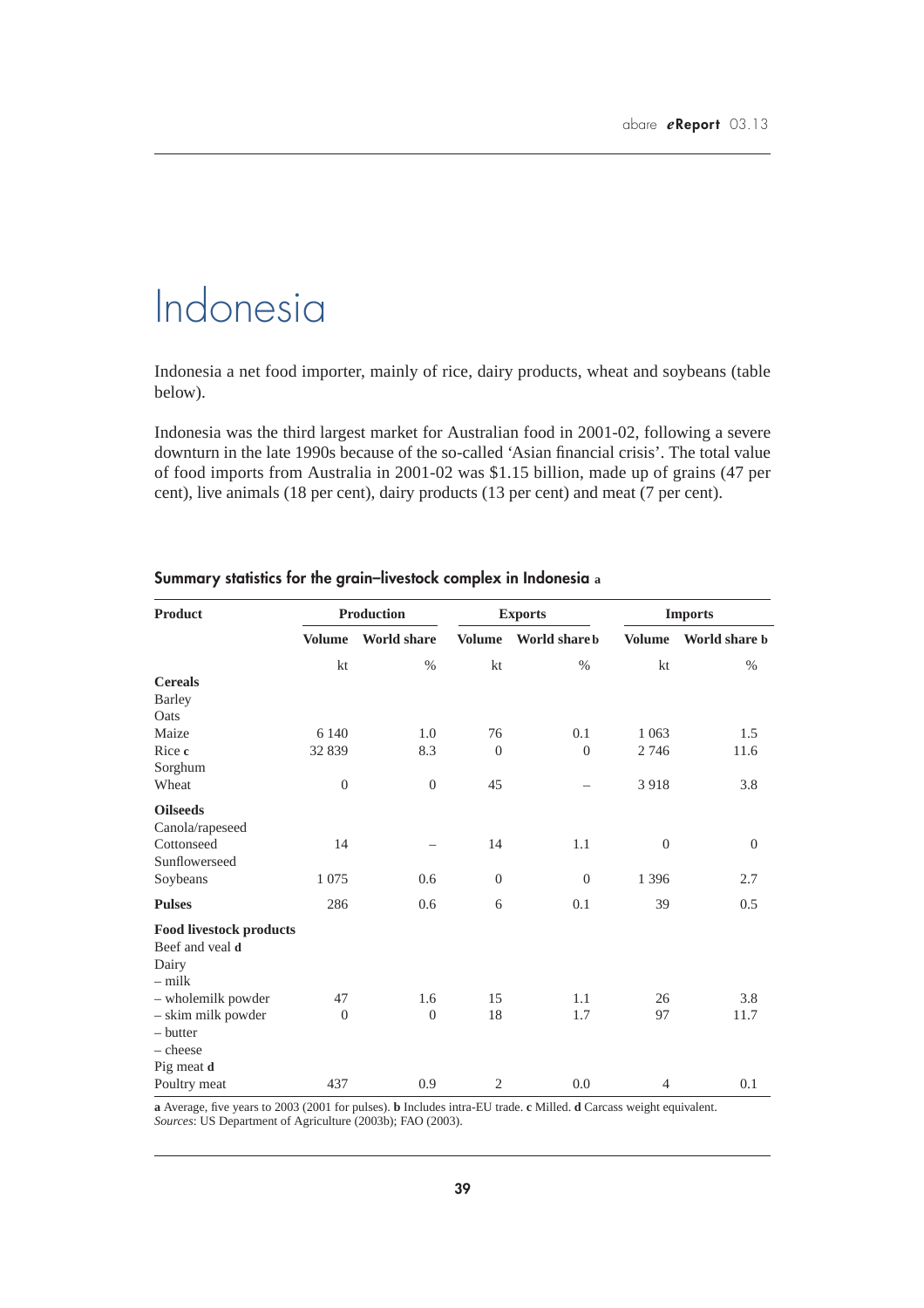|                                                                                      | Regulatory arrangements for GMOs and<br>GM products in Indonesia                                                                                                                          |
|--------------------------------------------------------------------------------------|-------------------------------------------------------------------------------------------------------------------------------------------------------------------------------------------|
| Experimental and<br>commercial release<br>into the environment<br>Marketing approval | The Agency for Agricultural Research and Development of the Ministry of<br>Agriculture has responsibilities for the assessment, approval and monitoring<br>of agricultural biotechnology. |
| Imports                                                                              |                                                                                                                                                                                           |
| Labeling                                                                             | Government Regulation No. 69/1999 on Food Labeling and Advertising<br>requires food derived from biotechnology to be labeled as such.                                                     |
|                                                                                      | There are plans to extend the GM labeling requirement to GM feeds.                                                                                                                        |
|                                                                                      |                                                                                                                                                                                           |

In 2000, Indonesia commercialised GM cotton (insect resistant through the insertion of the Bt gene). Indonesia produces only a small amount of cottonseed but apparently all of this is exported (table on previous page).

The regulatory arrangements for GMOs and GM products in Indonesia are outlined in the box above.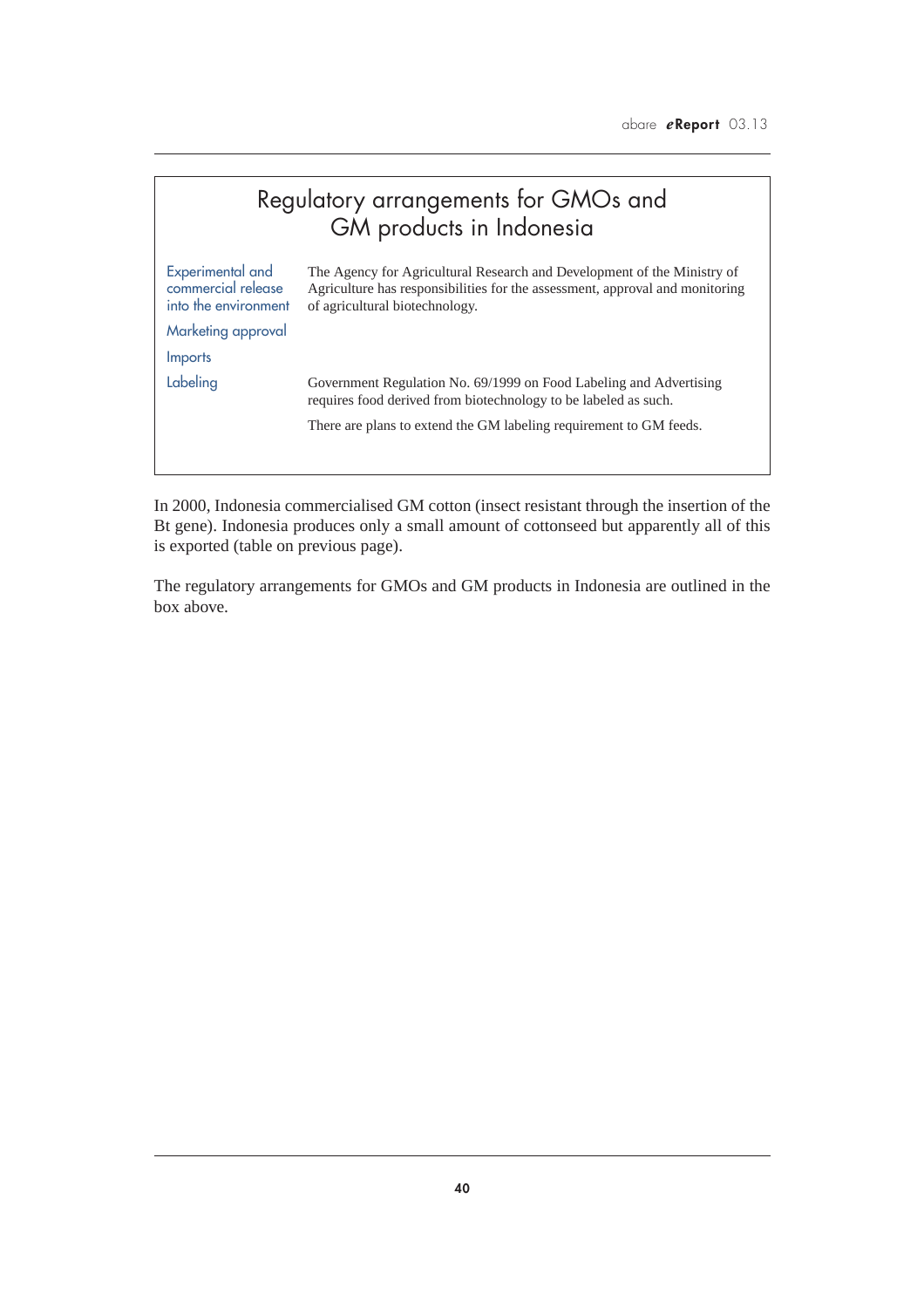## Japan

Limited agricultural resources in relation to its population size mean that Japan is heavily dependent on food and feed imports (table below). Japan sources the bulk of its agricultural commodity imports from the United States but it is a very important export market for Australia for commodities like beef and veal, barley, canola, dairy products, seafood, sugar and wheat. Japan is Australia's largest food export market, with a total export value of \$4.76 billion in 2001-02. Import matrixes for key agricultural commodities for Japan are provided in the statistical annex.

| <b>Product</b>                 | <b>Production</b> |                    | <b>Exports</b> |                | <b>Imports</b> |               |
|--------------------------------|-------------------|--------------------|----------------|----------------|----------------|---------------|
|                                | <b>Volume</b>     | <b>World share</b> | <b>Volume</b>  | World share b  | <b>Volume</b>  | World share b |
|                                | kt                | $\%$               | kt             | $\%$           | kt             | $\%$          |
| <b>Cereals</b>                 |                   |                    |                |                |                |               |
| <b>Barley</b>                  | 197               | 0.1                | $\theta$       | $\overline{0}$ | 1485           | 8.8           |
| Oats                           | $\overline{2}$    |                    | $\theta$       | $\overline{0}$ | 82             | 4.0           |
| Maize                          | 1                 |                    | $\Omega$       | $\overline{0}$ | 16238          | 22.4          |
| Rice c                         | 8 2 9 4           | 2.1                | 227            | 0.9            | 645            | 2.7           |
| Sorghum                        | $\theta$          | $\Omega$           | $\Omega$       | $\theta$       | 1984           | 29.1          |
| Wheat                          | 714               | 0.1                | 491            | 0.5            | 5856           | 5.6           |
| <b>Oilseeds</b>                |                   |                    |                |                |                |               |
| Canola/rapeseed                | $\mathbf{1}$      |                    | $\overline{0}$ | $\theta$       | 2 1 3 5        | 24.4          |
| Cottonseed                     | $\theta$          | $\theta$           | $\Omega$       | $\overline{0}$ | 166            | 13.7          |
| Sunflowerseed                  |                   |                    |                |                |                |               |
| Soybeans                       | 226               | 0.1                | $\theta$       | $\overline{0}$ | 4911           | 9.4           |
| <b>Pulses</b>                  | 103               | 0.2                | $\theta$       | $\overline{0}$ | 167            | 2.2           |
| <b>Food livestock products</b> |                   |                    |                |                |                |               |
| Beef and yeal d                | 521               | 1.0                | $\theta$       | 0.0            | 910            | 18.2          |
| Dairy                          |                   |                    |                |                |                |               |
| $-$ milk                       | 8 3 9 1           | 1.9                | $\theta$       | $\mathbf{0}$   | $\overline{0}$ | $\theta$      |
| - wholemilk powder             |                   |                    |                |                |                |               |
| - skim milk powder             | 183               | 5.5                | $\overline{0}$ | $\overline{0}$ | 44             | 5.3           |
| - butter                       | 85                | 1.4                | $\theta$       | $\overline{0}$ | $\overline{2}$ | 0.6           |
| $-\text{cheese}$               | 34                | 0.3                | $\Omega$       | $\overline{0}$ | 204            | 23.5          |
| Pig meat d                     | 1 2 6 1           | 1.5                | $\overline{0}$ | 0.0            | 984            | 31.0          |
| Poultry meat                   | 1 0 8 7           | 2.2                | 3              | 0.1            | 686            | 17.0          |

### **Summary statistics for the grain–livestock complex in Japan a**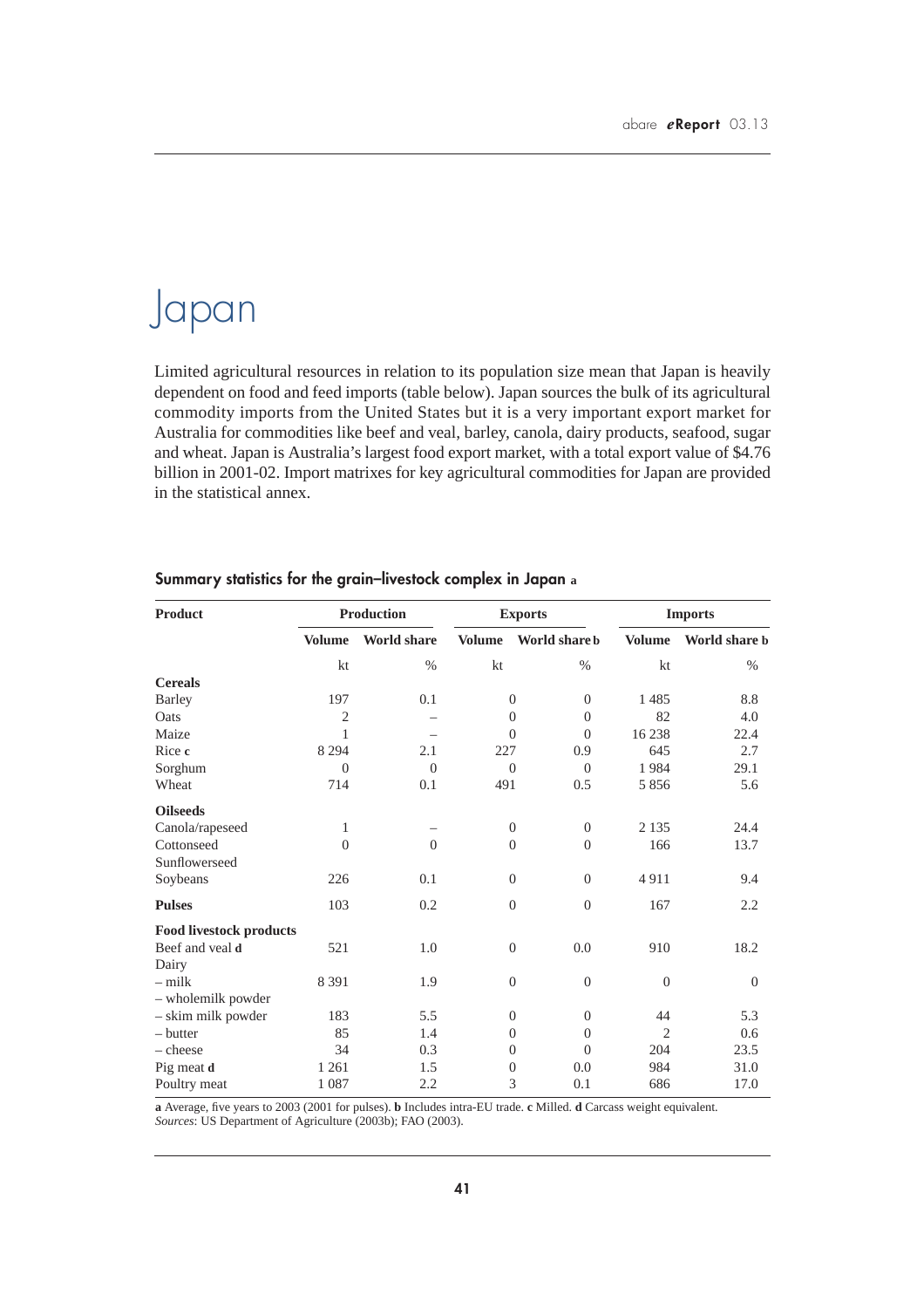|                                                                | Regulatory arrangements for GMOs and<br>GM products in Japan                                                                                                                                                                                                                                                                                                                                                                                                    |  |  |  |  |  |
|----------------------------------------------------------------|-----------------------------------------------------------------------------------------------------------------------------------------------------------------------------------------------------------------------------------------------------------------------------------------------------------------------------------------------------------------------------------------------------------------------------------------------------------------|--|--|--|--|--|
| Experimental and<br>commercial release<br>into the environment | The Ministry of Agriculture, Forestry and Fisheries (MAFF) is responsible<br>for environmental safety assessments. Assessments are voluntary. New<br>legislation in 2003 to accompany Japan's ratification of the Biosafety Protocol<br>will formalise the regulatory procedures already in place.                                                                                                                                                              |  |  |  |  |  |
| Marketing approval                                             | Food safety is regulated under the Food Sanitation Law, administered by the<br>Ministry of Health, Labour and Welfare (MHLW). A new advisory body to<br>the MHLW — the Food Safety Commission — will operate from mid-2003.                                                                                                                                                                                                                                     |  |  |  |  |  |
|                                                                | MAFF is responsible for assessing the safety of GM feed. From 1 April 2003,<br>these assessments are mandatory.                                                                                                                                                                                                                                                                                                                                                 |  |  |  |  |  |
| <b>Imports</b>                                                 | Foods cannot be imported that contain unapproved GM varieties. In April<br>2003, MAFF set a tolerance of 1 per cent adventitious presence of GM<br>varieties in feed that are approved in other countries but not yet approved in<br>Japan. Regular testing is carried out by MAFF and MHLW with food and<br>feed imports to check compliance.                                                                                                                  |  |  |  |  |  |
| Labeling                                                       | Labeling requirements are implemented under the Food Sanitation Law and<br>the Japan Agriculture Standards Law, administered by MAFF. MHLW also<br>plays a role in enforcing labeling standards under these laws. There are 44<br>foods subjected to this labeling requirement because they are made from<br>ingredients that could include GM varieties and because GM DNA or proteins<br>can be identified in the foods (US Department of Agriculture 2002b). |  |  |  |  |  |
|                                                                | Since April 2001, labeling is mandatory if modified DNA or protein can be<br>scientifically detected in the finished foods but only if the GM content<br>exceeds 5 per cent. The tolerance only applies to GM varieties approved in<br>Japan. To be labeled 'non-GM', a supplier must also be able show that the<br>ingredients were identity preserved from production through to processing<br>(US Department of Agriculture 2003b).                          |  |  |  |  |  |

Japan has a pragmatic approach to regulation of GMOs that reflects its dependence on imports of food and animal feed. Japan has approved 44 GM varieties for food use and 184 for field trials — see US Department of Agriculture (2003c) for a list of approved crops and plant products as at December 2002. Japanese regulatory arrangements are outlined in the box above.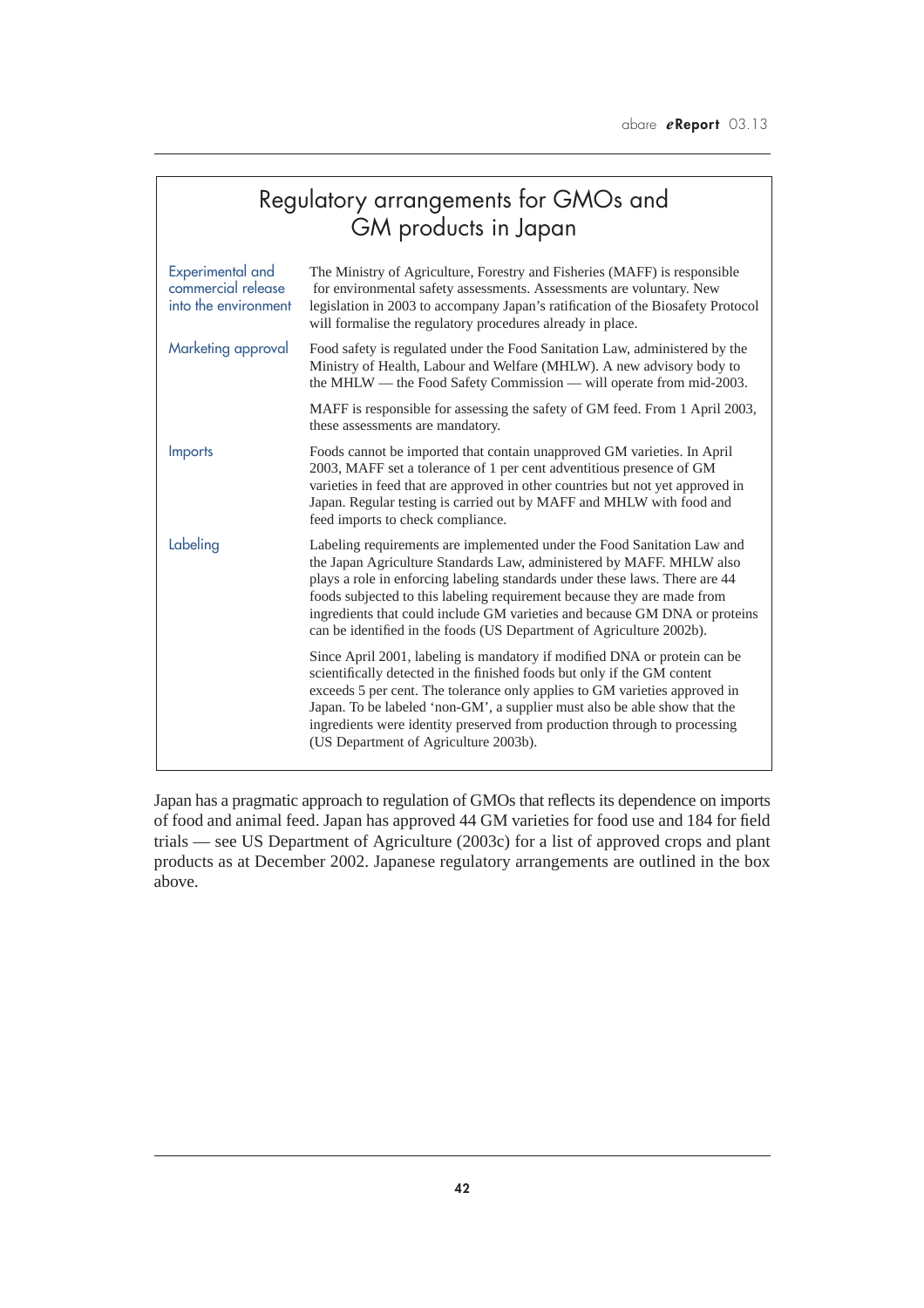# Republic of Korea

The Republic of Korea is a major importer of grain and livestock products, producing only rice and pig meat in substantial quantities (table below). Import matrixes for key agricultural commodities for the Republic of Korea are provided in the statistical annex.

In 2001-02, the Republic of Korea was the fourth largest market for Australian food exports, with a total value of \$1.14 billion. The main components by value in 2001-02 were meat (33 per cent), grains (28 per cent), sugar (19 per cent), dairy products (8 per cent) and beer and malt (4 per cent).

| <b>Product</b>                 |                | Production         |                | <b>Exports</b> | <b>Imports</b> |               |
|--------------------------------|----------------|--------------------|----------------|----------------|----------------|---------------|
|                                | <b>Volume</b>  | <b>World share</b> | <b>Volume</b>  | World share b  | <b>Volume</b>  | World share b |
|                                | kt             | $\%$               | kt             | $\%$           | kt             | $\%$          |
| <b>Cereals</b>                 |                |                    |                |                |                |               |
| <b>Barley</b>                  | 281            | 0.2                | $\theta$       | $\theta$       | 101            | 0.6           |
| Oats                           |                |                    |                |                |                |               |
| Maize                          | 68             |                    | $\overline{0}$ | $\theta$       | 8512           | 11.8          |
| Rice c                         | 5 2 1 9        | 1.3                | 80             | 0.3            | 109            | 0.5           |
| Sorghum                        | $\mathbf{1}$   |                    | $\Omega$       | $\theta$       | $\overline{4}$ | 0.1           |
| Wheat                          | 5              |                    | 115            | 0.1            | 3 5 6 3        | 3.4           |
| <b>Oilseeds</b>                |                |                    |                |                |                |               |
| Canola/rapeseed                | $\mathfrak{2}$ |                    | $\overline{0}$ | $\mathbf{0}$   | $\overline{2}$ |               |
| Cottonseed                     | 1              |                    | $\Omega$       | $\theta$       | 96             | 7.9           |
| Sunflowerseed                  |                |                    |                |                |                |               |
| Soybeans                       | 120            | 0.1                | $\overline{0}$ | $\theta$       | 1469           | 2.8           |
| <b>Pulses</b>                  | 31             | 0.1                | $\theta$       | $\mathbf{0}$   | 48             | 0.6           |
| <b>Food livestock products</b> |                |                    |                |                |                |               |
| Beef and yeal d                | 269            | 0.5                | $\theta$       | 0.0            | 274            | 5.5           |
| Dairy                          |                |                    |                |                |                |               |
| $-$ milk                       |                |                    |                |                |                |               |
| - wholemilk powder             |                |                    |                |                |                |               |
| - skim milk powder             | 20             | 0.6                | $\mathbf{0}$   | $\mathbf{0}$   | 4              | 0.5           |
| $-$ butter                     |                |                    |                |                |                |               |
| $-\text{cheese}$               | 17             | 0.1                | 1              | 0.1            | 30             | 3.5           |
| Pig meat d                     | 1 0 3 5        | 1.3                | 56             | 1.6            | 136            | 4.3           |
| Poultry meat                   | 400            | 0.8                | $\overline{2}$ | 0.0            | 61             | 1.5           |

### **Summary statistics for the grain–livestock complex in the Republic of Korea a**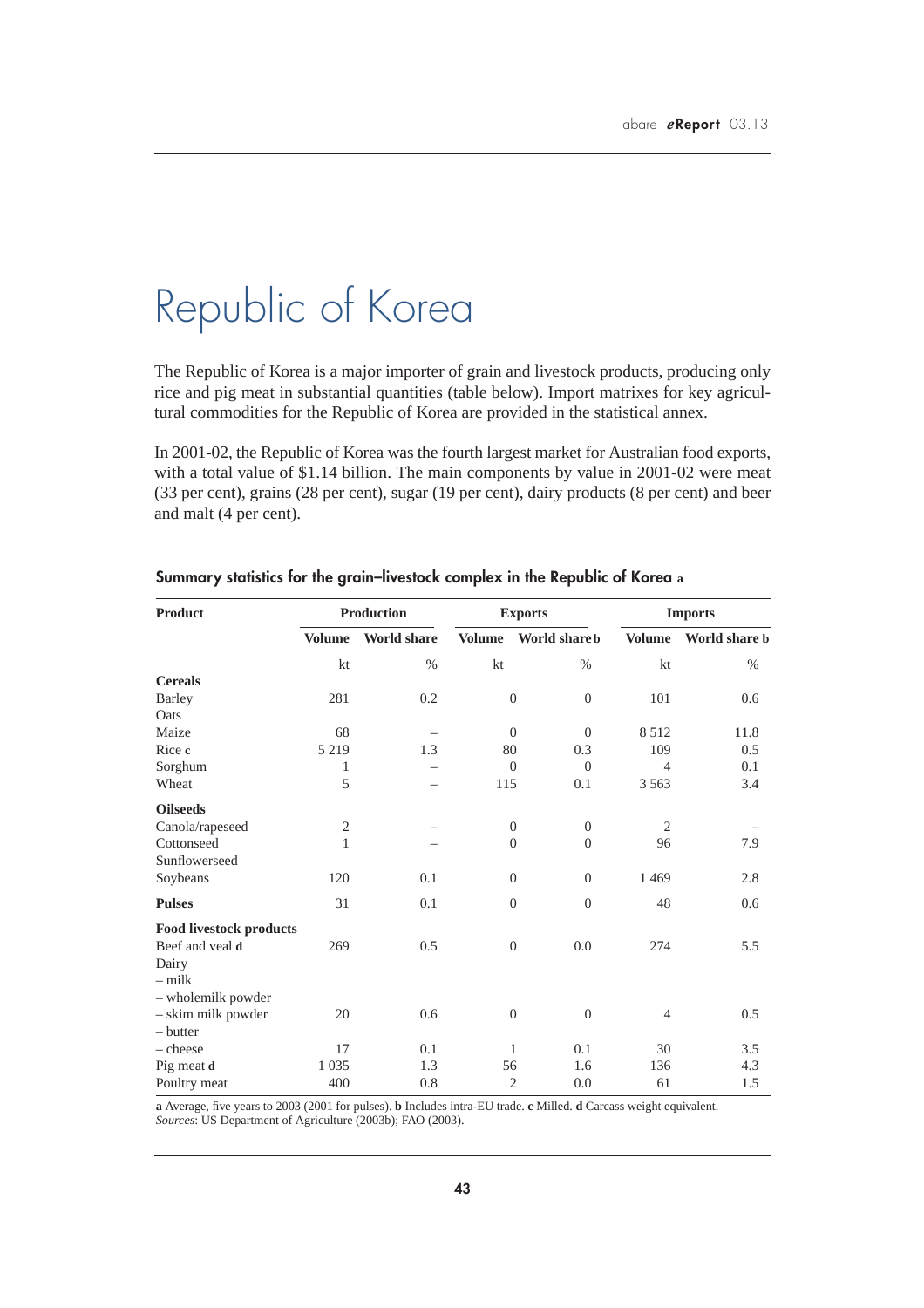| Regulatory arrangements for GMOs and<br>GM products in the Republic of Korea |                                                                                                                                                                                                                                                                                                 |  |  |  |  |  |
|------------------------------------------------------------------------------|-------------------------------------------------------------------------------------------------------------------------------------------------------------------------------------------------------------------------------------------------------------------------------------------------|--|--|--|--|--|
| Experimental and<br>commercial release<br>into the environment               | Safety assessments for environmental release are operated on a voluntary<br>basis. Mandatory assessments by the Ministry of Agriculture and Forestry<br>(MAF) are expected with soon to be enacted legislation.                                                                                 |  |  |  |  |  |
| Marketing approval                                                           | Safety assessments are voluntary for food and feed. Mandatory assessments<br>by the Korean Food and Drug Administration (KFDA) are expected with<br>impending legislation.                                                                                                                      |  |  |  |  |  |
| <b>Imports</b>                                                               | Current voluntary procedures for import approvals will be replaced by<br>mandatory arrangements when new legislation is enacted. The Law on<br>Transboundary Movement, Etc of Living Genetically Modified Organisms<br>will be activated when Republic of Korea ratifies the Biosafety Protocol |  |  |  |  |  |
| Labeling                                                                     | Labeling requirements for bulk (unprocessed corn) are enforced by MAF with<br>maize, soybeans, soybean sprouts, and potatoes. To avoid labeling,<br>adventitious presence of GM varieties must be less than 3 per cent and<br>identity preservation procedures observed.                        |  |  |  |  |  |
|                                                                              | With processed products, the Korean Food and Drug Administration enforces<br>mandatory labeling where the primary ingredients are subject to MAF GM<br>labeling requirements and where GM ingredients are one of the five major<br>raw ingredients used.                                        |  |  |  |  |  |

New legislation governing regulation of GMOs in the Republic of Korea is soon to be enacted. The outline of the current and proposed regulatory arrangements that is provided in the box above draws heavily on US Department of Agriculture (2002a).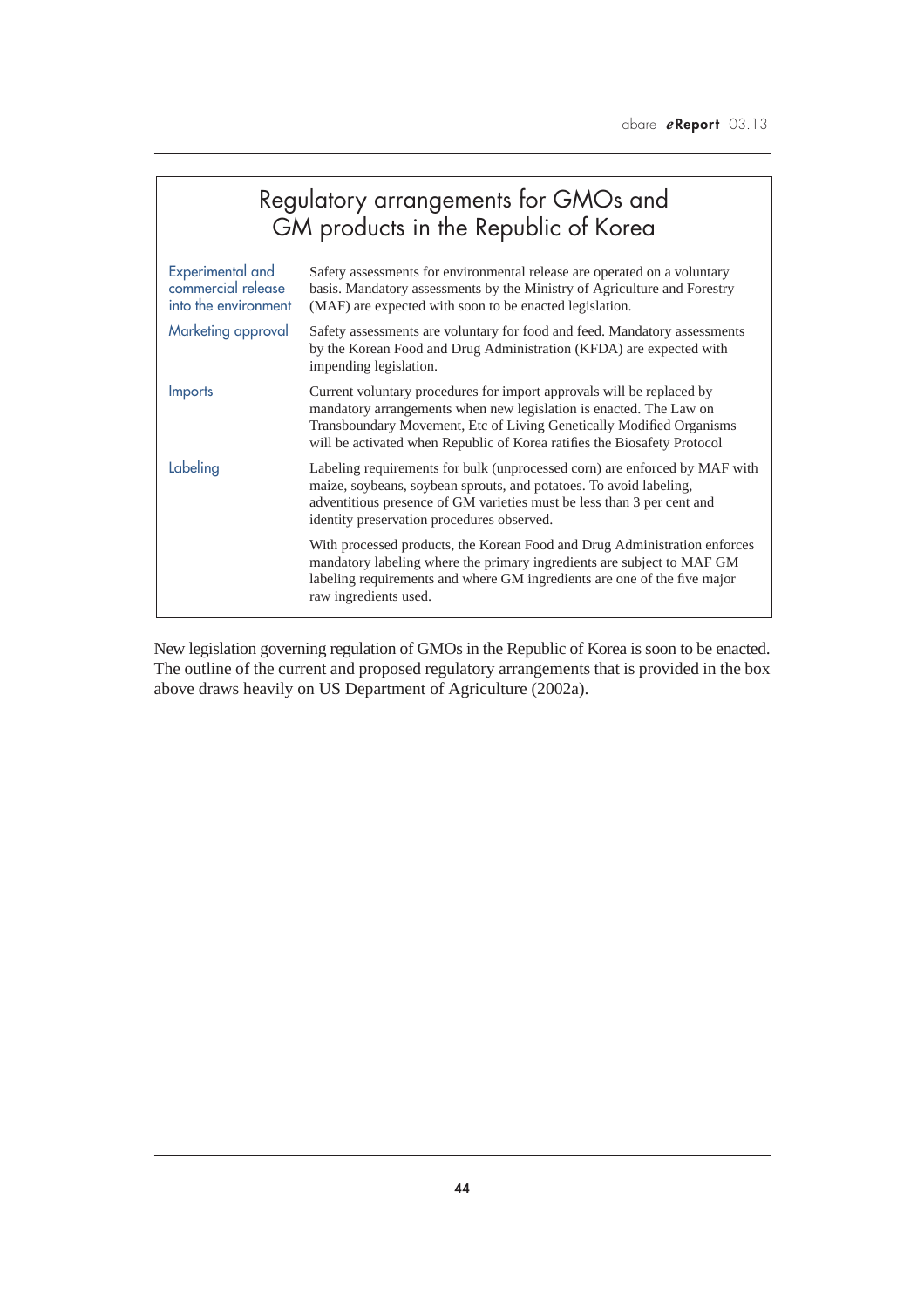# Malaysia

Malaysia is the dominant exporter in the world palm oil market (not shown in the table below) but a net importer of most temperate climate agricultural commodities.

Malaysia was ranked seventh as a destination for Australian food exports in 2001-02 with a total value of \$1.08 billion, with the main components by value being sugar (30 per cent), dairy products (20 per cent), grains (18 per cent) and meat (7 per cent).

| Product                        |                  | <b>Production</b>  |               | <b>Exports</b>                     | <b>Imports</b> |               |
|--------------------------------|------------------|--------------------|---------------|------------------------------------|----------------|---------------|
|                                | <b>Volume</b>    | <b>World share</b> | <b>Volume</b> | World share b                      | <b>Volume</b>  | World share b |
|                                | kt               | $\%$               | kt            | $\%$                               | kt             | $\%$          |
| Cereals                        |                  |                    |               |                                    |                |               |
| <b>Barley</b>                  |                  |                    |               |                                    |                |               |
| Oats                           |                  |                    |               |                                    |                |               |
| Maize                          | 62               |                    | 72            | 0.1                                | 2419           | 3.3           |
| Rice c                         | 1 3 5 5          | 0.3                | 2.6           |                                    | 591            | 2.5           |
| Sorghum                        |                  |                    |               |                                    |                |               |
| Wheat                          | $\boldsymbol{0}$ | $\mathbf{0}$       | 147           | 0.1                                | 1 302          | 1.2           |
| <b>Oilseeds</b>                |                  |                    |               |                                    |                |               |
| Canola/rapeseed                |                  |                    |               |                                    |                |               |
| Cottonseed                     |                  |                    |               |                                    |                |               |
| Sunflowerseed                  |                  |                    |               |                                    |                |               |
| Soybeans                       | $\overline{0}$   | $\theta$           |               | $\theta$<br>$\overline{0}$         | 595            | 1.1           |
| <b>Pulses</b>                  | na               | na                 |               | 3                                  | 66             | 0.9           |
| <b>Food livestock products</b> |                  |                    |               |                                    |                |               |
| Beef and veal d                |                  |                    |               |                                    |                |               |
| Dairy                          |                  |                    |               |                                    |                |               |
| $-$ milk                       |                  |                    |               |                                    |                |               |
| - wholemilk powder             | $\theta$         | $\theta$           |               | $\theta$<br>$\theta$               | 55             | 8.0           |
| - skim milk powder             | $\overline{0}$   | $\mathbf{0}$       |               | $\overline{0}$<br>$\boldsymbol{0}$ | 65             | 7.8           |
| - butter                       |                  |                    |               |                                    |                |               |
| - cheese                       |                  |                    |               |                                    |                |               |
| Pig meat d                     |                  |                    |               |                                    |                |               |
| Poultry meat                   | 755              | 1.5                |               | 0.1<br>$\overline{4}$              | 29             | 0.7           |

### **Summary statistics for the grain–livestock complex in Malaysia a**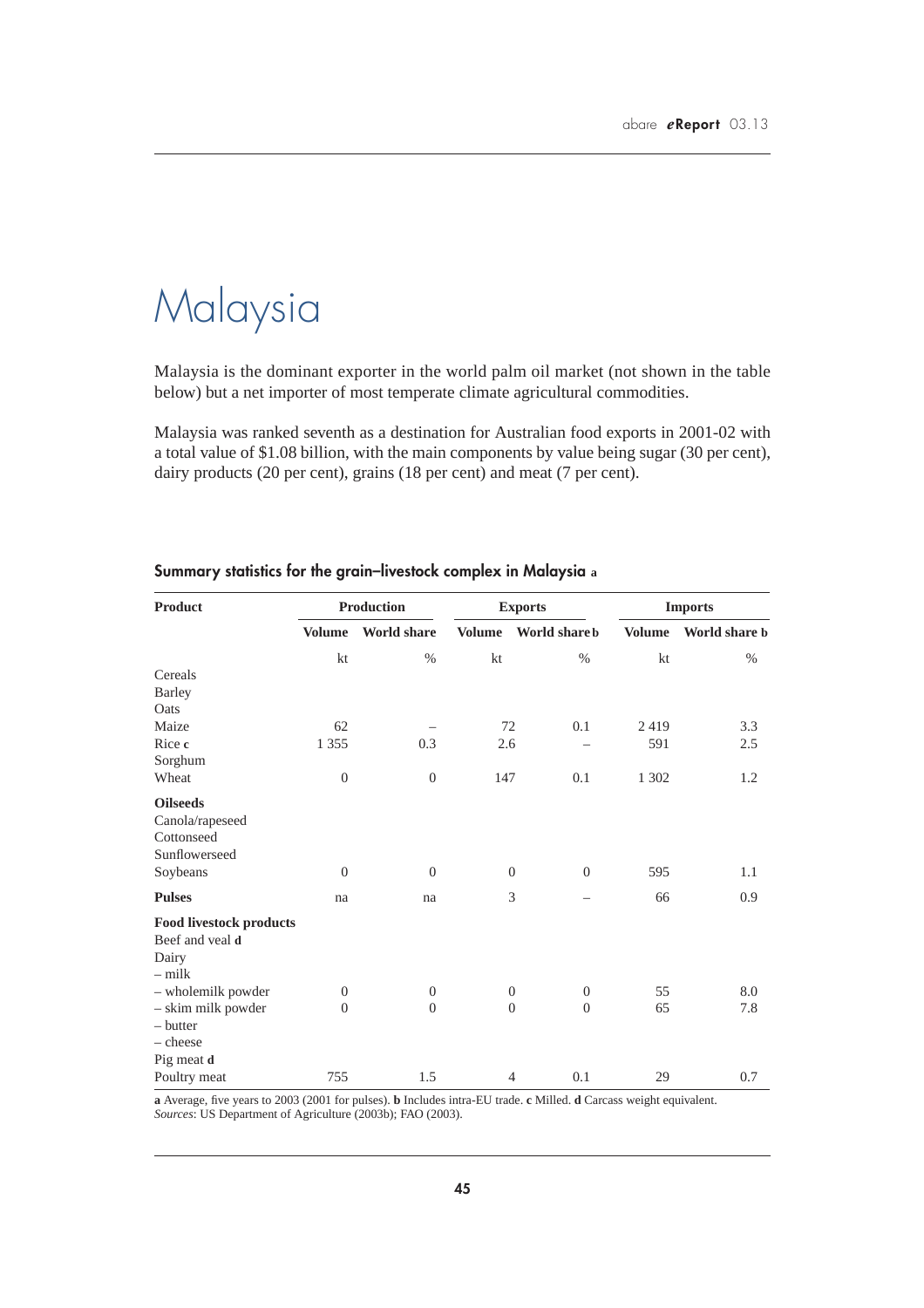| Regulatory arrangements for GMOs and<br>GM products in Malaysia |                                                                                                                                                                                                                                                                                                                                  |  |  |  |  |
|-----------------------------------------------------------------|----------------------------------------------------------------------------------------------------------------------------------------------------------------------------------------------------------------------------------------------------------------------------------------------------------------------------------|--|--|--|--|
| Experimental and<br>commercial release<br>into the environment  | Application to release genetically modified organisms into the environment<br>(field trials or commercial planting) is voluntary, and assessed by the Genetic<br>Modification Advisory Committee (GMAC). The Department of Agriculture,<br>on the advice of GMAC, issues permits for the field testing/planting of GM<br>plants. |  |  |  |  |
| Marketing approval                                              | Division of Food Quality Control (DFQC) of the Ministry Of Health oversees<br>food safety matters.                                                                                                                                                                                                                               |  |  |  |  |
| <b>Imports</b>                                                  | Import permits are required from the Director General of the Agriculture<br>Department.                                                                                                                                                                                                                                          |  |  |  |  |
| Labeling                                                        | DFQC is responsible for food labeling. It is believed that mandatory labeling<br>will be introduced for GM food and feed at the beginning of 2004, with a<br>tolerance for adventitious presence of GM material of 3 per cent by volume.                                                                                         |  |  |  |  |

Malaysia is in the process of enacting a biosafety law to ensure the responsible development of biotechnology here while assuring human health and environmental safety. The existing arrangements are outlined in the box above.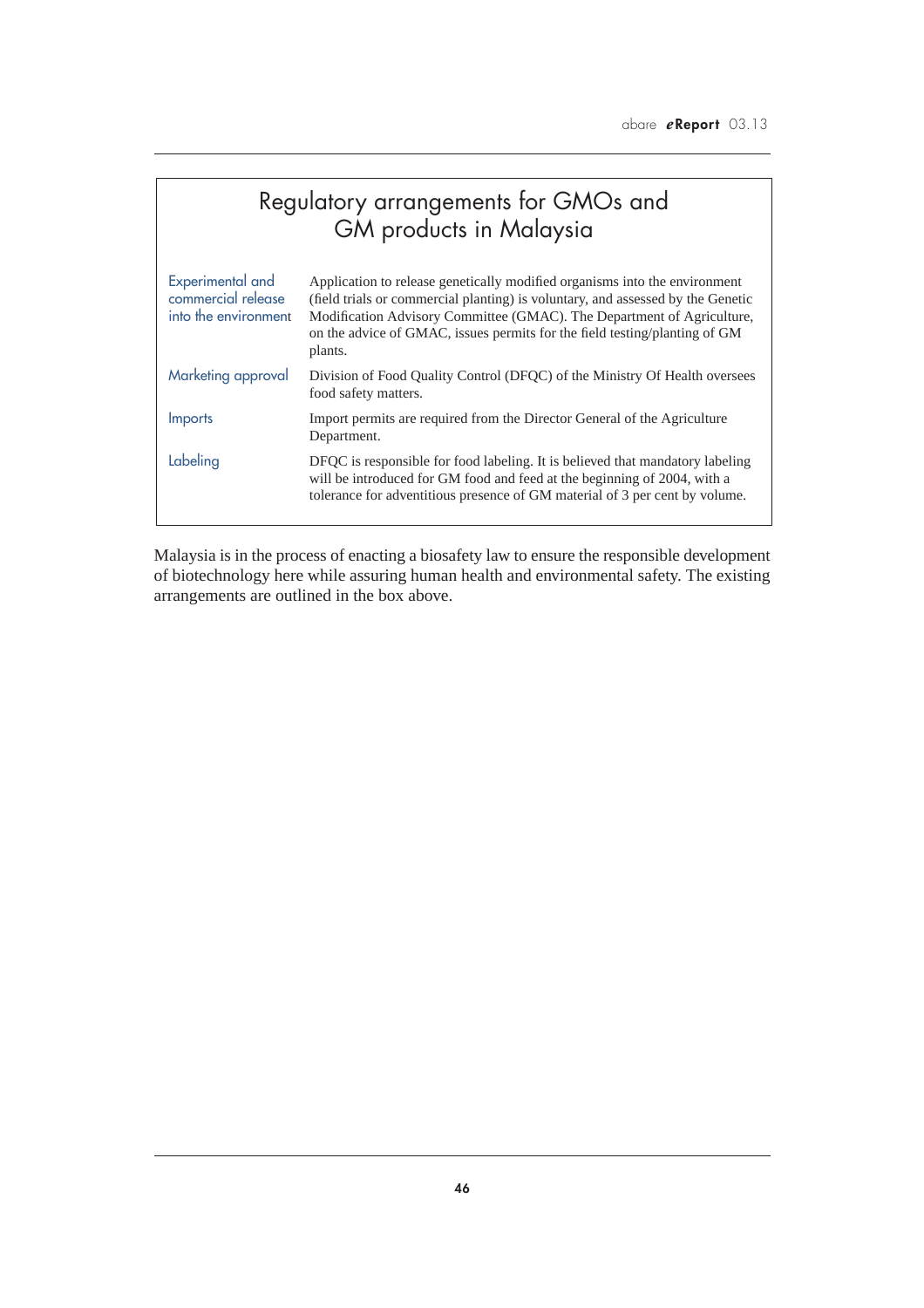# Philippines

Agriculture contributes around a quarter of the gross domestic product of the Philippines. Nevertheless, the Philippines is a large importer of rice, dairy products and meat and live animals (mainly cattle). It also imports significant quantities of soybeans, wheat and maize.

The Philippines is an important market for Australia food exports, with a total value of \$636 million in 2001-02. The main components, by value, of these exports were dairy (53 per cent) and meat and live animals (20 per cent).

| Product                        |               | <b>Production</b>  |               | <b>Exports</b>                   |               | <b>Imports</b> |  |
|--------------------------------|---------------|--------------------|---------------|----------------------------------|---------------|----------------|--|
|                                | <b>Volume</b> | <b>World share</b> | <b>Volume</b> | World share b                    | <b>Volume</b> | World share b  |  |
|                                | kt            | $\%$               | kt            | $\%$                             | kt            | $\%$           |  |
| <b>Cereals</b>                 |               |                    |               |                                  |               |                |  |
| <b>Barley</b>                  |               |                    |               |                                  |               |                |  |
| Oats                           |               |                    |               |                                  |               |                |  |
| Maize                          | 4531          | 0.8                |               | $\overline{0}$<br>$\overline{0}$ | 270           | 0.4            |  |
| Rice c                         | 7896          | 2.0                |               | $\overline{0}$<br>$\Omega$       | 1 200         | 5.1            |  |
| Sorghum                        |               |                    |               |                                  |               |                |  |
| Wheat                          | $\mathbf{0}$  | $\boldsymbol{0}$   | 32            |                                  | 577           | 0.6            |  |
| <b>Oilseeds</b>                |               |                    |               |                                  |               |                |  |
| Canola/rapeseed                |               |                    |               |                                  |               |                |  |
| Cottonseed                     |               |                    |               |                                  |               |                |  |
| Sunflowerseed                  |               |                    |               |                                  |               |                |  |
| Soybeans                       | 1             |                    |               | $\theta$<br>$\overline{0}$       | 360           | 0.7            |  |
| <b>Pulses</b>                  | 57            | 0.1                |               | $\theta$<br>$\overline{0}$       | 71            | 0.9            |  |
| <b>Food livestock products</b> |               |                    |               |                                  |               |                |  |
| Beef and yeal d                | 211           | 0.4                |               | 0.0<br>$\theta$                  | 103           | 2.1            |  |
| Dairy                          |               |                    |               |                                  |               |                |  |
| $-$ milk                       |               |                    |               |                                  |               |                |  |
| - wholemilk powder             | $\theta$      | $\theta$           |               | $\mathbf{0}$<br>$\boldsymbol{0}$ | 45            | 6.5            |  |
| - skim milk powder             | $\mathbf{0}$  | $\boldsymbol{0}$   |               | $\theta$<br>$\overline{0}$       | 94            | 11.3           |  |
| $-$ butter                     |               |                    |               |                                  |               |                |  |
| $-\text{cheese}$               |               |                    |               |                                  |               |                |  |
| Pig meat d                     | 1015          | 1.2                |               | 0.0<br>$\theta$                  | 16            | 0.5            |  |
| Poultry meat                   | 539           | 1.1                |               | $\theta$<br>0.0                  | 11            | 0.3            |  |

### **Summary statistics for the grain–livestock complex in Philippines a**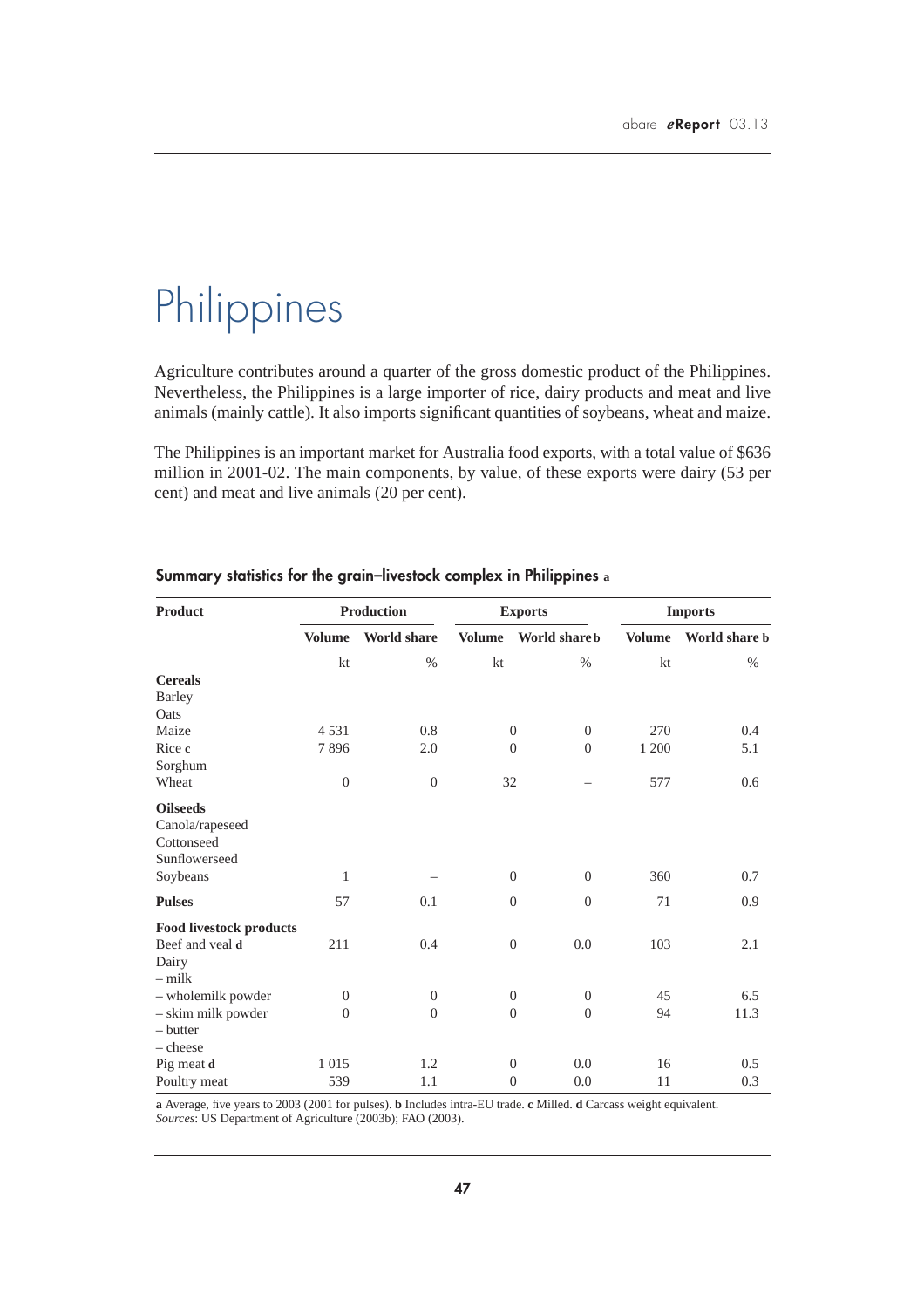| Regulatory arrangements for GMOs and<br>GM products in the Philippines |                                                                                                                                                                                                                                                                                                                                        |  |  |  |  |  |
|------------------------------------------------------------------------|----------------------------------------------------------------------------------------------------------------------------------------------------------------------------------------------------------------------------------------------------------------------------------------------------------------------------------------|--|--|--|--|--|
| Experimental and<br>commercial release<br>into the environment         | The Bureau of Plant Industry (BPI), the Philippine Department of Agriculture<br>approves applications for field trials and for commercialisation of GM plant<br>and plant products.                                                                                                                                                    |  |  |  |  |  |
| Marketing approval                                                     | In effect, the BPI is responsible for marketing approval for GM plant and<br>plant products. For GM products intended for food use, it refers applications<br>to the Bureau of Agricultural and Fisheries Product Standards for comment;<br>for feed use, the agency from which comment is sought is the Bureau of<br>Animal Industry. |  |  |  |  |  |
| <b>Imports</b>                                                         | BPI is responsible for approval for importation of GM plants and plant<br>products for direct use as food or feed, or for processing.                                                                                                                                                                                                  |  |  |  |  |  |
| Labeling                                                               | GM labeling is voluntary.                                                                                                                                                                                                                                                                                                              |  |  |  |  |  |

One GM crop has been approved for commercialisation in the Philippines — insect resistant maize based on the Bt gene in December 2002. The rules and regulations for the import and release into the environment of plants and plant products derived from the use of modern biotechnology are set out in Administrative Order no. 8, Series of 2002 of the Philippine Department of Agriculture. The regulatory arrangements for GMOs are outlined in the box above.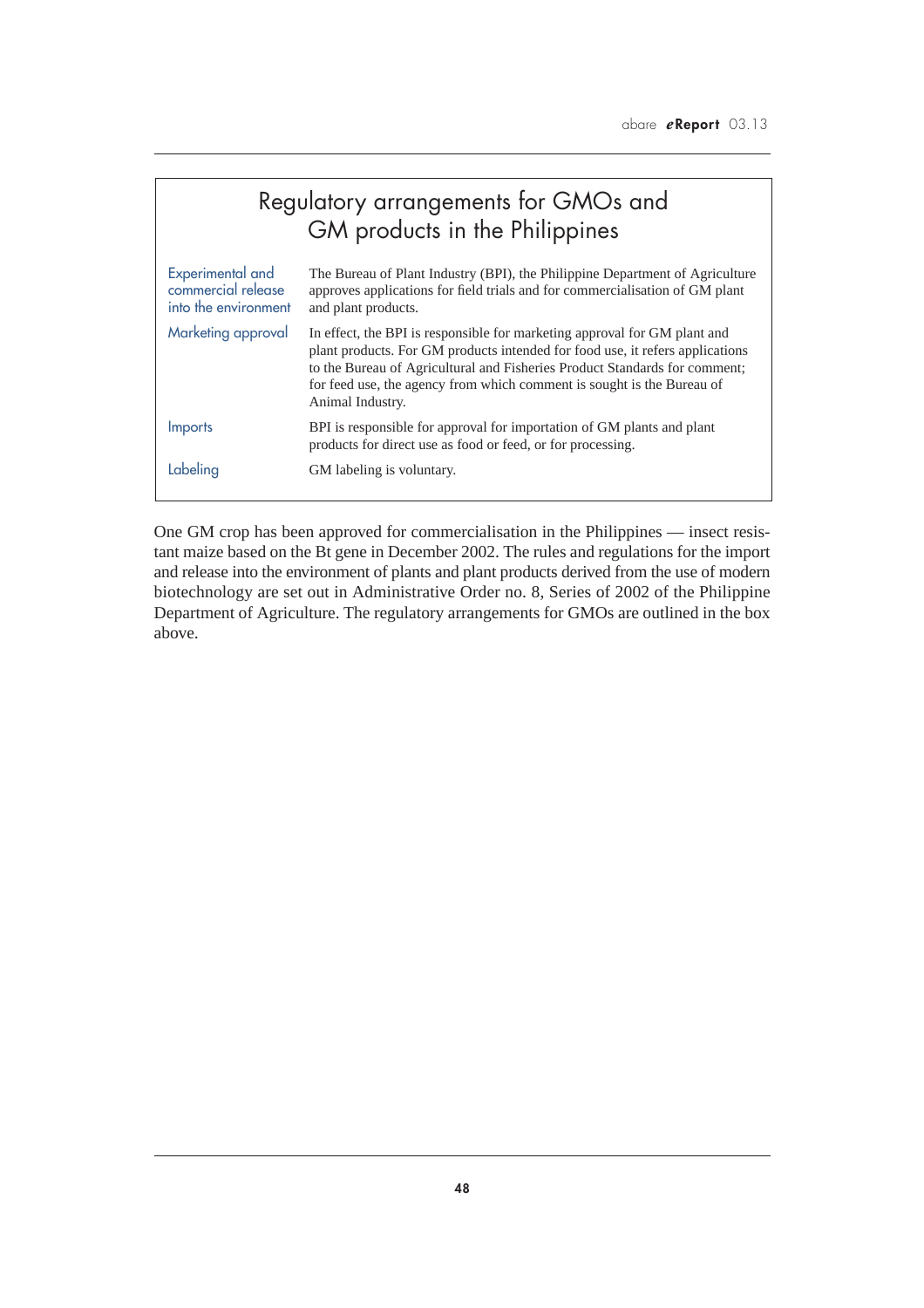## Saudi Arabia

Limited rainfall means that Saudi Arabia has a small agricultural output, largely based on the use ground and desalinated water. Subsidies apply to Saudi production and to imports of maize, soymeal and feed barley. (The subsidy on barley production was removed in 2002.) The main Saudi agricultural commodity imports are barley (all for feed purposes), maize and rice (table below). Import matrixes for Saudi Arabia are provided in the statistical annex.

Saudi Arabia is an important market for Australian food exports, ranking tenth in terms of value in 2001-02, with a total value of \$796 million. The main components of these exports

| Product                        |                  | <b>Production</b>  |               | <b>Exports</b>                     | <b>Imports</b> |               |
|--------------------------------|------------------|--------------------|---------------|------------------------------------|----------------|---------------|
|                                | <b>Volume</b>    | <b>World share</b> | <b>Volume</b> | World share b                      | <b>Volume</b>  | World share b |
|                                | kt               | $\%$               | kt            | $\%$                               | kt             | $\%$          |
| <b>Cereals</b>                 |                  |                    |               |                                    |                |               |
| <b>Barley</b>                  | 220              | 0.2                |               | $\theta$<br>$\mathbf{0}$           | 5 5 5 1        | 32.9          |
| Oats                           |                  |                    |               |                                    |                |               |
| Maize                          | $\overline{4}$   |                    |               | $\boldsymbol{0}$<br>$\overline{0}$ | 1 3 6 4        | 1.9           |
| Rice c                         | $\mathbf{0}$     | $\theta$           | 44            | 0.2                                | 902            | 3.8           |
| Sorghum                        | 200              | 0.4                |               | $\overline{0}$<br>$\theta$         | 13             | 0.2           |
| Wheat                          | 1920             | 0.3                |               | 1                                  | 83             | 0.1           |
| <b>Oilseeds</b>                |                  |                    |               |                                    |                |               |
| Canola/rapeseed                |                  |                    |               |                                    |                |               |
| Cottonseed                     | $\boldsymbol{0}$ | $\overline{0}$     |               | $\mathbf{0}$<br>$\mathbf{0}$       | 21             | 1.7           |
| Sunflowerseed                  |                  |                    |               |                                    |                |               |
| Soybeans                       |                  |                    |               |                                    |                |               |
| <b>Pulses</b>                  | 8                |                    |               | $\mathbf{1}$                       | 63             | 0.8           |
| <b>Food livestock products</b> |                  |                    |               |                                    |                |               |
| Beef and yeal d                | 17               | 0.0                |               | $\theta$<br>0.0                    | 64             | 0.5           |
| Dairy                          |                  |                    |               |                                    |                |               |
| $-$ milk                       |                  |                    |               |                                    |                |               |
| - wholemilk powder             |                  |                    |               |                                    |                |               |
| - skim milk powder             |                  |                    |               |                                    |                |               |
| $-$ butter                     |                  |                    |               |                                    |                |               |
| - cheese                       |                  |                    |               |                                    |                |               |
| Pig meat d                     |                  |                    |               |                                    |                |               |
| Poultry meat                   | 413              | 0.8                | 19            | 0.4                                | 358            | 8.8           |

### **Summary statistics for the grain–livestock complex in Saudi Arabia a**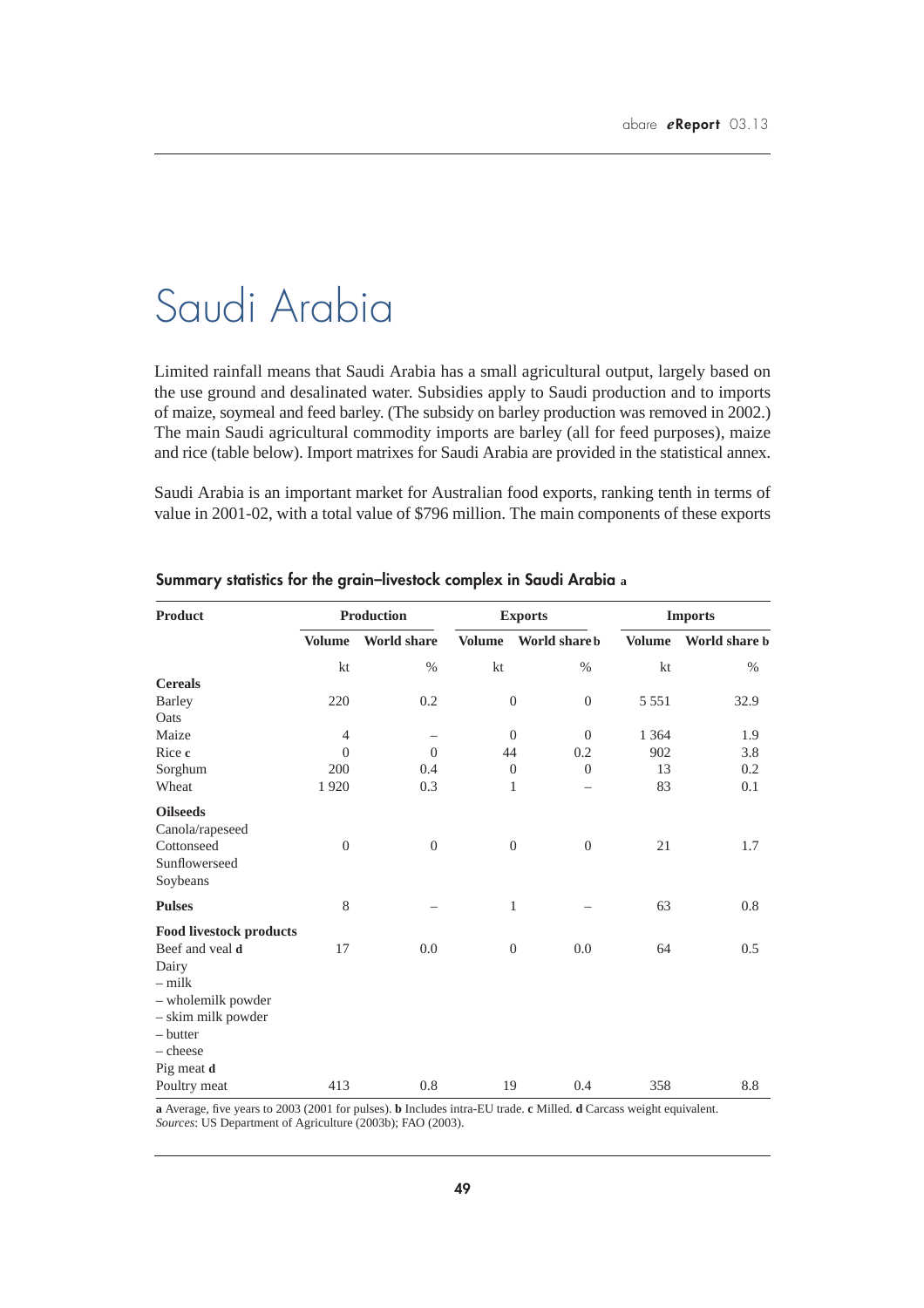| Regulatory arrangements for GMOs and<br>GM products in Saudi Arabia |                                                                                                                                                                                                                                                                                                                                                                                                                                                                                                                                                                                                  |  |  |  |  |  |
|---------------------------------------------------------------------|--------------------------------------------------------------------------------------------------------------------------------------------------------------------------------------------------------------------------------------------------------------------------------------------------------------------------------------------------------------------------------------------------------------------------------------------------------------------------------------------------------------------------------------------------------------------------------------------------|--|--|--|--|--|
| Experimental and<br>commercial release<br>into the environment      |                                                                                                                                                                                                                                                                                                                                                                                                                                                                                                                                                                                                  |  |  |  |  |  |
| Marketing approval                                                  | Same as for imports (see below). A decree in March 2003 established the<br>Food and Drug Authority that will eventually take over the food safety role.                                                                                                                                                                                                                                                                                                                                                                                                                                          |  |  |  |  |  |
| Imports                                                             | Each shipment of GM products exported to Saudi Arabia must be<br>accompanied by a health certificate stating that the GM ingredient(s) have<br>been approved in the country of origin for consumption. Imports are regulated<br>by the Ministry of Commerce (MOC). Imports of GM animals, birds and their<br>products are banned.                                                                                                                                                                                                                                                                |  |  |  |  |  |
| Labeling                                                            | Labeling has been required by MOC since December 2001 on all imported<br>and locally produced processed products that have GM ingredients. There<br>appears to be a 1 cent threshold for unintended presence of GMO before<br>labeling is required. In March 2003, a decree by the Ministry of Agriculture<br>(MOA) extended this labeling requirement to all imported and locally<br>produced GM animal feed, planting seed, fruits, vegetables and other<br>products under its authority. A twelve month period of grace has been granted<br>from the date of the decree to enable compliance. |  |  |  |  |  |

were grain (24 per cent by value), dairy products (28 per cent), live animals (mainly sheep but also cattle, 19 per cent), meat (18 per cent) and sugar (7 per cent).

Saudi Arabia's regulatory arrangements for GMOs are outlined in the box above. These arrangements are described in more detail in US Department of Agriculture (2003d).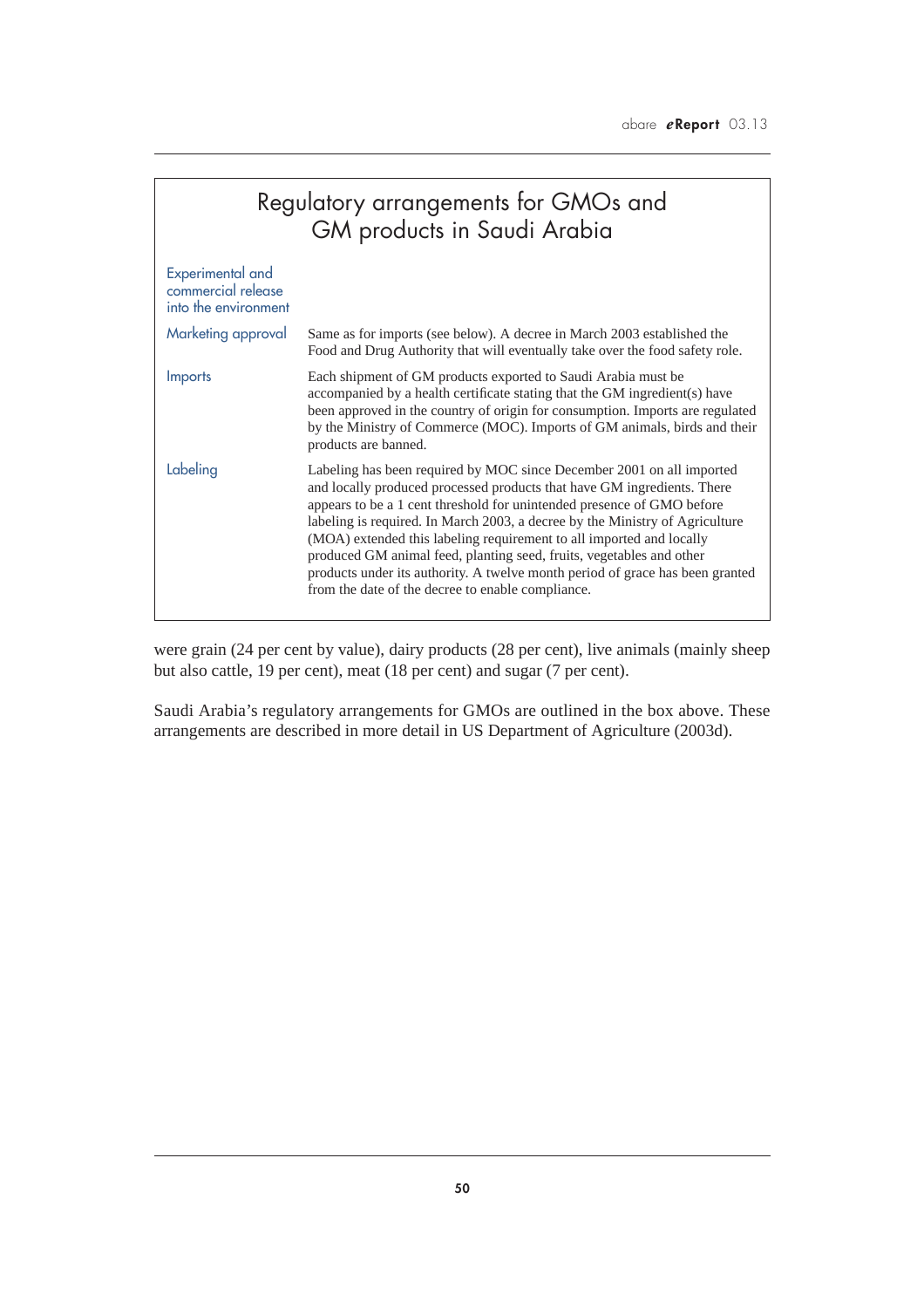# Thailand

Thailand is one of the world's largest food exporters and the only net food exporting country in Asia. Thailand is a major producer and exporter of agricultural products such as rice (world's largest exporter), seafood, poultry, and frozen/canned fruits such as pineapples, bananas, mangoes and papayas. Trade matrixes for Thailand are provided in the statistical annex.

Thailand ranked fifteenth in terms of value as a destination for Australian food exports in 2001-02, with a total value of \$349 million. The main components of these exports were dairy products (42 per cent), grains (22 per cent) and beer and malt (10 per cent).

| <b>Product</b>                 |                | <b>Production</b>  | <b>Exports</b>   |                            | <b>Imports</b>   |               |
|--------------------------------|----------------|--------------------|------------------|----------------------------|------------------|---------------|
|                                | <b>Volume</b>  | <b>World share</b> | <b>Volume</b>    | World share b              | <b>Volume</b>    | World share b |
|                                | kt             | $\%$               | kt               | $\%$                       | kt               | $\%$          |
| <b>Cereals</b>                 |                |                    |                  |                            |                  |               |
| <b>Barley</b>                  |                |                    |                  |                            |                  |               |
| Oats                           |                |                    |                  |                            |                  |               |
| Maize                          | 4 2 6 0        | 0.7                | 170              | 0.2                        | 135              | 0.2           |
| Rice c                         | 16754          | 4.2                | 7099             | 28.0                       | 3                |               |
| Sorghum                        | 200            | 0.4                |                  | $\overline{4}$<br>0.1      | $\overline{0}$   | $\Omega$      |
| Wheat                          | $\mathbf{0}$   | $\boldsymbol{0}$   | 77               | 0.1                        | 923              | 0.9           |
| <b>Oilseeds</b>                |                |                    |                  |                            |                  |               |
| Canola/rapeseed                |                |                    |                  |                            |                  |               |
| Cottonseed                     |                |                    |                  |                            |                  |               |
| Sunflowerseed                  |                |                    |                  |                            |                  |               |
| Soybeans                       | 314            | 0.2                | $\theta$         | $\overline{0}$             | 1 300            | 2.5           |
| <b>Pulses</b>                  | 280            | 0.6                | 39               | 0.5                        | 6                | 0.1           |
| <b>Food livestock products</b> |                |                    |                  |                            |                  |               |
| Beef and yeal d                |                |                    |                  |                            |                  |               |
| Dairy                          |                |                    |                  |                            |                  |               |
| $-$ milk                       |                |                    |                  |                            |                  |               |
| - wholemilk powder             | $\theta$       | $\boldsymbol{0}$   | $\boldsymbol{0}$ | $\overline{0}$             | 30               | 4.3           |
| - skim milk powder             | $\overline{0}$ | $\overline{0}$     |                  | $\theta$<br>$\overline{0}$ | 54               | 6.6           |
| $-$ butter                     |                |                    |                  |                            |                  |               |
| - cheese                       |                |                    |                  |                            |                  |               |
| Pig meat d                     |                |                    |                  |                            |                  |               |
| Poultry meat                   | 1 1 1 8        | 2.3                | 356              | 7.2                        | $\boldsymbol{0}$ | 0.0           |

### **Summary statistics for the grain–livestock complex in Thailand a**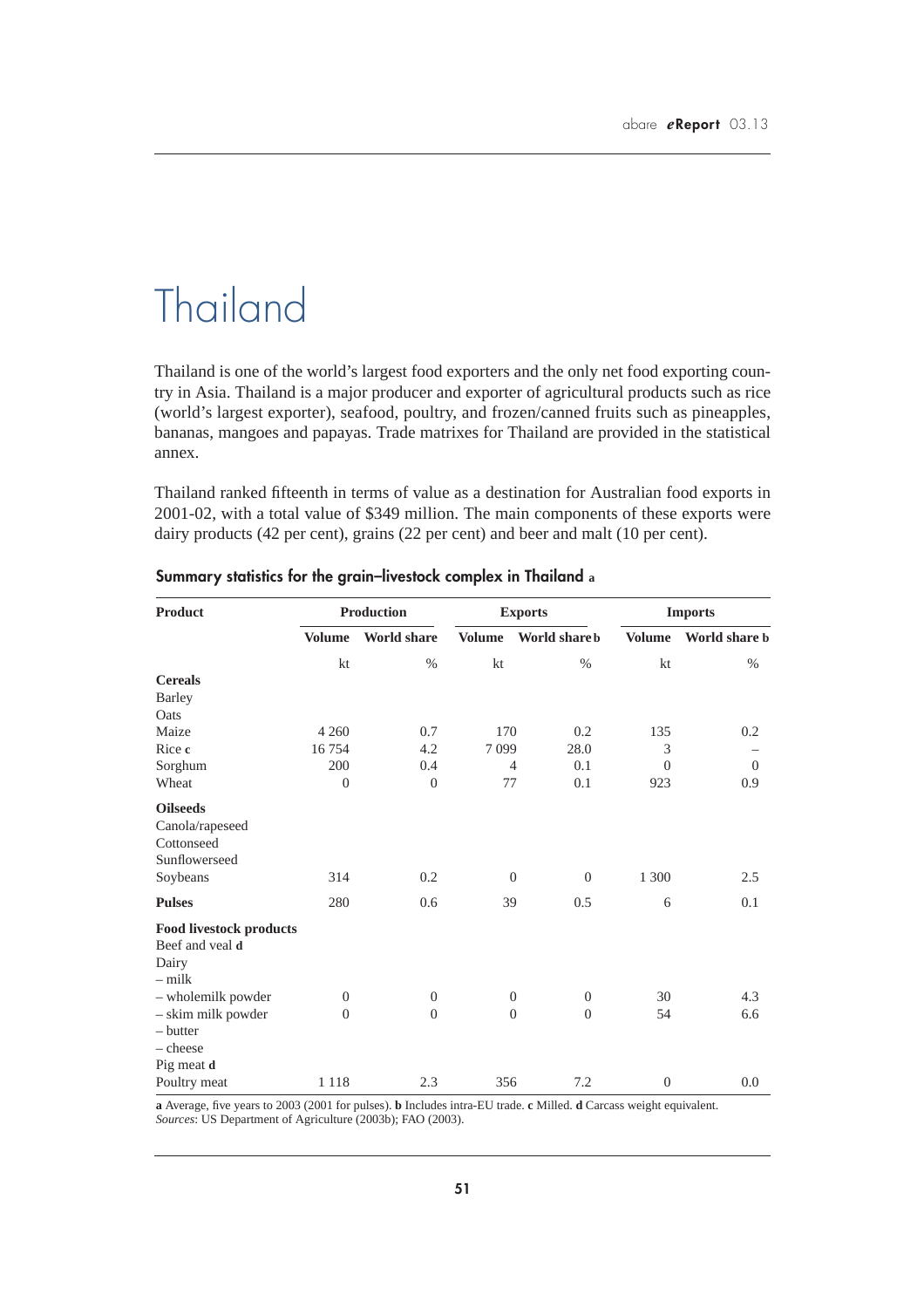|                                                                | Regulatory arrangements for GMOs and<br>GM products in Thailand                                                                                                                                                                   |
|----------------------------------------------------------------|-----------------------------------------------------------------------------------------------------------------------------------------------------------------------------------------------------------------------------------|
| Experimental and<br>commercial release<br>into the environment | Under the Plant Quarantine Act, all imports of GM plants for experimental<br>purposes are prohibited unless permission is granted by the Director General<br>of the Thai Department of Agriculture.                               |
| Marketing approval                                             | Thai Department of Livestock Development approves commercial release of<br>GM animal feed (and GM animals).                                                                                                                       |
| <b>Imports</b>                                                 |                                                                                                                                                                                                                                   |
| Labeling                                                       | From 11 May 2003, Thailand's Food and Drug Administration requires that<br>food products that contain any GMO ingredient of at least 5 per cent as one of<br>the top three ingredients be labeled as containing GM food products. |

In terms of agricultural biotechnology and its products, the Government of Thailand has taken the view that consumers have a right to be informed of GM foods under the country's constitution.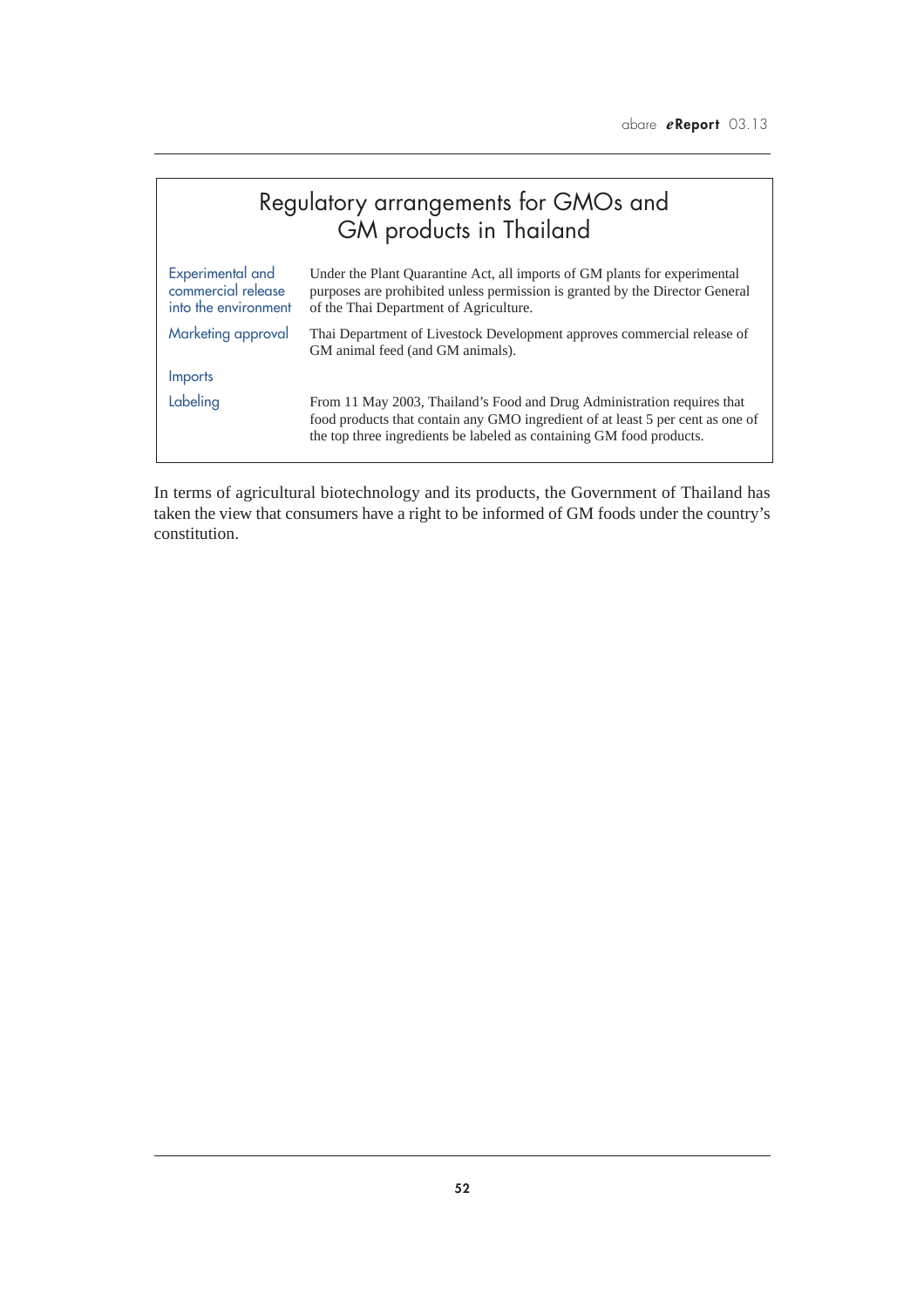# United States

The United States either dominates or is an important player in world markets for most agricultural commodities. The nature of the US grain–livestock complex is summarised in the table below and export trade matrixes for key agricultural products are provided in the statistical annex.

The main GM crops in the United States are cotton (insect resistant, herbicide tolerant or combining both these traits), soybeans (herbicide tolerant), canola (herbicide tolerant) and maize (insect resistant or herbicide tolerant). In 2003, it is estimated that 81 per cent of

| <b>Product</b>                 |               | <b>Production</b>  | <b>Exports</b> |               | <b>Imports</b> |               |
|--------------------------------|---------------|--------------------|----------------|---------------|----------------|---------------|
|                                | <b>Volume</b> | <b>World share</b> | <b>Volume</b>  | World share b | <b>Volume</b>  | World share b |
|                                | kt            | $\%$               | kt             | $\%$          | kt             | $\%$          |
| <b>Cereals</b>                 |               |                    |                |               |                |               |
| <b>Barley</b>                  | 6 2 1 6       | 4.6                | 710            | 4.1           | 569            | 3.4           |
| Oats                           | 2026          | 7.9                | 31             | 1.4           | 1752           | 85.1          |
| Maize                          | 241 915       | 40.4               | 47886          | 64.5          | 333            | 0.5           |
| Rice c                         | 6 2 9 7       | 1.6                | 2934           | 11.6          | 367            | 1.6           |
| Sorghum                        | 12 5 48       | 22.4               | 5 6 3 4        | 81.4          | $\Omega$       | $\Omega$      |
| Wheat                          | 55 619        | 9.7                | 26 872         | 25.5          | 2 4 7 5        | 2.4           |
| <b>Oilseeds</b>                |               |                    |                |               |                |               |
| Canola/rapeseed                | 771           | 2.1                | 209            | 2.4           | 211            | 2.4           |
| Cottonseed                     | 5811          | 17.2               | 197            | 15.7          | 244            | 20.2          |
| Sunflowerseed                  | 1731          | 7.1                | 215            | 6.6           | 62             | 2.0           |
| Soybeans                       | 74 968        | 42.9               | 26 307         | 50.7          | 82             | 0.2           |
| <b>Pulses</b>                  | 1629          | 3.1                | 604            | 7.3           | 175            | 2.3           |
| <b>Food livestock products</b> |               |                    |                |               |                |               |
| Beef and yeal d                | 12 127        | 24.4               | 1 0 6 7        | 18.1          | 1 3 5 4        | 27.0          |
| Dairy                          |               |                    |                |               |                |               |
| $-$ milk                       | 75 962        | 17.3               | $\theta$       | 0.0           | $\mathbf{0}$   | 0.0           |
| - wholemilk powder             | 35            | 1.1                | 4              | 0.3           | 3              | 0.4           |
| - skim milk powder             | 651           | 19.5               | 146            | 13.6          | 5              | 0.6           |
| $-$ butter                     | 586           | 9.9                | $\overline{4}$ | 0.5           | 19             | 5.5           |
| $-\text{cheese}$               | 3746          | 30.6               | 50             | 4.8           | 206            | 23.7          |
| Pig meat d                     | 8720          | 10.6               | 632            | 18.5          | 410            | 12.9          |
| Poultry meat                   | 13 619        | 27.5               | 2 1 9 7        | 44.2          | 4              | 0.1           |

### **Summary statistics for the US grain–livestock complex a**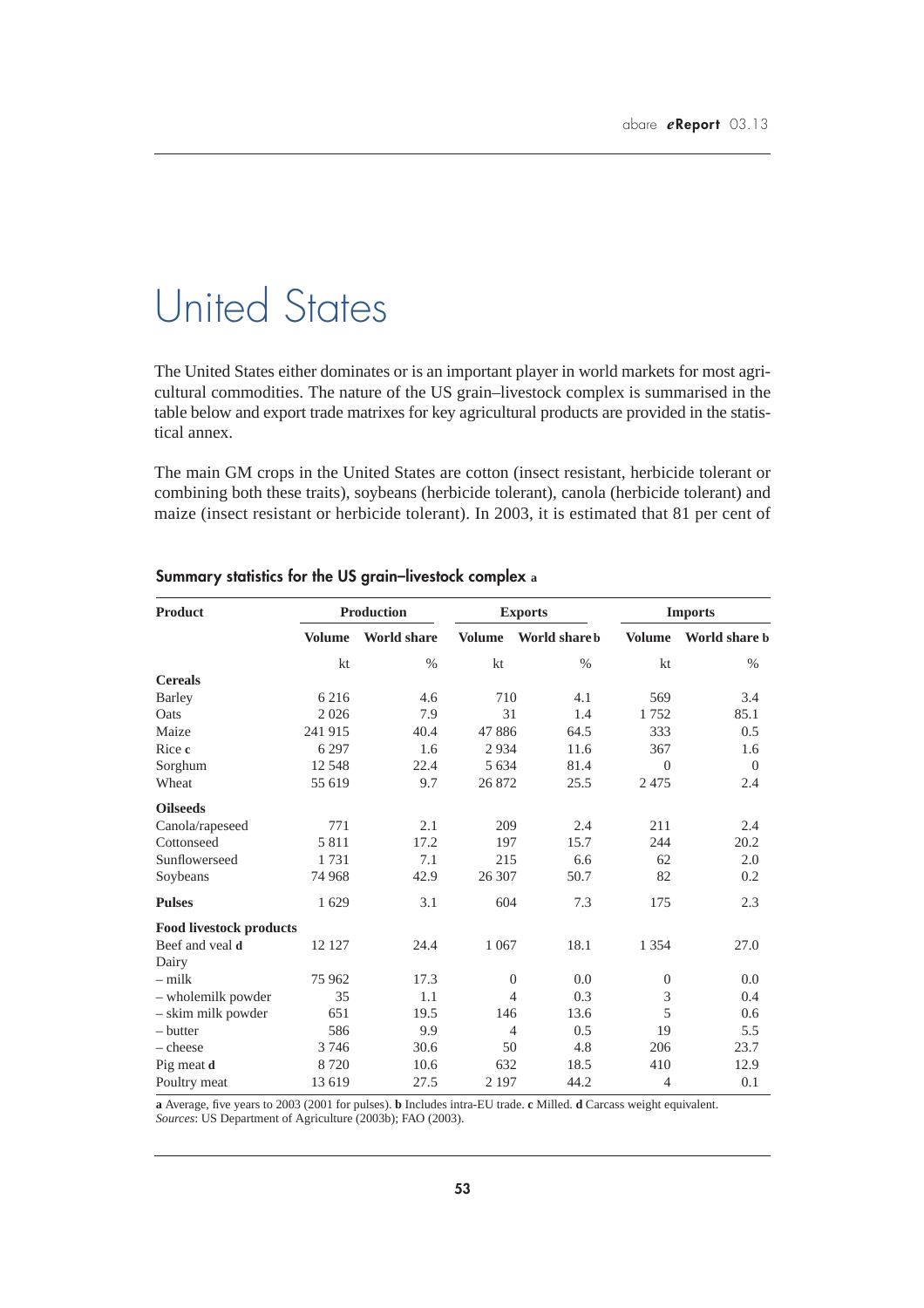| Regulatory arrangements for GMOs and<br>GM products in the United States |                                                                                                                                                                                                                                                                                                                                                                                                                                                                                                  |  |  |  |  |  |
|--------------------------------------------------------------------------|--------------------------------------------------------------------------------------------------------------------------------------------------------------------------------------------------------------------------------------------------------------------------------------------------------------------------------------------------------------------------------------------------------------------------------------------------------------------------------------------------|--|--|--|--|--|
| Experimental and<br>commercial release<br>into the environment           | Animal and Plant Health Inspection Service (APHIS) of the United States<br>Department of Agriculture, the lead agency for ensuring the safety of GMOs<br>for the environment. The Environment Protection Agency has a joint<br>responsibility with APHIS for the release of crops that have been modified to<br>have anti-pest proteins, such as insect resistant cotton. Permits for both<br>experimental release and commercial (unregulated) release must be obtained<br>from these agencies. |  |  |  |  |  |
| Marketing approval                                                       | The Food and Drug Administration assesses food safety. The assessment is<br>essentially based on the concept of 'substantial equivalence' (Nep et al.<br>2003).                                                                                                                                                                                                                                                                                                                                  |  |  |  |  |  |
| <b>Imports</b>                                                           |                                                                                                                                                                                                                                                                                                                                                                                                                                                                                                  |  |  |  |  |  |
| Labeling                                                                 | Labeling is not required if the Food and Drug Administration rules substantial<br>equivalence but is required if consumers must be alerted to a safety issue.                                                                                                                                                                                                                                                                                                                                    |  |  |  |  |  |

soybean plantings in the United States were GM varieties, 73 per cent with cotton, and 40 per cent with maize (National Agricultural Statistics Service 2003).

In terms of value, the United States was the second largest market for Australian food exports in 2001-02. The total value of Australian food exports to the United States in 2001-02 was \$3.5 billion, the main components of which were meat (62 per cent), wine (19 per cent), dairy products (5 per cent) and oilseeds (mainly cottonseed, 2 per cent). Australia's food imports from the United States in 2001-02 were only \$0.46 billion, comprising processed fruit and vegetables, 22 per cent; spirits, 20 per cent; and fresh fruit and nuts, 7 per cent.

GMOs are regulated in the United States under a science based risk assessment system that was initially established in 1986 as the Coordinated Framework for Regulation of Biotechnology. The framework was based on existing government agencies; it was considered that no new and specific biotechnology regulation system was necessary (Nap, Metz, Escaler and Conner 2003). The regulation focuses on the characteristics of the products rather than the way in which the product was produced. The regulatory arrangements for GMOs are detailed in the box above.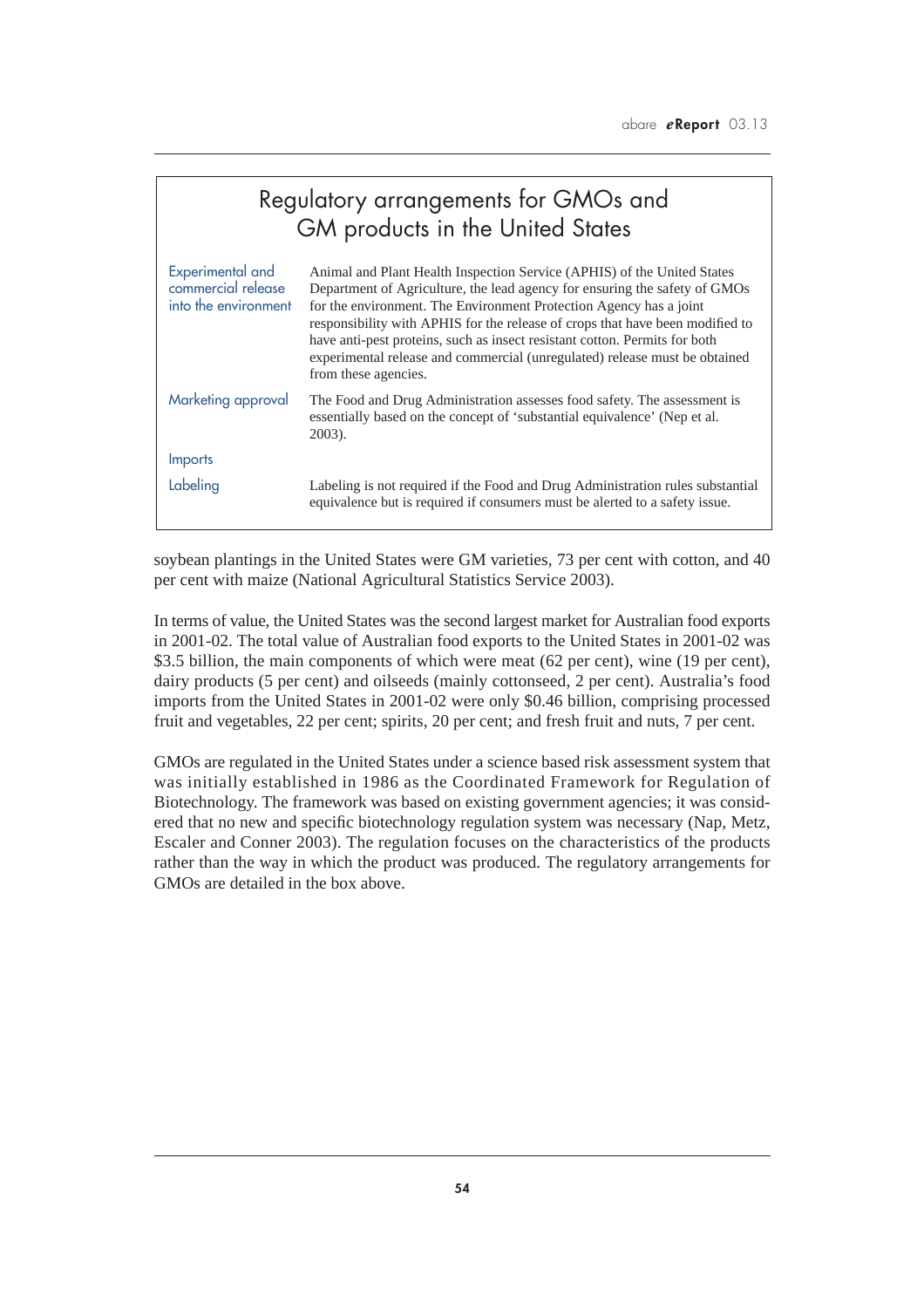## statistical annex

This annex consists of a range of data in tables for grain and animal products that could conceivably be affected by the introduction of GM crops. The data are gathered from a range of different sources and are provided in Excel format. The tables include:

- Supply and disposal tables for key grains, grain products (such as flour, oil and meal) and food animal products, such as beef and veal, pig meat, poultry meat and dairy products (milk, dried skim milk, butter and cheese).
- Import and export trade matrixes for key countries in the world for key grain, grain products and food animal products.

The tables are provided online at www.affa.gov.au/gmmarkets. Sample tables are provided on the following pages for:

- world maize supply and disposal; and
- Australian feed barley exports, by country.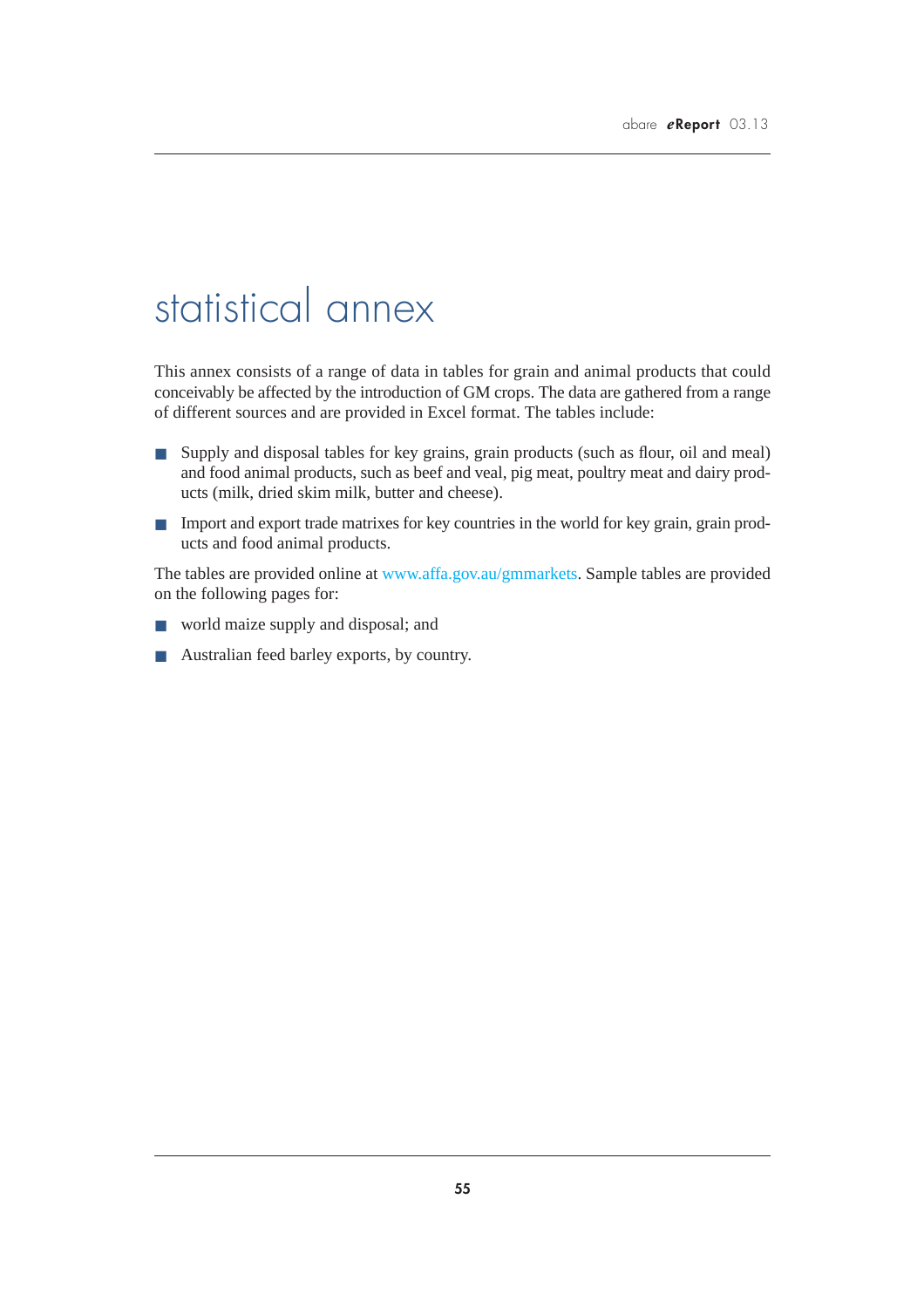# sample tables

## *B1* **Maize: world supply and disposal**

|                      | 1998-99 | 1999-2000 | 2000-01 | 2001-02 p | $2002 - 03f$ | Share a                 |
|----------------------|---------|-----------|---------|-----------|--------------|-------------------------|
|                      | kt      | kt        | kt      | kt        | kt           | $\%$                    |
| <b>Production</b>    |         |           |         |           |              |                         |
| Argentina            | 13 500  | 17 200    | 15 400  | 14 400    | 14 500       | 2.5                     |
| <b>Brazil</b>        | 32 393  | 31 641    | 41 536  | 35 501    | 37 000       | 5.9                     |
| Canada               | 8952    | 9 1 6 1   | 6827    | 8 3 8 9   | 9 0 6 5      | 1.4                     |
| China                | 132 954 | 128 086   | 106 000 | 114 088   | 125 000      | 20.2                    |
| Egypt                | 5 605   | 5678      | 5 6 3 6 | 6 1 6 0   | 6 200        | 1.0                     |
| European Union       | 35 29 5 | 36 404    | 37 823  | 39 685    | 39 440       | 6.3                     |
| Hungary              | 6 0 0 0 | 7 0 0 0   | 5 0 0 0 | 7858      | 6 0 8 0      | 1.1                     |
| India                | 10 680  | 11 470    | 12 068  | 13 510    | 10 570       | 1.9                     |
| Indonesia            | 6 500   | 6 200     | 5 9 0 0 | 6 0 0 0   | 6 100        | 1.0                     |
| Mexico               | 17788   | 19 240    | 17920   | 20 400    | 19 000       | 3.2                     |
| Nigeria              | 4 9 5 0 | 5 100     | 4 0 0 0 | 5 000     | 5 200        | 0.8                     |
| Philippines          | 4894    | 4 4 4 9   | 4 5 0 8 | 4 505     | 4 300        | 0.8                     |
| Romania              | 8 0 0 0 | 10 500    | 4 800   | 7 000     | 7 500        | 1.3                     |
| Serbia               | 5 1 7 4 | 6 1 4 0   | 2944    | 6 200     | 5 400        | 0.9                     |
| South Africa         | 7946    | 11455     | 8 0 4 0 | 9700      | 9 0 0 0      | 1.5                     |
| Ukraine              | 2 3 0 1 | 1737      | 3848    | 3 641     | 4 200        | 0.5                     |
| <b>United States</b> | 247 882 | 239 549   | 251 854 | 241 485   | 228 805      | 40.4                    |
| Other countries      | 55 024  | 56 28 6   | 54 160  | 55 203    | 56 592       | 9.3                     |
| Total production     | 605 838 | 607 296   | 588 264 | 598 725   | 593 952      | 100.0                   |
| Consumption          |         |           |         |           |              |                         |
| <b>Brazil</b>        | 33 615  | 33 500    | 34 500  | 34 500    | 35 700       | 5.7                     |
| Canada               | 9 0 29  | 9055      | 10 123  | 11 965    | 12 5 21      | 1.7                     |
| China                | 115 500 | 118 000   | 118 000 | 120 000   | 122 000      | 19.6                    |
| Chinese Taipei       | 9 2 9 2 | 10 178    | 10 900  | 11 050    | 11 400       | 0.8                     |
| Egypt                | 38 578  | 38 600    | 40 300  | 41 600    | 41 600       | 1.7                     |
| European Union       | 10853   | 11 350    | 11950   | 13 050    | 11 900       | 6.6                     |
| India                | 6711    | 7 2 7 9   | 7 1 5 0 | 7 1 5 0   | 7 200        | 1.9                     |
| Indonesia            | 16436   | 16 3 17   | 16 200  | 16 300    | 16 200       | 1.2                     |
| Japan                | 7 5 2 6 | 8 6 24    | 8616    | 8735      | 8 9 6 0      | 2.7                     |
| Korea Rep.           | 23 037  | 23 657    | 24 000  | 24 500    | 25 500       | 1.4                     |
| Mexico               | 4 9 5 0 | 5 100     | 4 0 0 0 | 5 0 3 0   | 5 2 5 0      | 4.0                     |
| Nigeria              | 4 6 43  | 5 0 8 1   | 4 9 0 4 | 4790      | 4 5 5 0      | 0.8                     |
| Philippines          | 8 6 21  | 9 500     | 6 2 5 0 | 6 800     | 7 200        | 0.8                     |
| Romania              | 5 0 4 8 | 6 0 9 1   | 3 1 1 9 | 6 1 7 5   | 5 100        | 1.3                     |
| Serbia               | 7936    | 8854      | 8705    | 8 8 0 0   | 9 0 0 0      | 0.8                     |
| South Africa         | 4 6 9 0 | 5 0 4 7   | 5 000   | 4850      | 4 650        | 1.4                     |
| <b>United States</b> | 185788  | 192 496   | 198 102 | 201 453   | 199 780      | 32.2                    |
| Other countries      | 90 431  | 97 076    | 93 580  | 93 398    | 91 205       | 15.4                    |
| Total consumption    | 582 684 | 605 805   | 605 399 | 620 146   | 619716       | 100.0                   |
|                      |         |           |         |           |              | continued $\mathcal{P}$ |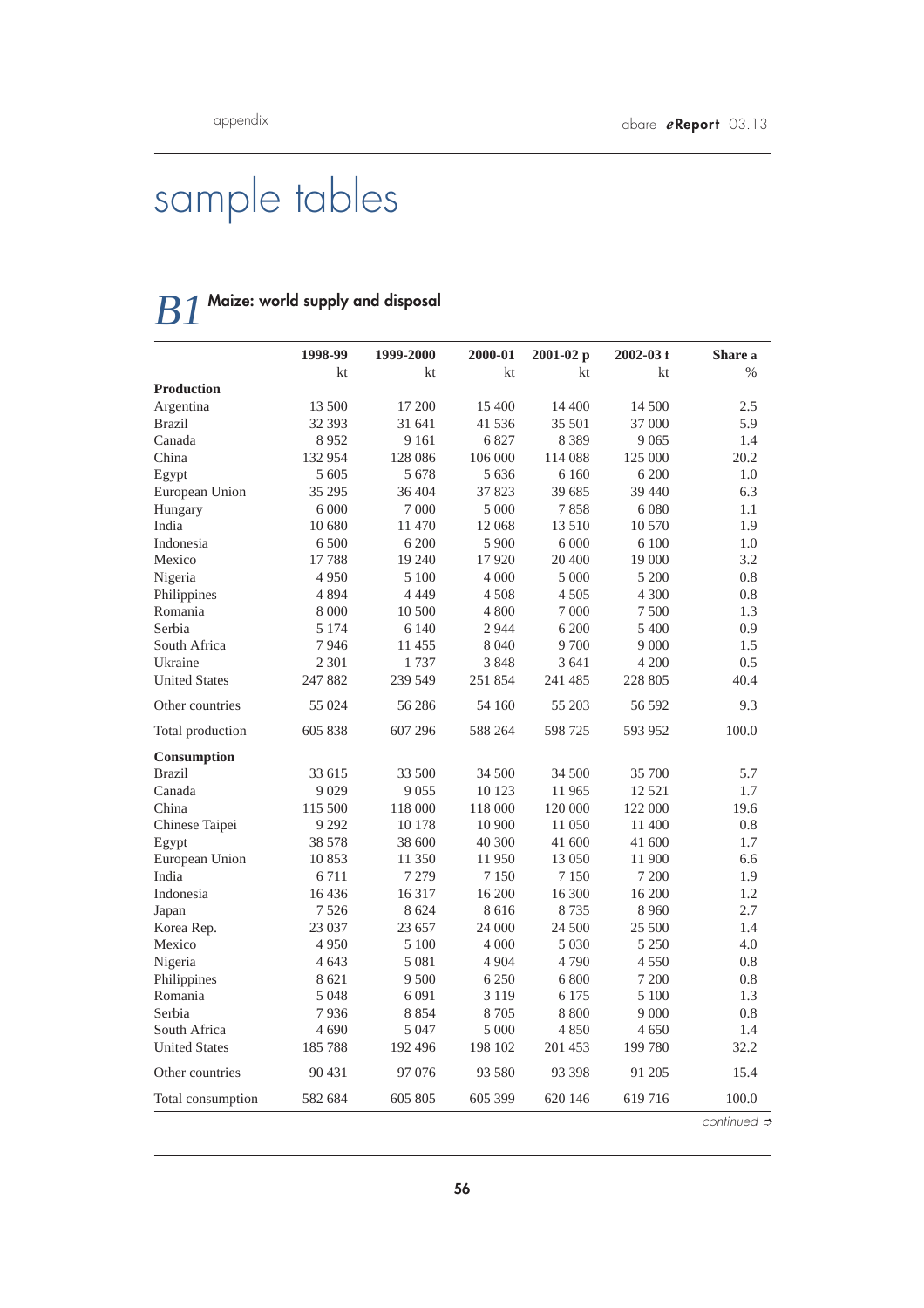|                       | 1998-99 | 1999-2000 | 2000-01  | $2001 - 02p$ | $2002 - 03f$ | Share a       |
|-----------------------|---------|-----------|----------|--------------|--------------|---------------|
|                       | kt      | kt        | kt       | kt           | kt           | $\frac{0}{0}$ |
| <b>Exports</b>        |         |           |          |              |              |               |
| Argentina             | 7848    | 8859      | 12 2 2 9 | 8581         | 10 500       | 13.0          |
| <b>Brazil</b>         | 8       | 50        | 3 7 4 1  | 3857         | 2 300        | 2.7           |
| Canada                | 830     | 449       | 127      | 211          | 400          | 0.5           |
| China                 | 3 3 4 0 | 9935      | 7 2 7 6  | 8611         | 12 000       | 11.1          |
| European Union        | 99      | 210       | 266      | 63           | 200          | 0.2           |
| Hungary               | 1829    | 1786      | 730      | 2751         | 1 800        | 2.4           |
| Paraguay              | 126     | 309       | 386      | 262          | 300          | 0.4           |
| Romania               | 400     | 400       | 50       | 200          | 200          | 0.3           |
| Serbia                | 126     | 49        | 50       | 50           | 300          | 0.2           |
| South Africa          | 798     | 836       | 1415     | 1 1 8 2      | 1 400        | 1.5           |
| Ukraine               | 365     | 55        | 397      | 349          | 600          | 0.5           |
| <b>United States</b>  | 52 030  | 49 4 93   | 48 329   | 47 131       | 45 500       | 65.6          |
| Other countries       | 893     | 1 0 0 8   | 1561     | 1 0 9 5      | 905          | 1.5           |
| Total exports         | 68 692  | 73 439    | 76 557   | 74 343       | 76 405       | 100.0         |
| <b>Imports</b>        |         |           |          |              |              |               |
| Algeria               | 1 1 7 1 | 1 300     | 1 500    | 1537         | 1700         | 2.0           |
| <b>Brazil</b>         | 945     | 1789      | 671      | 297          | 400          | 1.1           |
| Canada                | 936     | 1 1 1 5   | 2843     | 4 0 2 2      | 4 0 0 0      | 3.5           |
| Chile                 | 1 2 6 8 | 1 260     | 1 3 6 2  | 1 2 7 8      | 1 400        | 1.8           |
| Chinese Taipei        | 4575    | 5 0 23    | 4 9 2 4  | 4585         | 4 500        | 6.4           |
| Colombia              | 1 570   | 2 0 0 5   | 1857     | 1911         | 1 900        | 2.5           |
| Costa Rica            | 430     | 550       | 513      | 463          | 500          | 0.7           |
| Cyprus                | 133     | 160       | 233      | 275          | 200          | 0.3           |
| Dominican Rep.        | 814     | 1 000     | 968      | 1 0 38       | 1 000        | 1.3           |
| Ecuador               | 285     | 225       | 149      | 309          | 300          | 0.3           |
| Egypt                 | 3687    | 4 600     | 5 2 6 8  | 4950         | 5 200        | 6.4           |
| El Salvador           | 375     | 400       | 469      | 287          | 350          | 0.5           |
| European Union        | 2716    | 2 2 9 6   | 2857     | 2 9 0 6      | 2 500        | 3.6           |
| Guatemala             | 385     | 500       | 549      | 584          | 550          | 0.7           |
| Honduras              | 125     | 200       | 252      | 217          | 300          | 0.3           |
| India                 | 175     | 250       | 50       | $\mathbf{1}$ | 300          | 0.2           |
| Indonesia             | 455     | 1 2 2 9   | 1 2 8 0  | 1 1 4 9      | 1 200        | 1.4           |
| Iran                  | 1 2 0 5 | 1 2 4 9   | 1 2 6 5  | 1 2 6 1      | 1 200        | 1.7           |
| Israel                | 579     | 800       | 993      | 1 0 2 1      | 500          | 1.1           |
| Jamaica               | 207     | 235       | 221      | 241          | 225          | 0.3           |
| Japan                 | 16 336  | 16 117    | 16 340   | 16 395       | 16 000       | 22.0          |
| Jordan                | 448     | 450       | 454      | 439          | 350          | 0.6           |
| Kenya                 | 250     | 250       | 700      | 20           | 200          | 0.4           |
| Korea Democratic Rep. | 200     | 150       | 688      | 288          | 300          | 0.4           |
| Korea Rep.            | 7517    | 8694      | 8743     | 8 6 0 8      | 9 0 0 0      | 11.5          |
| Kuwait                | 180     | 200       | 128      | 107          | 200          | 0.2           |
| Lebanon               | 225     | 275       | 184      | 263          | 200          | 0.3           |
| Libya                 | 91      | 275       | 252      | 235          | 250          | 0.3           |
| Malaysia              | 2 3 8 4 | 2 2 9 6   | 2588     | 2 4 2 5      | 2 4 0 0      | 3.3           |
| Mexico                | 5 615   | 4911      | 5928     | 4 0 25       | 6 500        | 7.3           |
| Morocco               | 729     | 750       | 966      | 850          | 900          | 1.1           |
| Mozambique            | 24      | 46        | 40       | 369          | 300          | 0.2           |
|                       |         |           |          |              |              | continued A   |

# *B1* **Maize: world supply and disposal** *continued*

*continued* ➮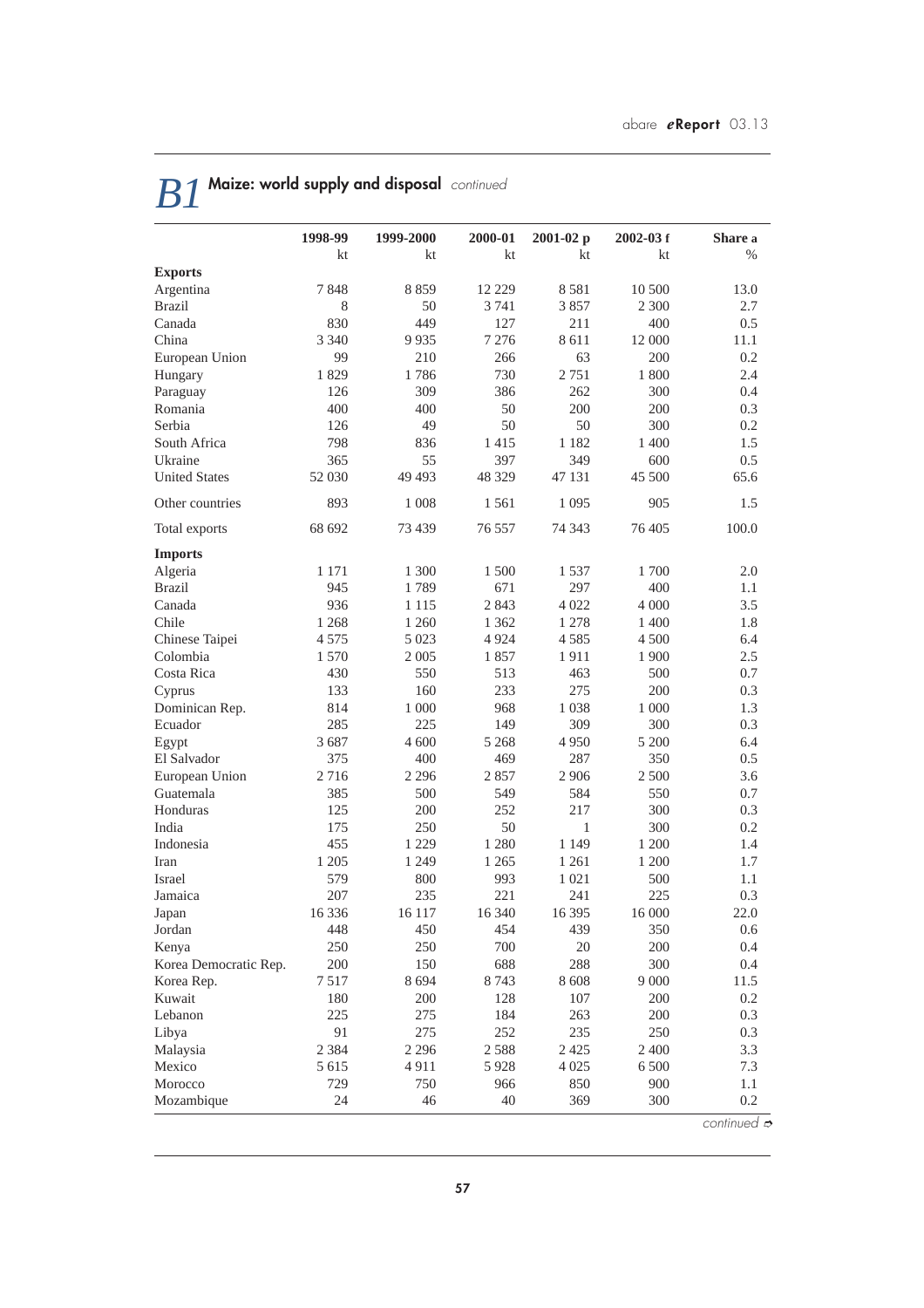|                           | 1998-99 | 1999-2000 | 2000-01  | $2001 - 02 p$ | $2002 - 03f$ | Share a |
|---------------------------|---------|-----------|----------|---------------|--------------|---------|
|                           | kt      | kt        | kt       | kt            | kt           | $\%$    |
| <b>Exports</b> continued  |         |           |          |               |              |         |
| Peru                      | 1 0 5 0 | 862       | 861      | 858           | 900          | 1.2     |
| <b>Russian Federation</b> | 524     | 870       | 150      | 534           | 300          | 0.6     |
| Saudi Arabia              | 1 2 6 5 | 1500      | 1 3 8 9  | 1 2 6 8       | 1 400        | 1.8     |
| Slovenia                  | 108     | 189       | 163      | 337           | 400          | 0.3     |
| South Africa              | 307     | 350       | $\theta$ | 726           | 800          | 0.6     |
| Syria                     | 570     | 750       | 794      | 892           | 600          | 1.0     |
| Tunisia                   | 561     | 566       | 776      | 793           | 800          | 0.9     |
| Turkey                    | 887     | 1 250     | 608      | 1 1 9 3       | 750          | 1.3     |
| <b>United States</b>      | 479     | 367       | 179      | 254           | 450          | 0.5     |
| Venezuela                 | 1463    | 1 300     | 1 207    | 515           | 300          | 1.3     |
| Vietnam                   | 107     | 200       | 50       | 263           | 300          | 0.2     |
| Zimbabwe                  | 350     | 50        | 50       | 301           | 400          | 0.3     |
| Other countries           | 4721    | 4 2 8 5   | 4846     | 3816          | 3 9 3 0      | 5.8     |
| Total imports             | 68 692  | 73 439    | 76 557   | 74 343        | 76 405       | 100.0   |
| <b>Closing stocks</b>     |         |           |          |               |              |         |
| <b>Brazil</b>             | 999     | 550       | 1648     | 1 0 7 4       | 774          | 0.7     |
| Canada                    | 885     | 1552      | 880      | 1056          | 1 200        | 0.8     |
| China                     | 102 092 | 102 314   | 83 127   | 68 654        | 59 754       | 56.7    |
| European Union            | 3739    | 3629      | 3 7 4 3  | 4671          | 4811         | 2.8     |
| Japan                     | 1 3 5 5 | 1 1 5 6   | 1 2 9 7  | 1 3 9 3       | 1 1 9 4      | 0.9     |
| Korea Rep.                | 889     | 1038      | 1 2 2 9  | 1 1 6 2       | 1 2 5 9      | 0.8     |
| Mexico                    | 1850    | 2 3 3 6   | 2 1 6 7  | 2042          | 2027         | 1.4     |
| Romania                   | 950     | 1650      | 500      | 580           | 730          | 0.6     |
| Taiwan                    | 1475    | 1475      | 1458     | 1 2 4 6       | 1 1 4 6      | 0.9     |
| Ukraine                   | 500     | 267       | 944      | 966           | 996          | 0.5     |
| <b>United States</b>      | 45 391  | 43 628    | 48 240   | 40 551        | 25 505       | 27.7    |
| Other countries           | 9429    | 11 450    | 8677     | 9 0 9 4       | 7 3 2 9      | 6.3     |
| Total closing stocks      | 169 554 | 171 045   | 153 910  | 132 489       | 106 725      | 100.0   |

# *B1* **Maize: world supply and disposal** *continued*

**a** Five years to 2002-03.

*Source*: US Department of Agriculture 2003, 'US Trade Internet System — FATUS commodity agggregations' (www.fas.usda.gov/ustrade).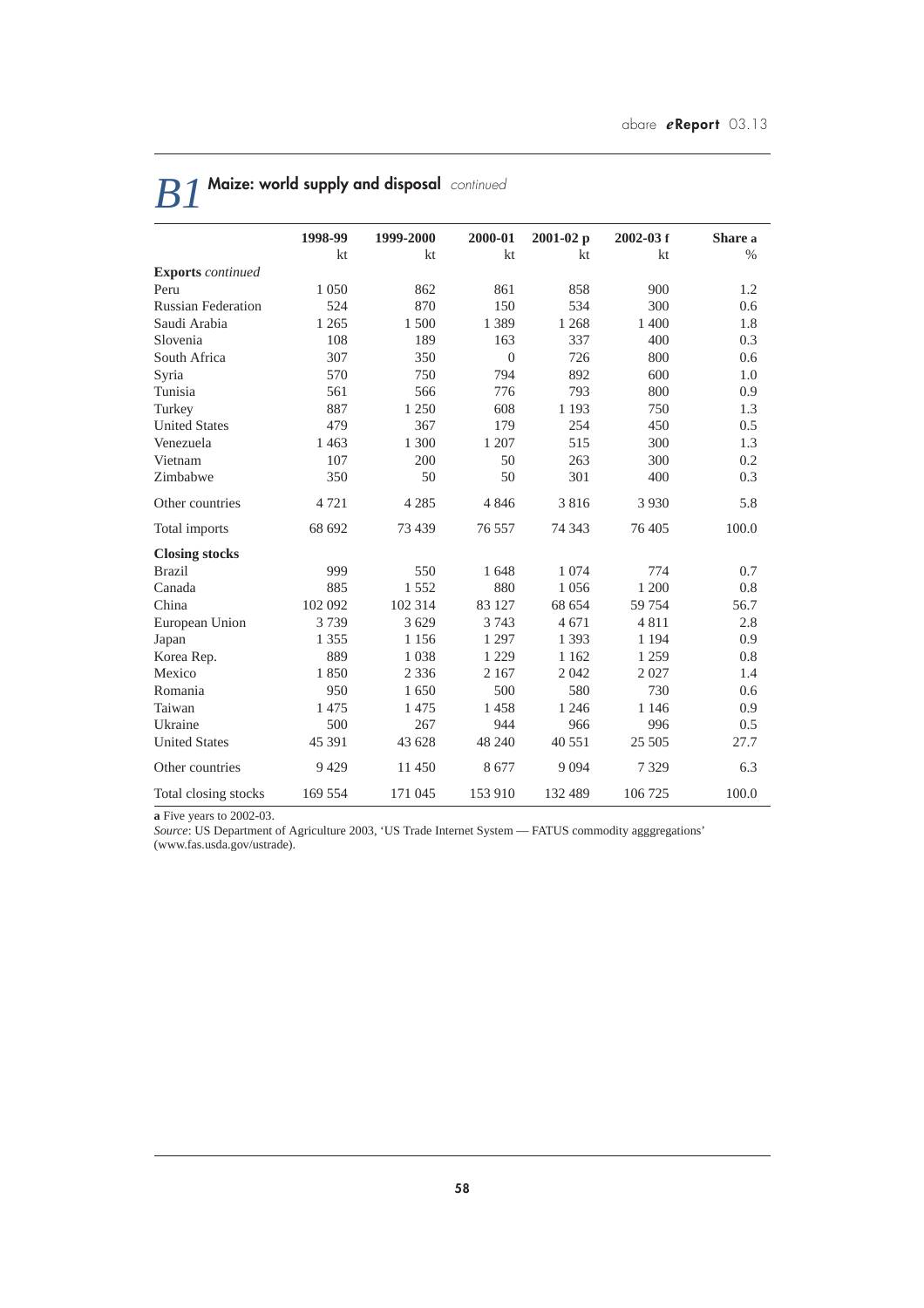|                             | 1997-98          | 1998-99          | 1999-2000      | 2000-01          | 2001-02          | Share a |
|-----------------------------|------------------|------------------|----------------|------------------|------------------|---------|
|                             | kt               | kt               | kt             | kt               | kt               | $\%$    |
| Bahrain                     | $\overline{0}$   | $\overline{0}$   | $\overline{0}$ | $\theta$         | $\overline{0}$   | 0.0     |
| Bangladesh                  | $\overline{0}$   | $\overline{0}$   | $\overline{0}$ | $\theta$         | $\overline{0}$   | 0.0     |
| China                       | $\theta$         | 248              | 53             | 39               | 169              | 4.7     |
| Chinese Taipei              | 111              | 108              | 71             | 98               | 89               | 4.4     |
| Colombia                    | $\boldsymbol{0}$ | 51               | $\overline{0}$ | $\boldsymbol{0}$ | $\overline{0}$   | 0.5     |
| Fiji                        | $\theta$         | $\Omega$         | $\theta$       | $\Omega$         | $\Omega$         | 0.0     |
| France                      | $\theta$         | $\overline{0}$   | $\theta$       | $\overline{0}$   | $\overline{0}$   | 0.0     |
| French Polynesia            | $\theta$         | $\overline{0}$   | $\theta$       | $\overline{0}$   | $\overline{0}$   | 0.0     |
| Hong Kong                   | $\overline{0}$   | $\boldsymbol{0}$ | $\overline{0}$ | $\boldsymbol{0}$ | $\overline{0}$   | 0.0     |
| Indonesia                   | $\theta$         | $\theta$         | $\theta$       | $\theta$         | $\theta$         | 0.0     |
| Iran                        | 95               | $\overline{0}$   | $\overline{0}$ | 166              | 53               | 2.9     |
| Japan                       | 546              | 802              | 465            | 593              | 767              | 29.3    |
| Jordan                      | 33               | $\overline{0}$   | $\overline{0}$ | $\overline{0}$   | $\overline{0}$   | 0.3     |
| Korea, Rep.                 | $\overline{0}$   | $\overline{0}$   | $\mathbf{0}$   | $\mathbf{0}$     | $\mathbf{1}$     | 0.0     |
| Kuwait                      | 163              | 231              | 71             | 175              | 215              | 7.9     |
| Libya                       | $\overline{0}$   | $\overline{0}$   | $\overline{0}$ | $\overline{0}$   | $\overline{0}$   | 0.0     |
| Macau                       | $\overline{0}$   | $\overline{0}$   | $\overline{0}$ | $\overline{0}$   | $\overline{0}$   | 0.0     |
| Malaysia                    | $\overline{0}$   | $\boldsymbol{0}$ | $\overline{0}$ | $\overline{0}$   | $\boldsymbol{0}$ | 0.0     |
| Mauritius                   | $\theta$         | $\theta$         | $\theta$       | $\theta$         | $\theta$         | 0.0     |
| <b>Netherlands</b>          | $\theta$         | $\overline{0}$   | $\theta$       | $\overline{0}$   | $\overline{0}$   | 0.0     |
| New Caledonia               | $\overline{0}$   | $\overline{0}$   | $\theta$       | $\overline{0}$   | $\theta$         | 0.0     |
| New Zealand                 | 5                | 45               | 20             | 3                | 29               | 0.9     |
| No country detail           |                  |                  |                |                  |                  |         |
| (Confidential)              | 134              | $\mathbf{0}$     | 1 0 6 1        | $\overline{0}$   | $\overline{0}$   | 11.0    |
| Norway                      | $\boldsymbol{0}$ | $\Omega$         | $\theta$       | $\boldsymbol{0}$ | $\theta$         | 0.0     |
| Oman                        | 17               | 49               | 10             | 27               | 55               | 1.5     |
| Pakistan                    | $\overline{0}$   | $\overline{0}$   | $\overline{0}$ | $\overline{0}$   | $\overline{0}$   | 0.0     |
| Peru                        | $\mathbf{0}$     | 6                | $\overline{0}$ | $\boldsymbol{0}$ | $\boldsymbol{0}$ | 0.1     |
| Philippines                 | 3                | $\overline{4}$   | $\overline{4}$ | $\overline{4}$   | 3                | 0.2     |
| Qatar                       | 29               | 21               | 19             | 30               | 17               | 1.1     |
| Saudi Arabia                | 176              | 1 0 9 4          | $\overline{0}$ | 610              | 1 2 6 7          | 29.1    |
| Singapore                   | $\theta$         | $\theta$         | $\theta$       | $\theta$         | $\theta$         | 0.0     |
| Sri Lanka                   | $\overline{0}$   | $\overline{0}$   | $\theta$       | $\mathbf{0}$     | $\mathbf{0}$     | 0.0     |
| Switzerland                 | $\overline{0}$   | $\overline{0}$   | $\overline{0}$ | $\overline{0}$   | $\theta$         | 0.0     |
| <b>United Arab Emirates</b> | 82               | 227              | 77             | 153              | 128              | 6.2     |
| Vanuatu                     | $\overline{0}$   | $\overline{0}$   | $\mathbf{0}$   | $\overline{0}$   | $\overline{0}$   | 0.0     |
| Vietnam                     | $\overline{0}$   | $\boldsymbol{0}$ | $\overline{0}$ | $\overline{0}$   | $\boldsymbol{0}$ | 0.0     |
| Total                       | 1 3 9 6          | 2887             | 1851           | 1898             | 2794             |         |
| (value, \$m)                | 264.5            | 427.2            | 326.4          | 409.3            | 585.0            |         |

# *B2* **Australian feed barley exports, by country**

**a** Five years to 2001-02.

*Source*: Australian Bureau of Statistics 2003, International Trade, electronic data service, cat. no. 5464.0, Canberra.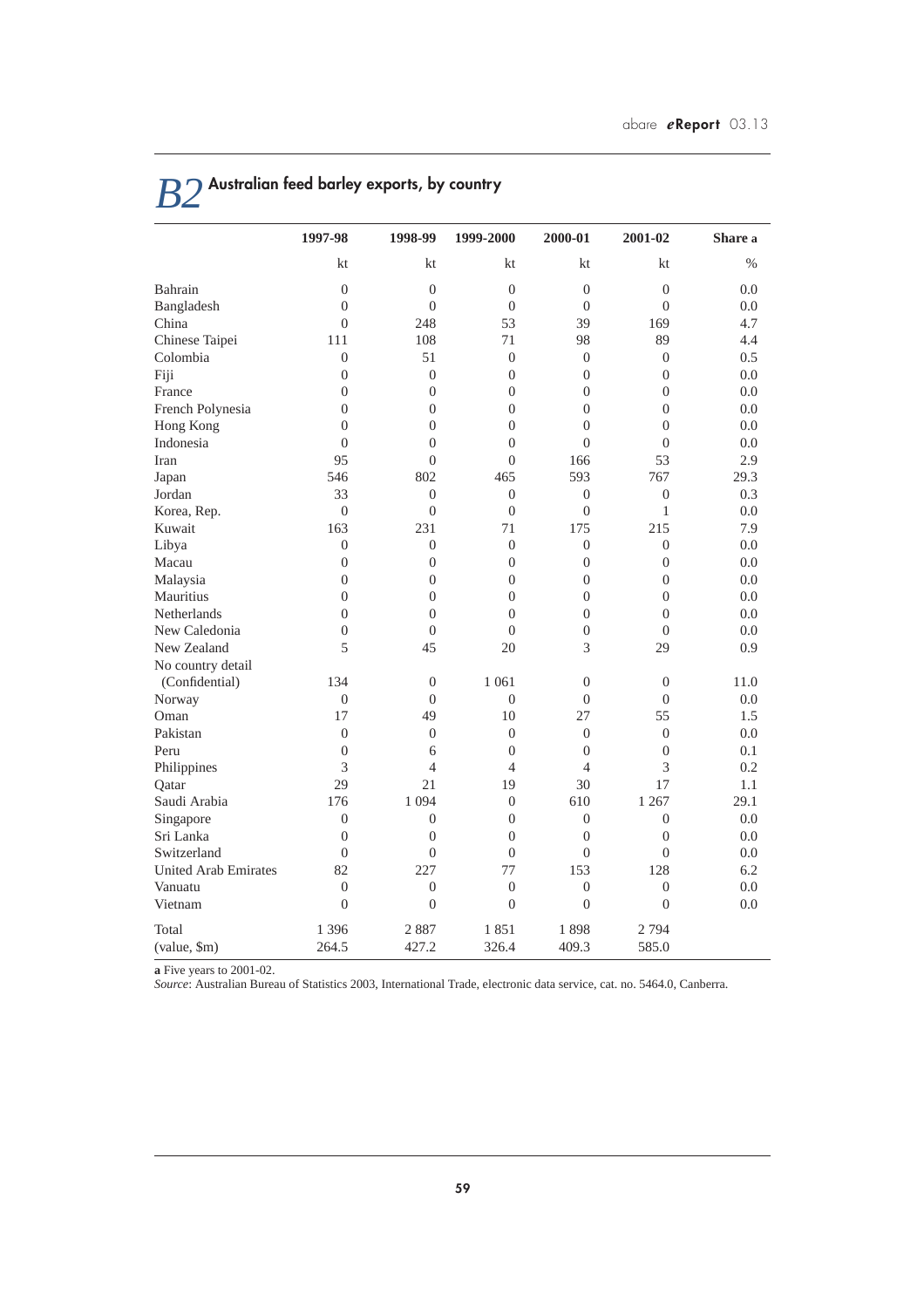## references

AFFA (Department of Agriculture, Fisheries and Forestry – Australia) 2002, 'Regulatory framework in Australia', Canberra (www.affa.gov.au/content/output.cfm?ObjectID= D39889BE-E4BF-4A1A-B718231979EEEE49).

—— 2003, *Australian Food Statistics*, Canberra.

- Australian Barley Board 2002, 'Our markets don't want GMO: ABB', Media release, Adelaide 3 October.
- Australian Bureau of Statistics 2003, *International Trade*, Electronic Data Service, cat. no. 5464.0, Canberra.
- Australian Dairy Corporation 2002, 'New GM labelling now in force', *The Australian Dairy Report*, Melbourne, January/February.
- Buckwell, A., Brookes, G. and Bradley, D. 1998, *Economics of Identity Preservation for Genetically Modified Crops*, Report to the Food Biotechnology Communications Initiative, December.
- Bullock, D.S. and Desquilbet, M. 2002, 'The economics of non-GMO segregation and identity preservation', *Food Policy*, vol. 27, no. 1, pp. 81–99.
- Burachik, M. and Traynor, P. 2002, *Analysis of a National Biosafety System: Regulatory Policies and Procedures in Argentina*, ISNAR Country Report no. 63, International Service for National Agricultural Research, the Hague, the Netherlands.
- CFIA (Canadian Food Inspection Agency) 2003a, 'Regulation of biotechnology in Canada', Ottawa (www.inspection.gc.ca/english/sci/biotech/bioteche.shtml).
- —— 2003b, 'Labeling of genetically engineered foods in Canada', Ottawa (www.inspection.gc.ca/english/sci/biotech/labeti/response.shtml).
- Canadian Wheat Board 2002, '2001-02 statistical tables', Winnipeg, Manitoba (www.cwb.ca/en/publications/students\_researchers/pdf/stats\_english\_2001-02.pdf)
- Department of Agriculture, Western Australia 2003, *Assessment of International Markets for Genetically Modified Canola*, Perth, March.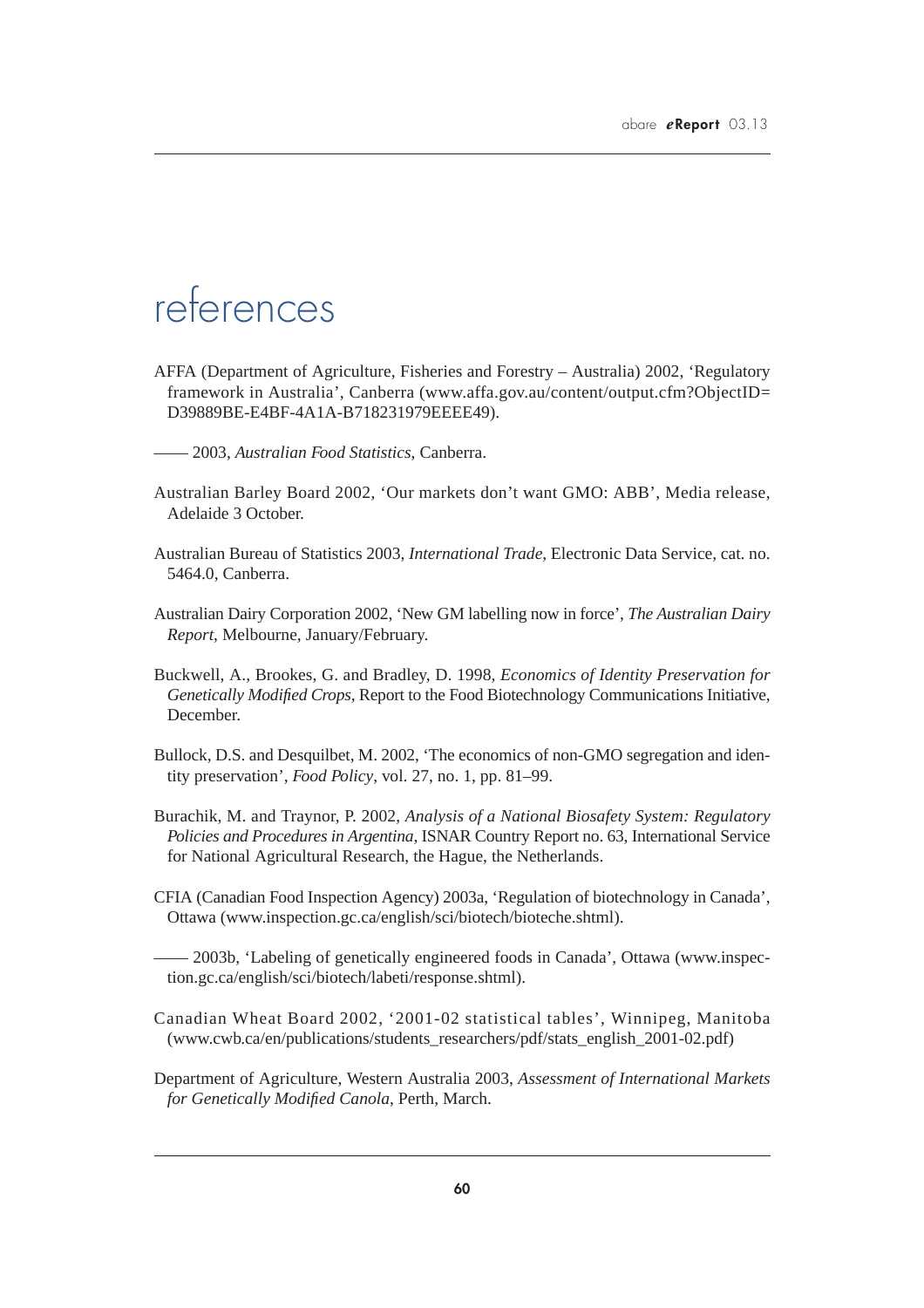- Economic Research Service 2000, 'Biotechnology: US grain handlers look ahead', *Agricultural Outlook*, US Department of Agriculture, Washington DC, pp. 29–34.
- European Commission 2003a, *Questions and Answers on the Regulation of GMOs in the EU*, MEMO/02/160 – REV, Brussells, 4 March.
- —— 2003b, 'Scenarios for co-existence of genetically modified, conventional and organic crops in European agriculture', Brussels (europa.eu.int/comm/agriculture/publi/reports/coexistence/index\_en.htm)
- FAO (Food and Agriculture Organisation of the United Nations) 2003, *FAOSTAT*, Rome (apps.fao.org).
- FAO/WHO (Food and Agriculture Organisation of the United Nations and World Health Organisation) 2000, *Safety Aspects of Genetically Modified Foods of Plant Origin*, Report of a Joint FAO/WHO Expert Consultation on Foods Derived from Biotechnology, Geneva.
- Foster, M. 2001, *Genetically Modified Grains: Market Implications for Australian Grain Growers*, ABARE Research Report 01.10, Canberra.
- —— 2003, GM Canola: *What are its Economics under Australian Conditions?*, Grains Research and Development Corporation, ABARE, Canberra.
- Gadsby, M.C. 2001, *Starlink Corn Containment Program*, Aventis Crop Science, Research Triangle Park, North Carolina, April.
- Kompas, T. and Che, N. 2002, *Production, Efficiency and Productivity of Australian Dairy Farms*, Report for the Australian Dairy Research and Development Corporation, Canberra, December.
- McMullen, G. 2003, AWB views on genetically modified organisms, Presentation made to the AFFA Forum on GM Canola, Canberra, 14 May.
- Monsanto 2001, 'Quest canola seed replacement offered', Press Release, Winnipeg, 25 April.
- Nap, J., Metz, P., Escaler, M. and Conner, A. 2003, 'The release of genetically modified crops into the environment', *Plant Journal,* vol. 33, no. 1, pp. 1–18.
- National Agricultural Statistics Service 2003, *Acreage, June 2003*, Washington DC.
- Natural Resources and Environment, Victoria 2003, 'World market brief on genetically modified canola' (www.nre.vic.gov.au/web/root/domino/cm\_da/NRECTI.nsf/TOC/ 814A9406F59D9A75CA256CFA000511D7).
- Office of the US Trade Representative 2003, 'US and cooperating countries file WTO case against EU moratorium on biotech food and crops', USTR Press Release, 13 May, Washington DC.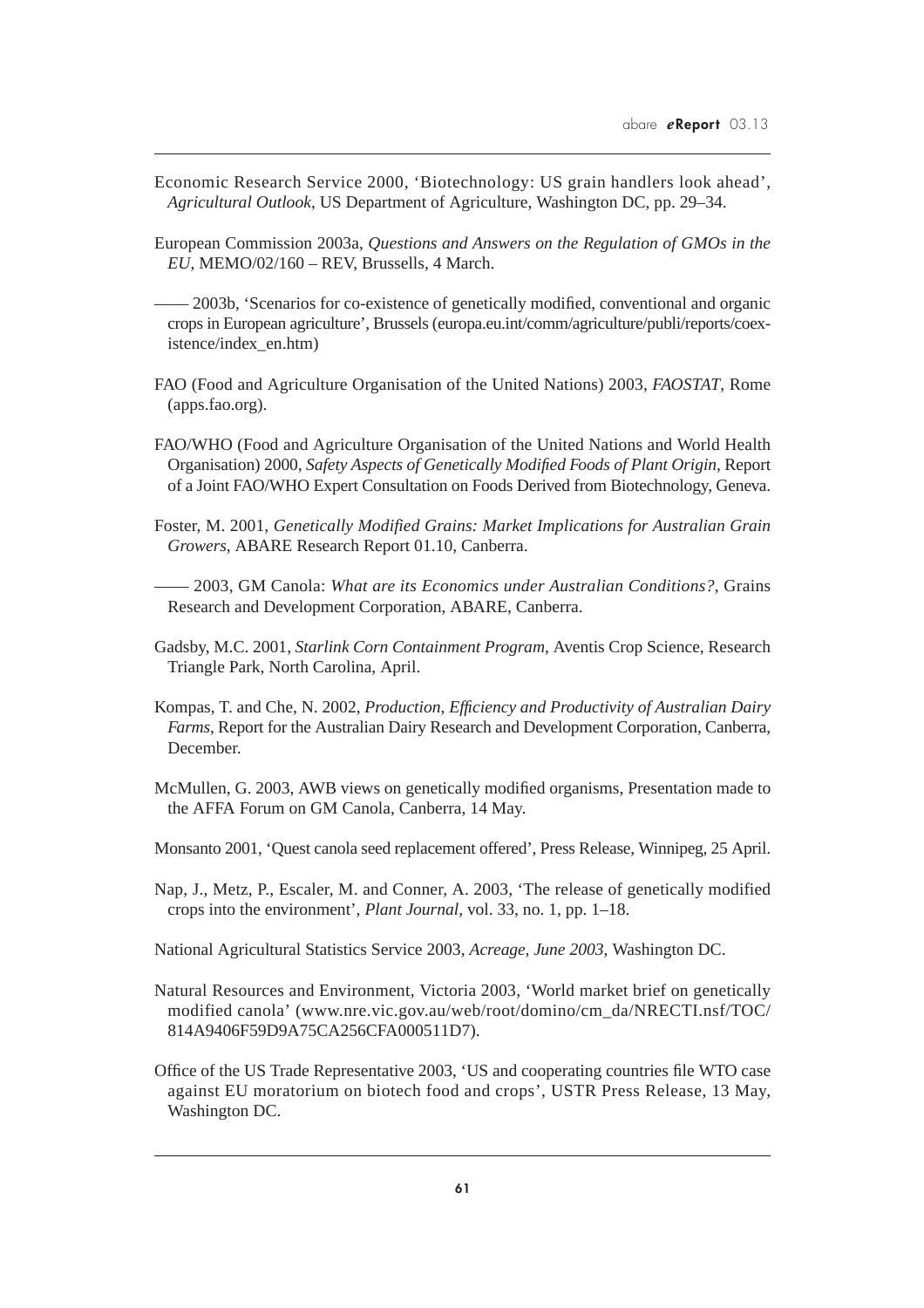- Organic Produce Export Committee 2001, *National Standard for Organic and Biodynamic Produce*, Third Edition, Canberra, September (www.affa.gov.au/corporate\_docs/publications/word/quarantine/anprog/National\_Standard\_1st\_draft\_3rd\_Edition\_Sept\_2001.do)
- Paarlberg, R.L. 2001, Shrinking international markets for GM crops? Paper presented at the USDA Agricultural Outlook Forum 2001, Washington DC, 22–23 February.
- Secretariat of the Convention on Biological Diversity 2000, *Cartegena Protocol on Biosafety to the Convention on Biological Diversity: Text and Annexes*, Montreal.
- Statistics Canada 2003, *Cereals and Oilseeds Review*, Ottawa (various issues).
- Stone, S., Matysek, A. and Dolling, A. 2002, *Modelling Possible Impacts of GM Crops on Australian Trade*, Productivity Commission Staff Research Paper, Melbourne, October.
- US Department of Agriculture 2001a, Feed Outlook, Washington DC, March.

—— 2001b, Taiwan: *New Bioengineered Food Regulations 2001*, Foreign Agricultural Service GAIN Report no. TW1007, Washington DC, March.

—— 2002a, *A Summary of Korean Regulations on Agro-Biotechnology Products*, Foreign Agricultural Service GAIN Report no. KS2034, Washington DC, July.

—— 2002b, *China, People's Republic: Food and Agricultural Import Regulations and Standards: Ministry of Health Admin Measures for GM Food Hygiene 2002*, Foreign Agricultural Service GAIN Report no. CH2031, Washington DC, July.

—— 2002c, *China, People's Republic: Food and Agricultural Import Regulations and Standards: MOA Circular222 and Interim Ag GMO Measures 2002*, Foreign Agricultural Service GAIN Report no. CH2052, Washington DC, October.

—— 2002d, *India Enters the GMO Era*, 2002, Foreign Agricultural Service GAIN Report no. IN2023, Washington DC, April.

—— 2003a, *Brazil Oilseeds and Products Annual 2003*, Foreign Agricultural Service GAIN Report no. BR3003, Washington DC, April.

—— 2003b, PS&D Online, Washington DC (www.fas.usda.gov/psd/).

—— 2003c, *Update on Japan's Biotechnology Safety Approval and Labeling Policies 2003*, Foreign Agricultural Service GAIN Report no. JA3002, Washington DC, February.

—— 2003d, *Saudi Ministry of Agriculture Issues a GMO Labeling Requirements 2003*, Foreign Agricultural Service GAIN Report no. SA3005, Washington DC, March.

—— 2003e, 'US Trade Internet System – FATUS commodity aggregations', Washington DC (www.fas.usda.gov/ustrade/).